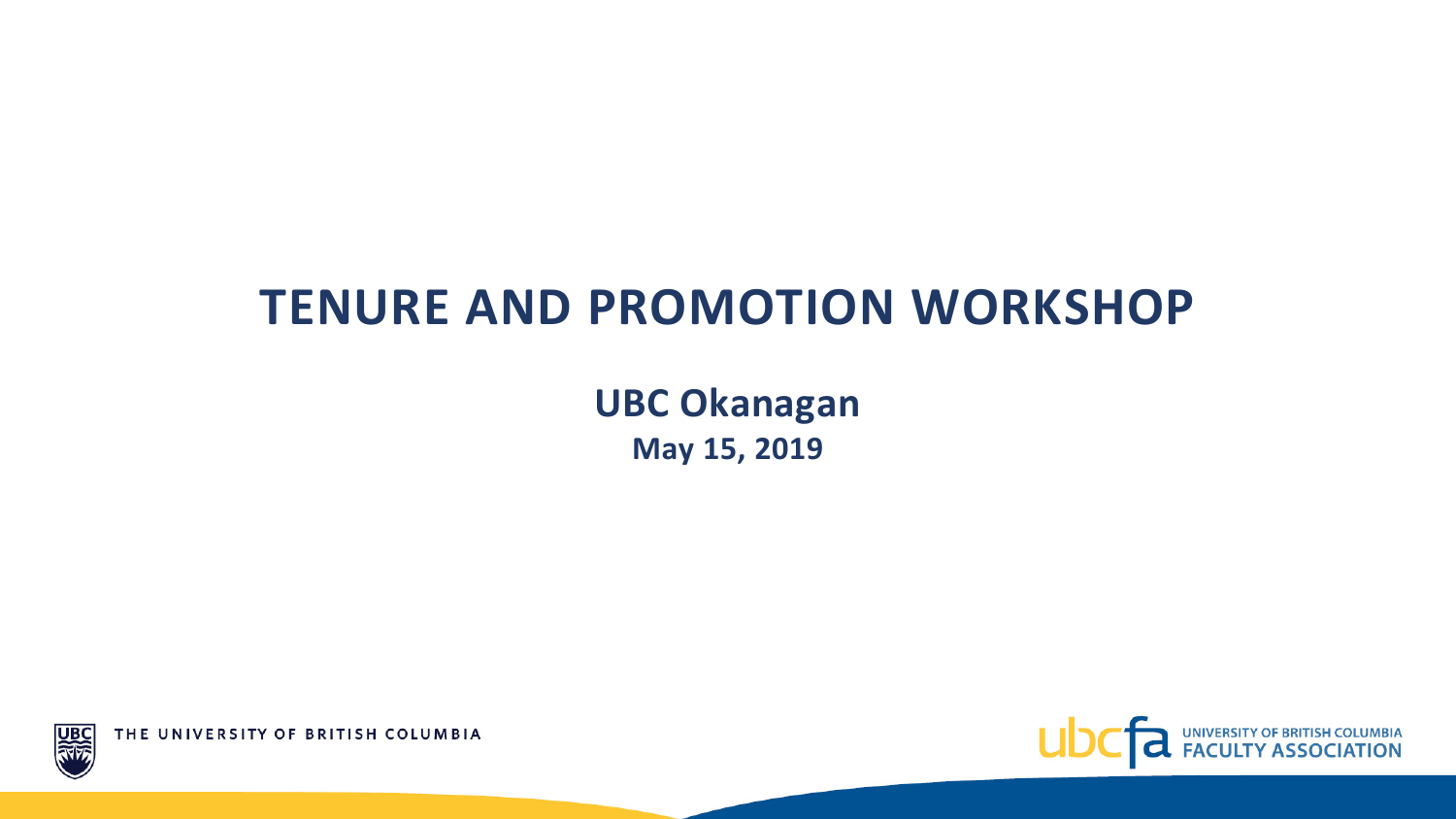#### **AGENDA**

- Opening Remarks
- Guide to Tenure & Promotion
- Senior Appointments Committee
- Questions and Discussion

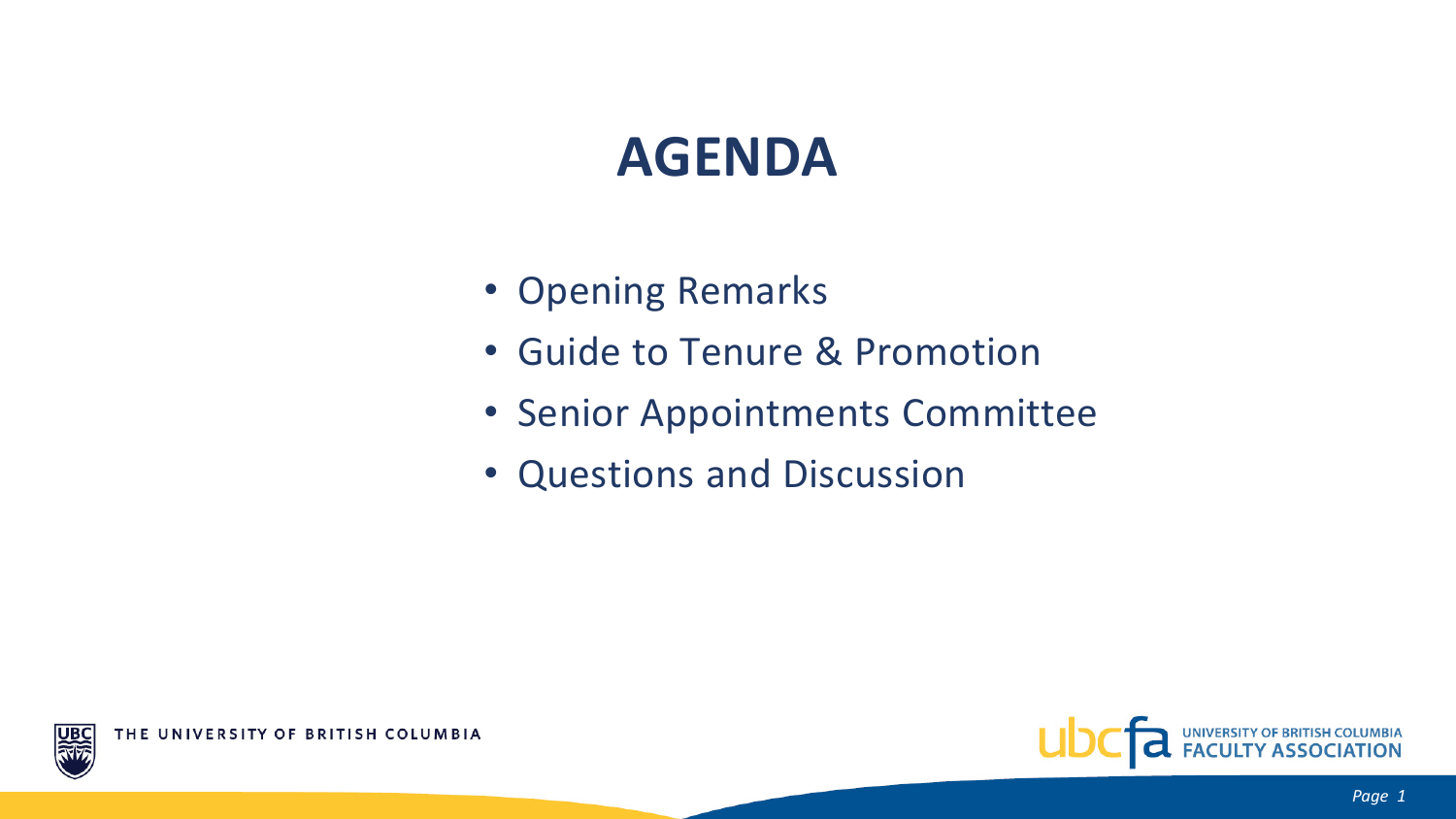## **OUR OBJECTIVE**

- To provide faculty members with an understanding of the tenure and promotion processes.
- To support the success of faculty members going forward for tenure and promotion.



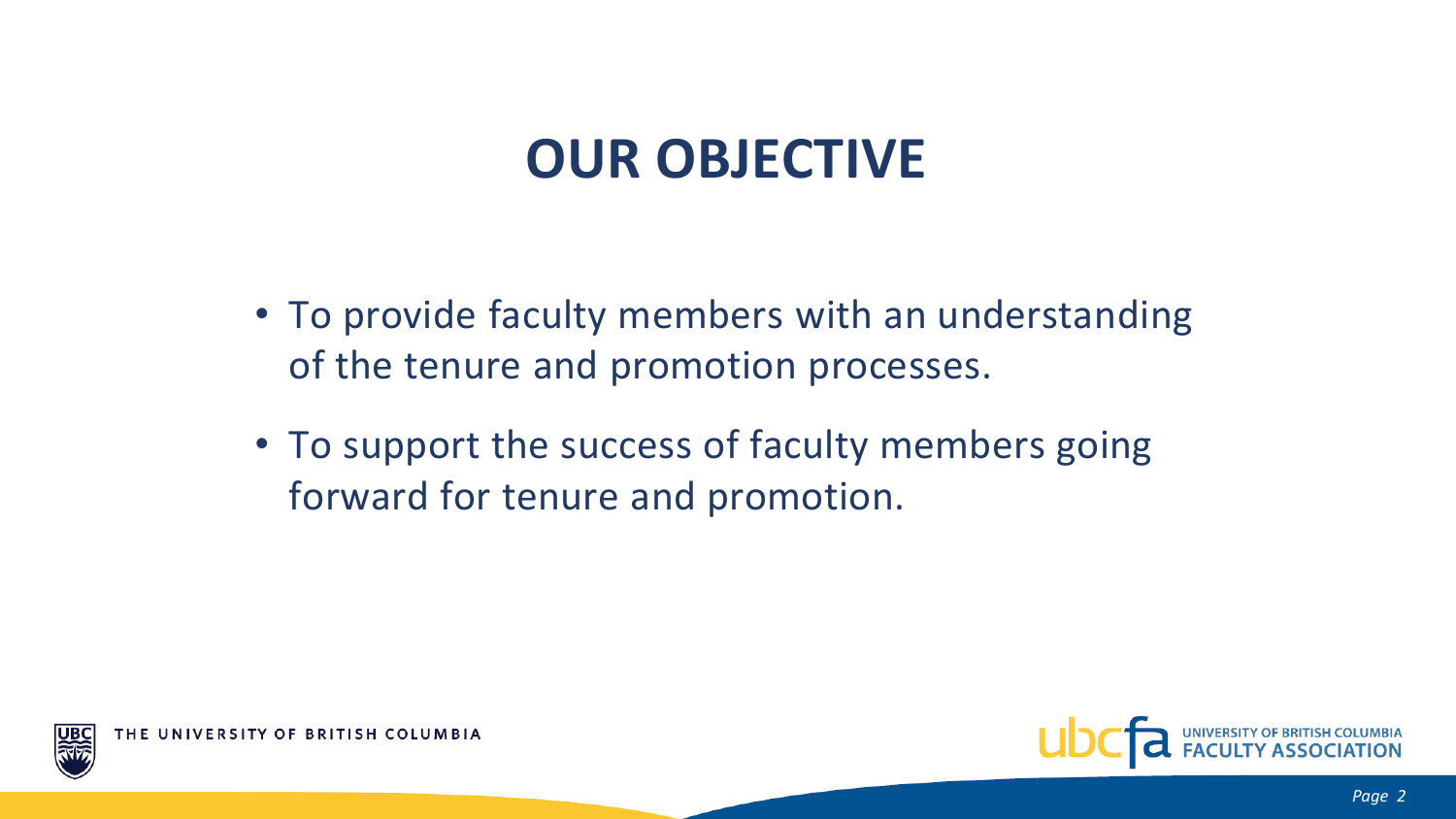# **TENURE & PROMOTION**

- Tenure Streams
- Criteria
- Tenure & Tenure Clocks
- Promotion Reviews
- Procedures
- For Assistance…



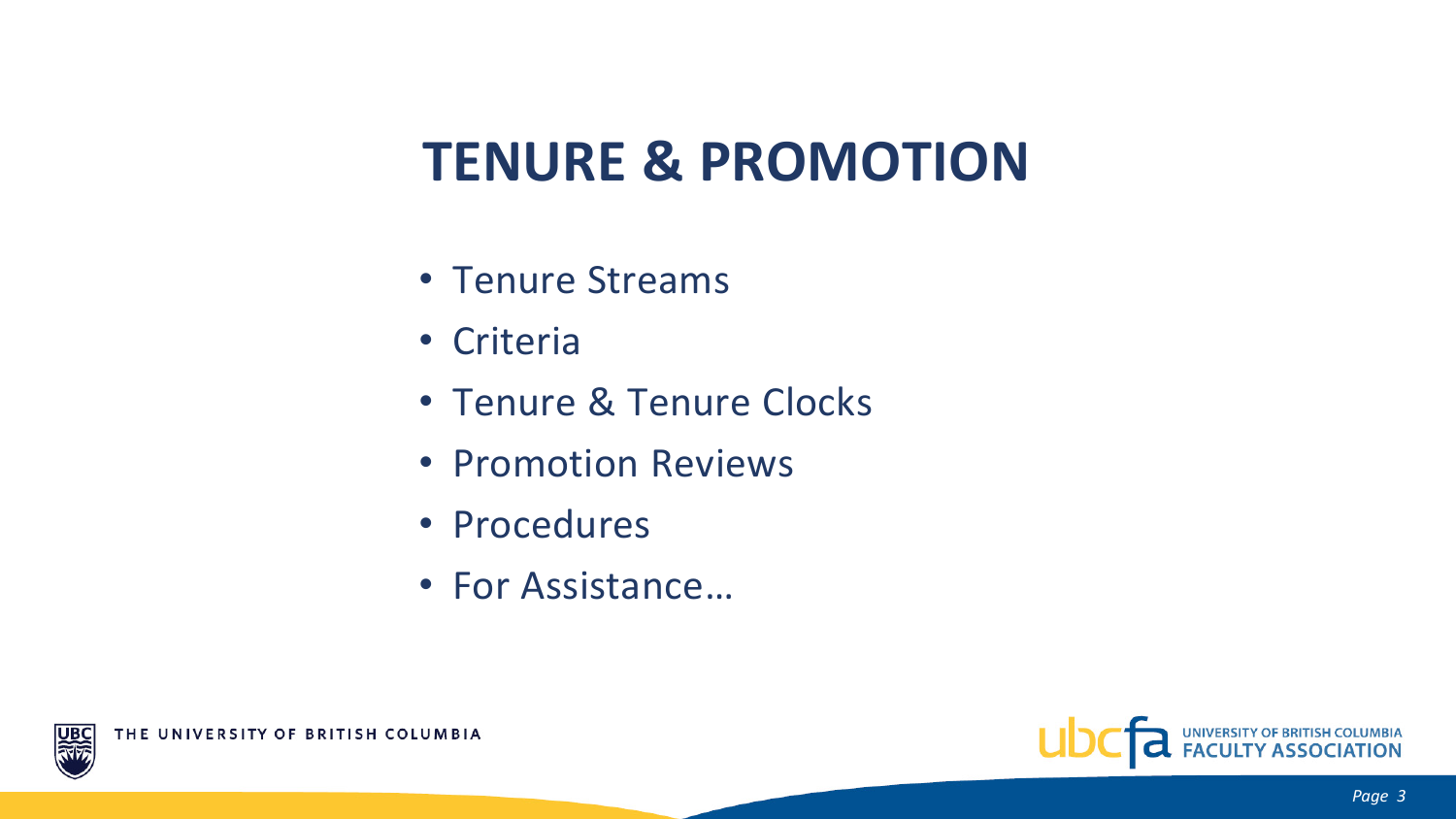#### **THE TENURE STREAMS**

**The Professorial Stream** 





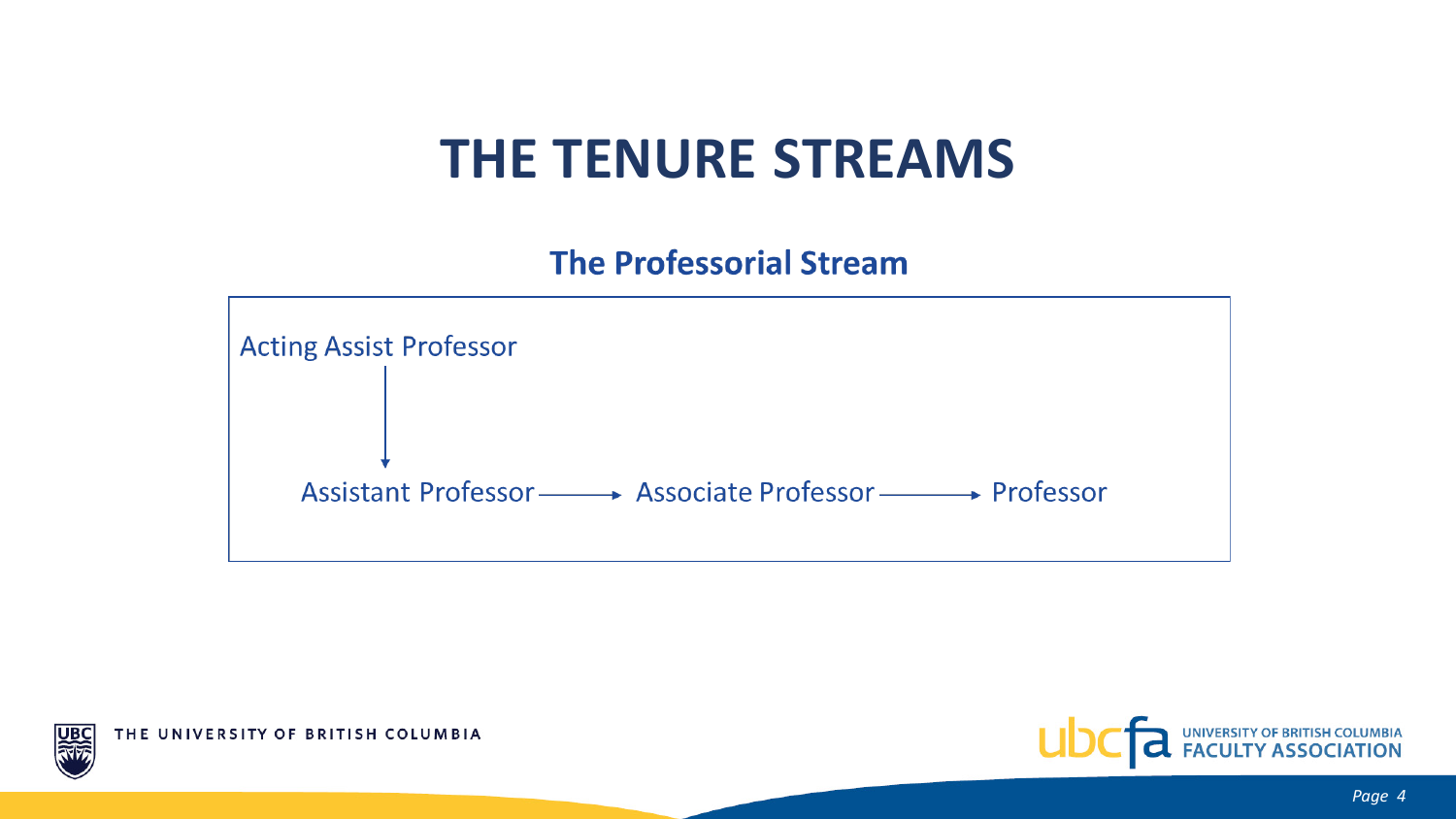### **THE CRITERIA**

#### **The Professorial Stream**





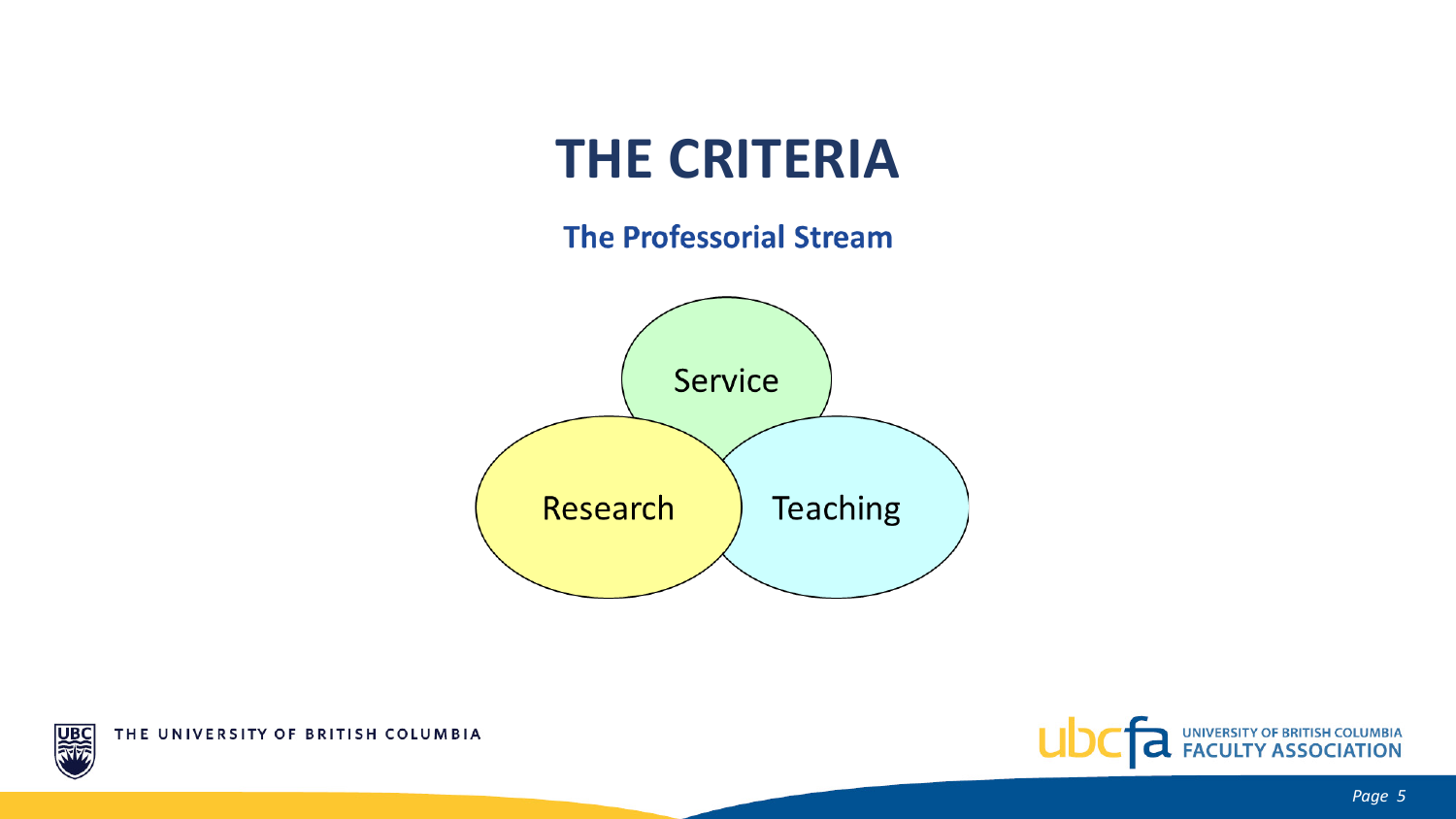### **EDUCATIONAL LEADERSHIP STREAM**





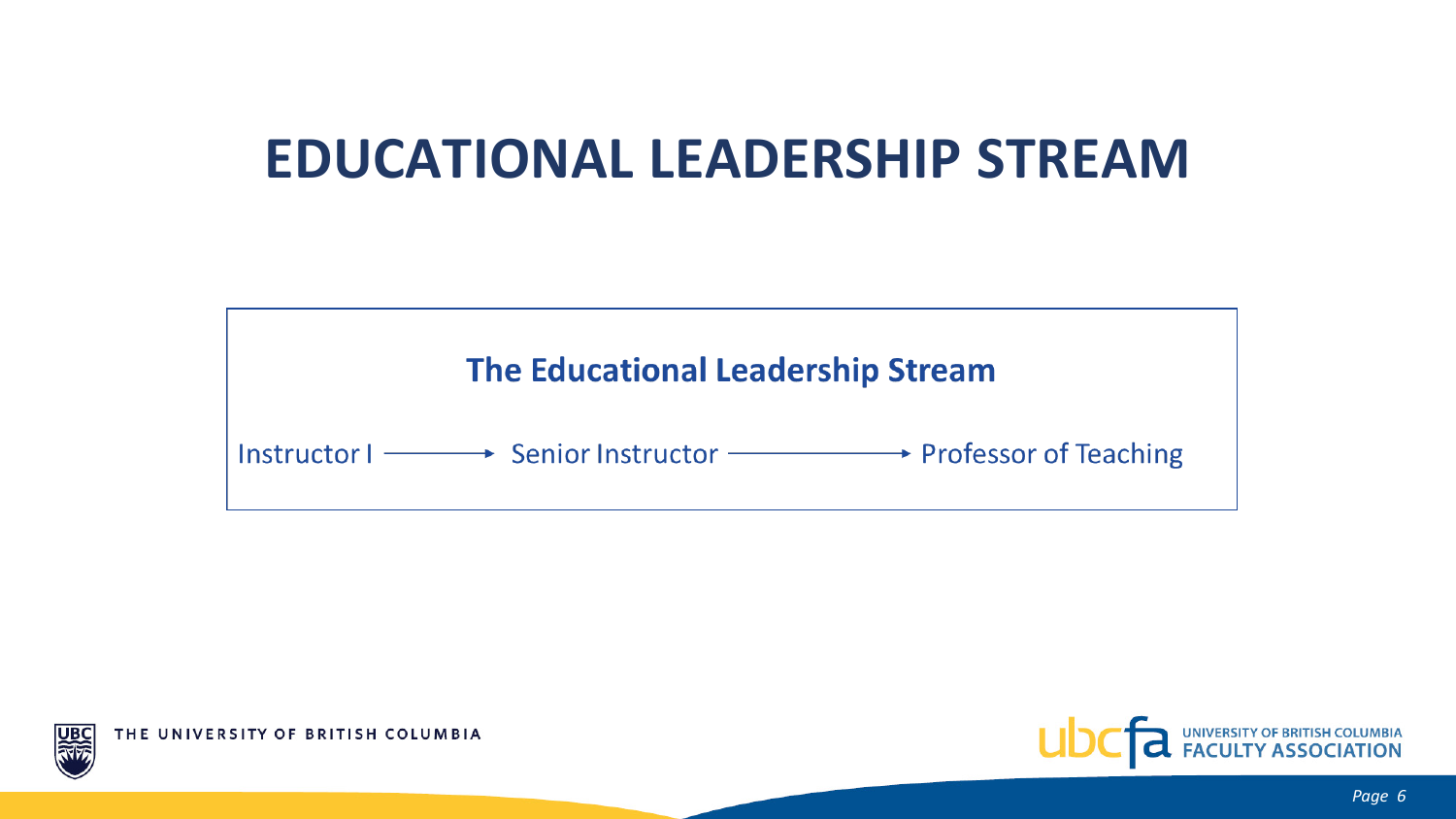#### **THE CRITERIA**

#### Three pillars: teaching, educational leadership and service





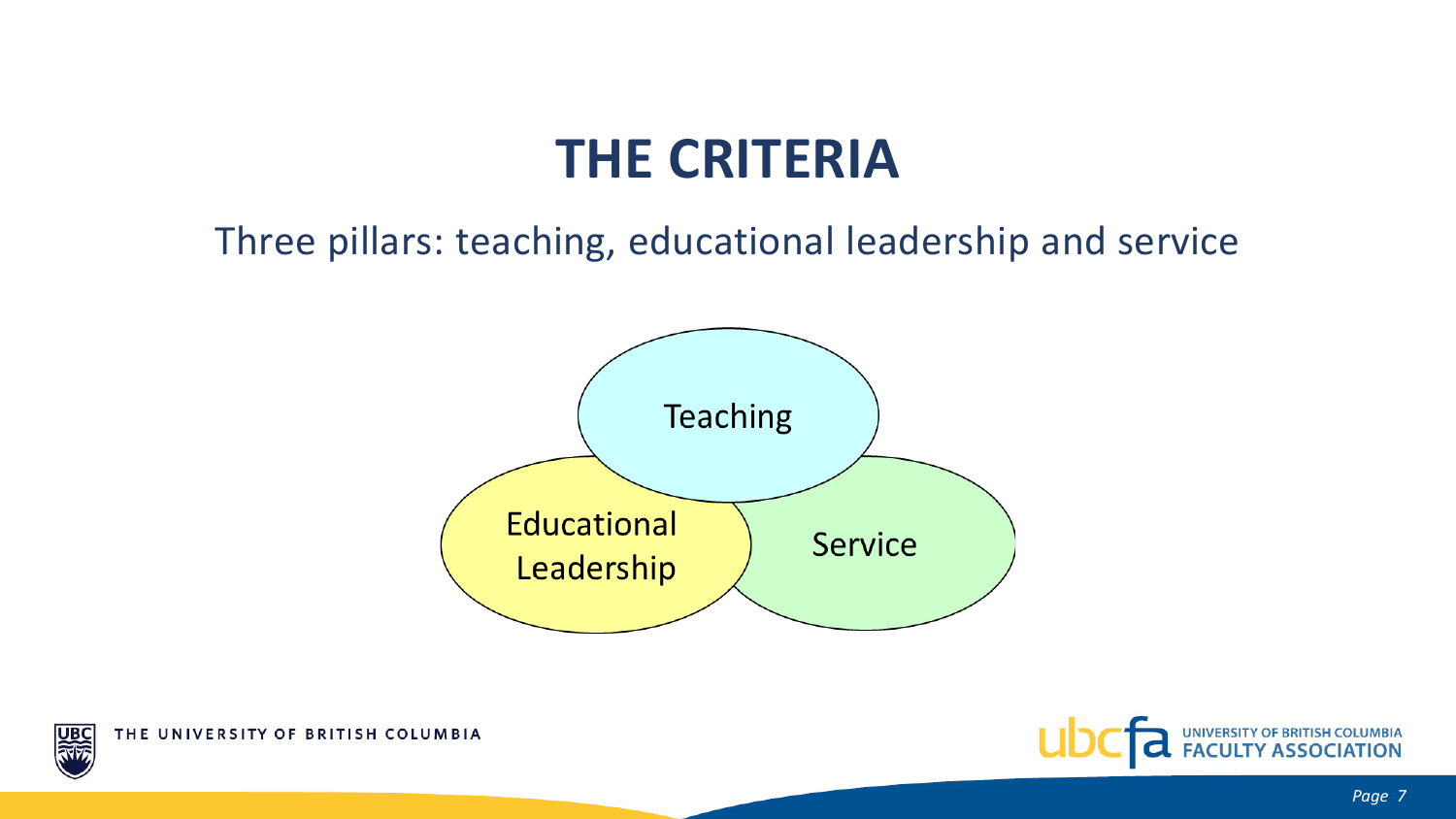## **THE PROCEDURES**

The reappointment, tenure & promotion procedures are set out in Articles 5 & 9 of Conditions of Appointment for Faculty, and are supplemented by the Guide to Reappointment, Tenure and Promotion Procedures at UBC ("SAC Guide").



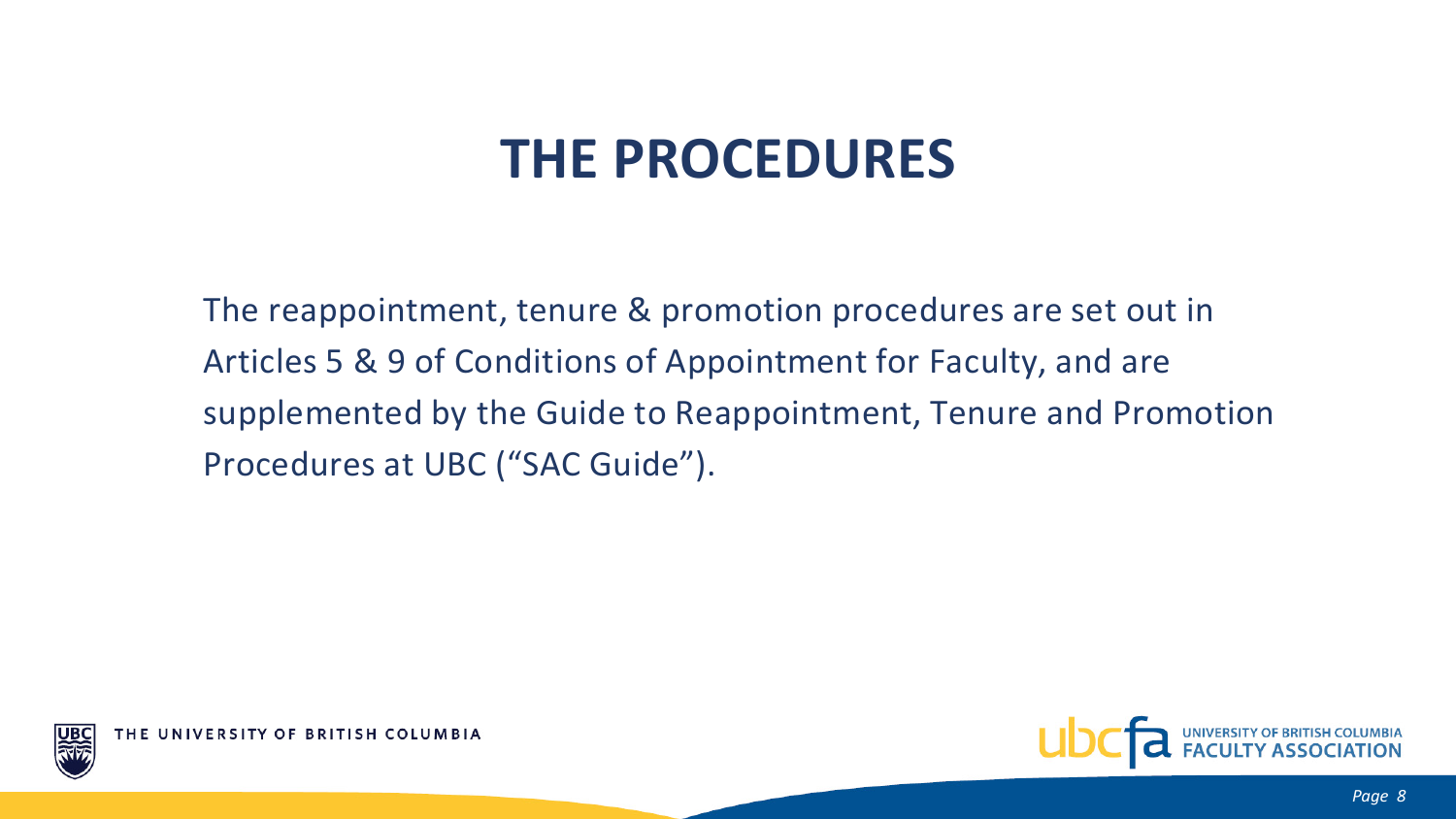# **THE TENURE CLOCK**

- The tenure clock begins on July 1 of the calendar year of hire
- Extensions are granted for maternity & parental leaves (automatic) and sick leaves (on a case by case basis)
- All ranks, except Assistant Professor, may be reviewed early for tenure
- A tenure track Assistant Professor/Instructor may be reviewed early for promotion to Associate Professor and if granted, tenure will be automatic
- Assistant Professors will be reviewed for promotion/tenure in year 7 of their appointment; all other ranks will be reviewed in year 5 of their appointment





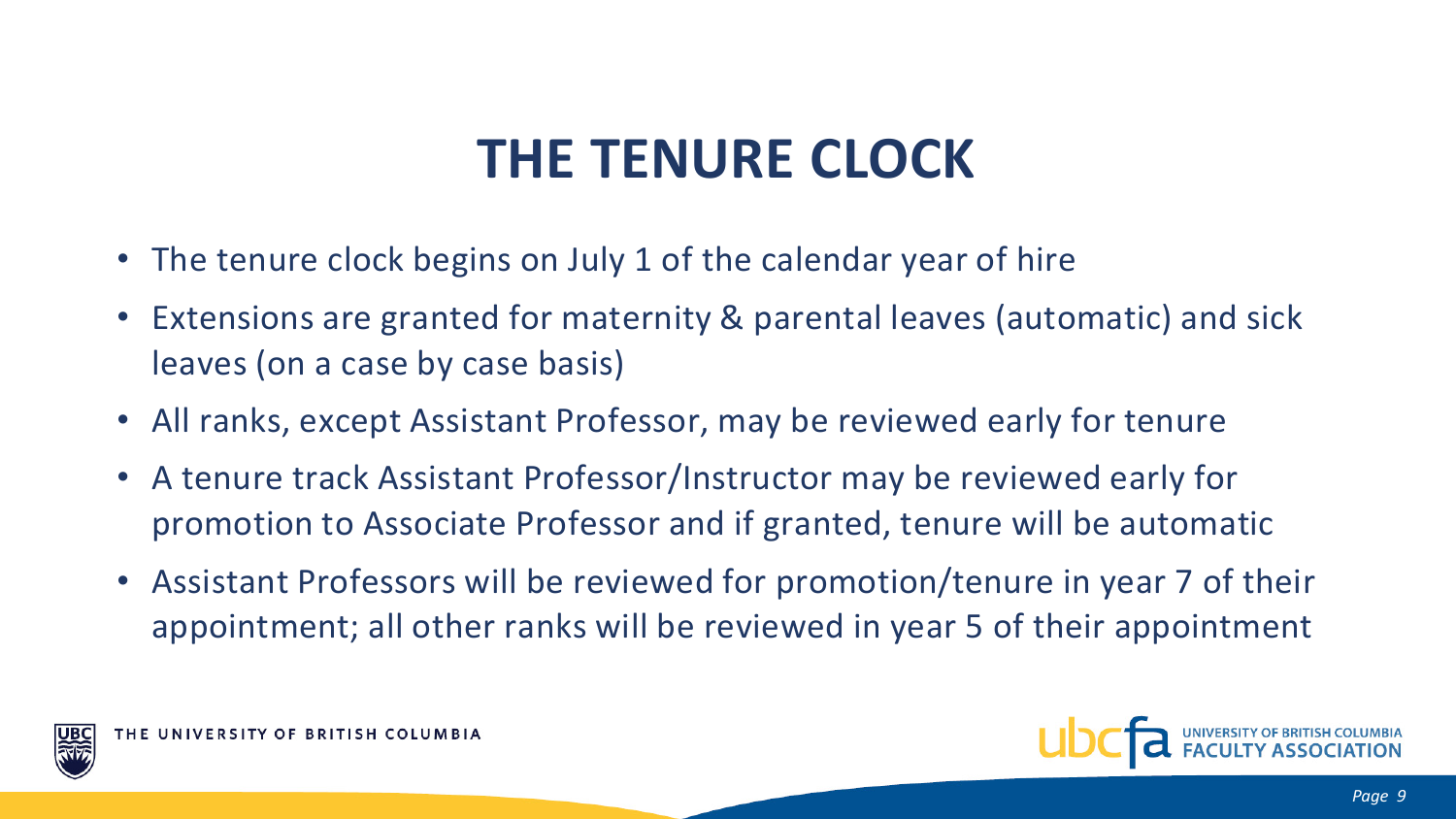# **PERIODIC REVIEW FOR PROMOTION & TENURE**

| <b>Rank</b>                | <b>Optional Review</b> | <b>Tenure Review</b> |
|----------------------------|------------------------|----------------------|
| <b>Assistant Professor</b> | Any Year               | Year 7               |
| Associate Professor        | Any Year               | Year 5               |
| Instructor 1               | Any Year               | Year 5               |

THE UNIVERSITY OF BRITISH COLUMBIA

JB

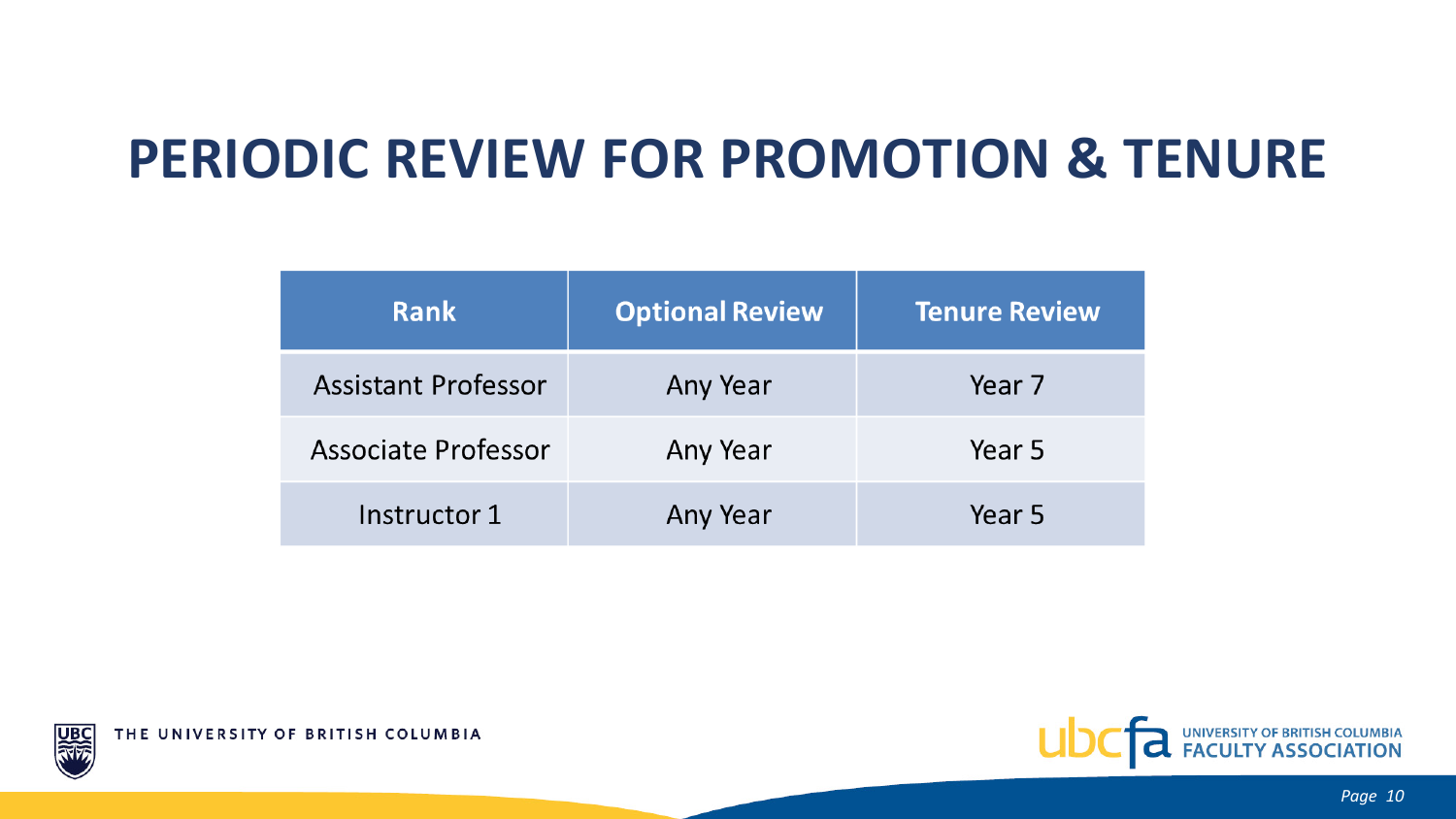# **OPTIONAL REVIEW FOR PROMOTION**

#### **May be conducted…**

- During any year with the consent of Head and candidate
- May be stopped by University or candidate
- For pre-tenure faculty: after reappointment, only candidate may stop an optional review



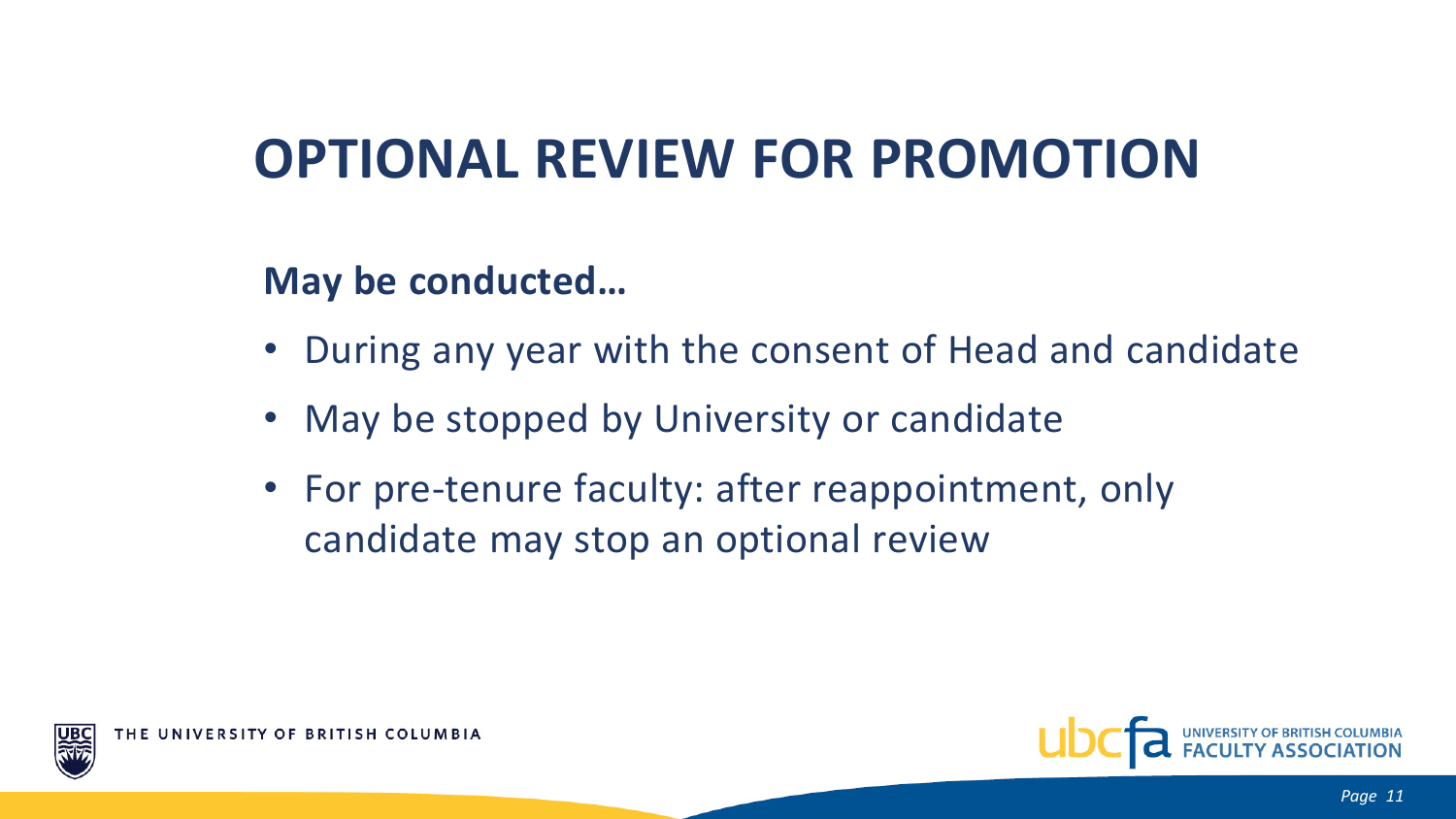# **OPTIONAL REVIEW FOR PROMOTION**

#### **For tenured faculty:**

- If a promotion is denied, another optional review will not be conducted for three years from the time of submission
- At any time, the Head may make a recommendation for a promotion review and if the candidate agrees, a review shall be conducted
- If an optional review is stopped by the University, only the Candidate may stop the next optional review
- An optional review is considered to have been conducted once referee letters have been solicited



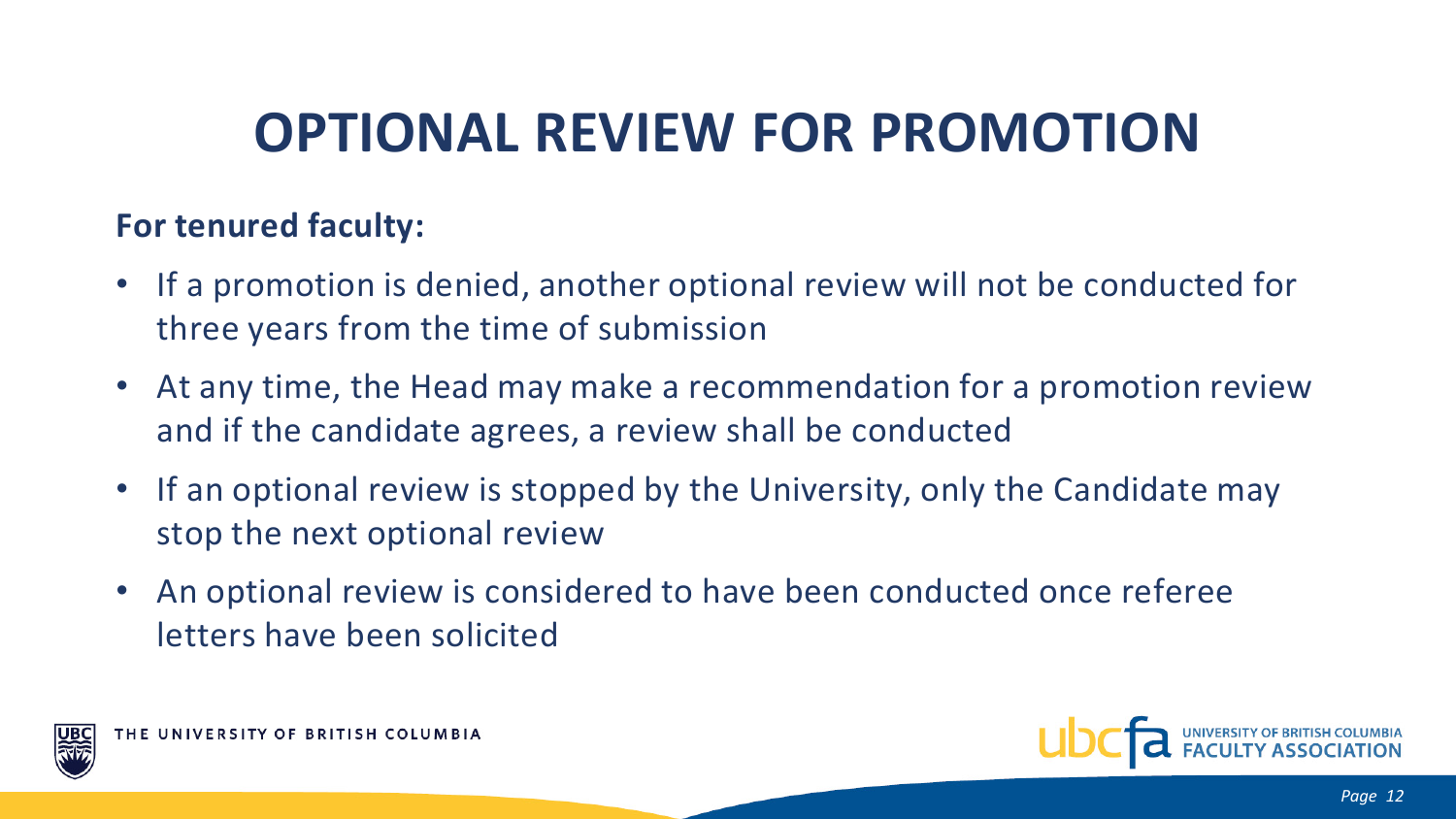## **HEAD'S MEETING**

- By June 30, the Head must meet with all pre-tenure faculty annually.
- For tenured faculty, we encourage annual meetings or, at minimum, at least in the 2 years prior to a promotion review.



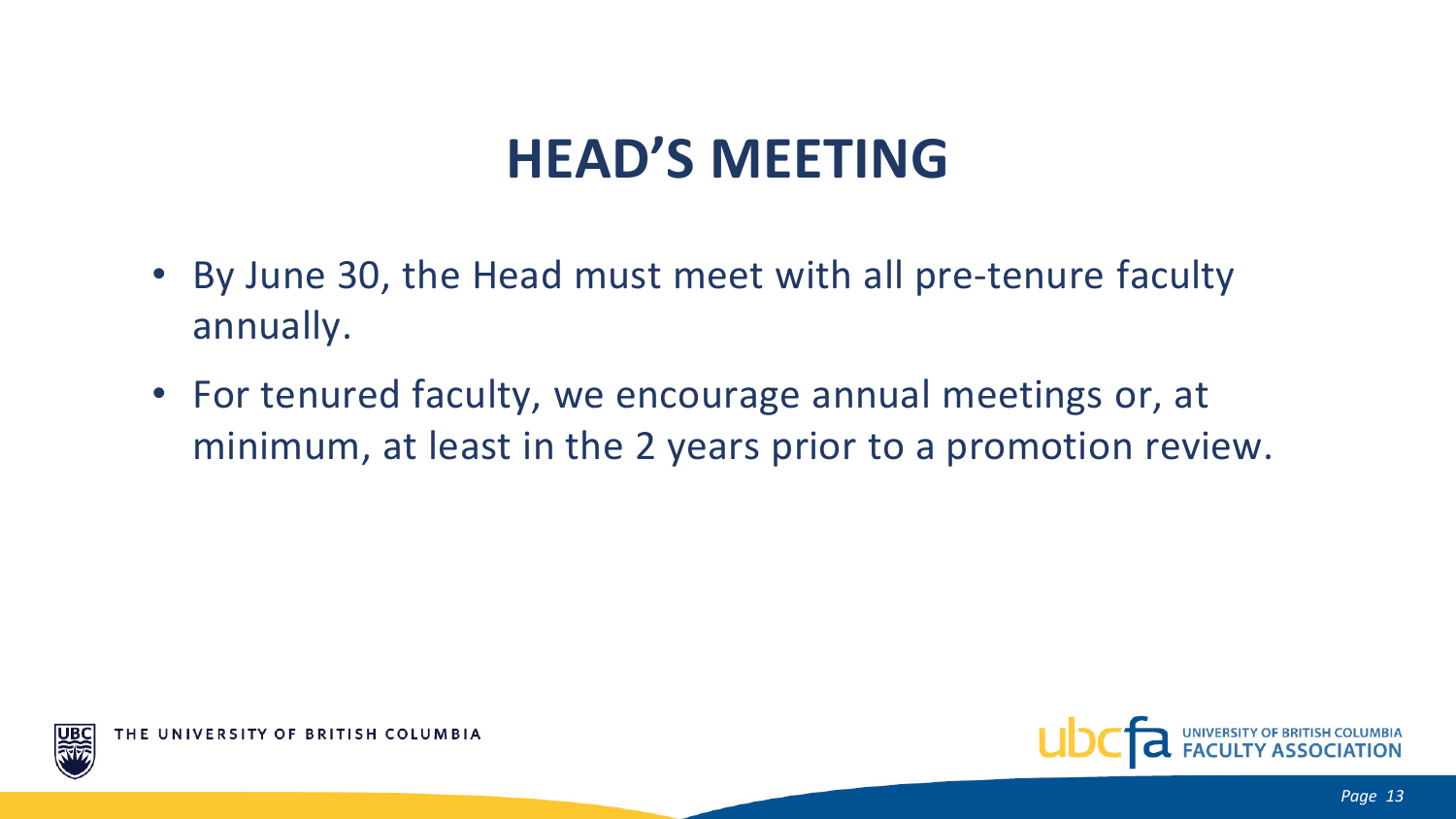# **HEAD'S MEETING**

- During candidate's first year of appointment will review criteria and expectations for reappointment/tenure/ promotion
- Candidate must provide updated cv and other relevant information to Head before meeting



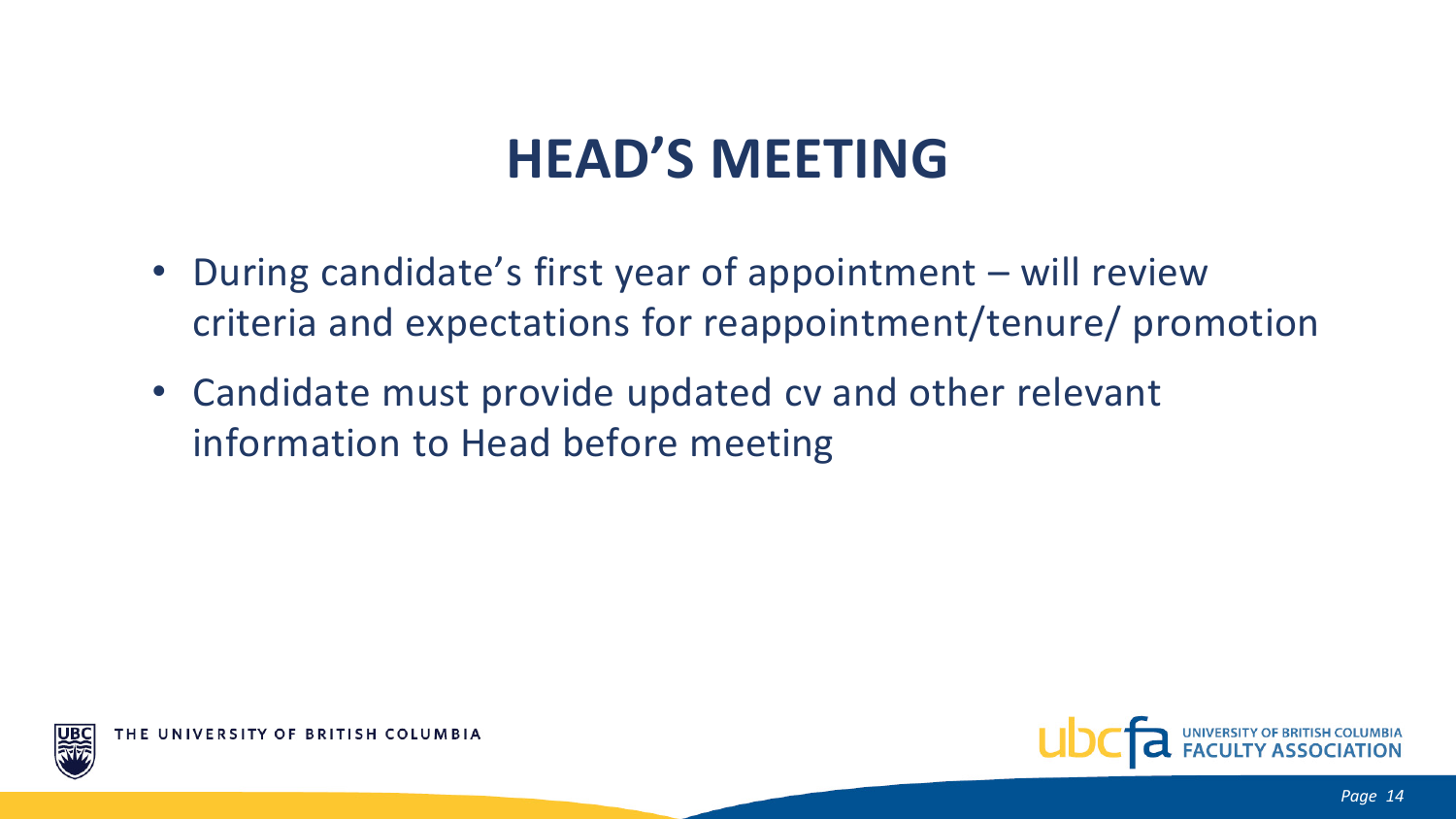# **HEAD'S MEETING**

#### **Purpose of meeting:**

- Discuss timing of next review
- Review criteria and expectations of the next review and means of assessment
- Review of candidate's record including strengths and potential difficulties and where necessary, identify support
- Relevant dossier documentation
- Head and Candidate must agree, in writing, on matters discussed



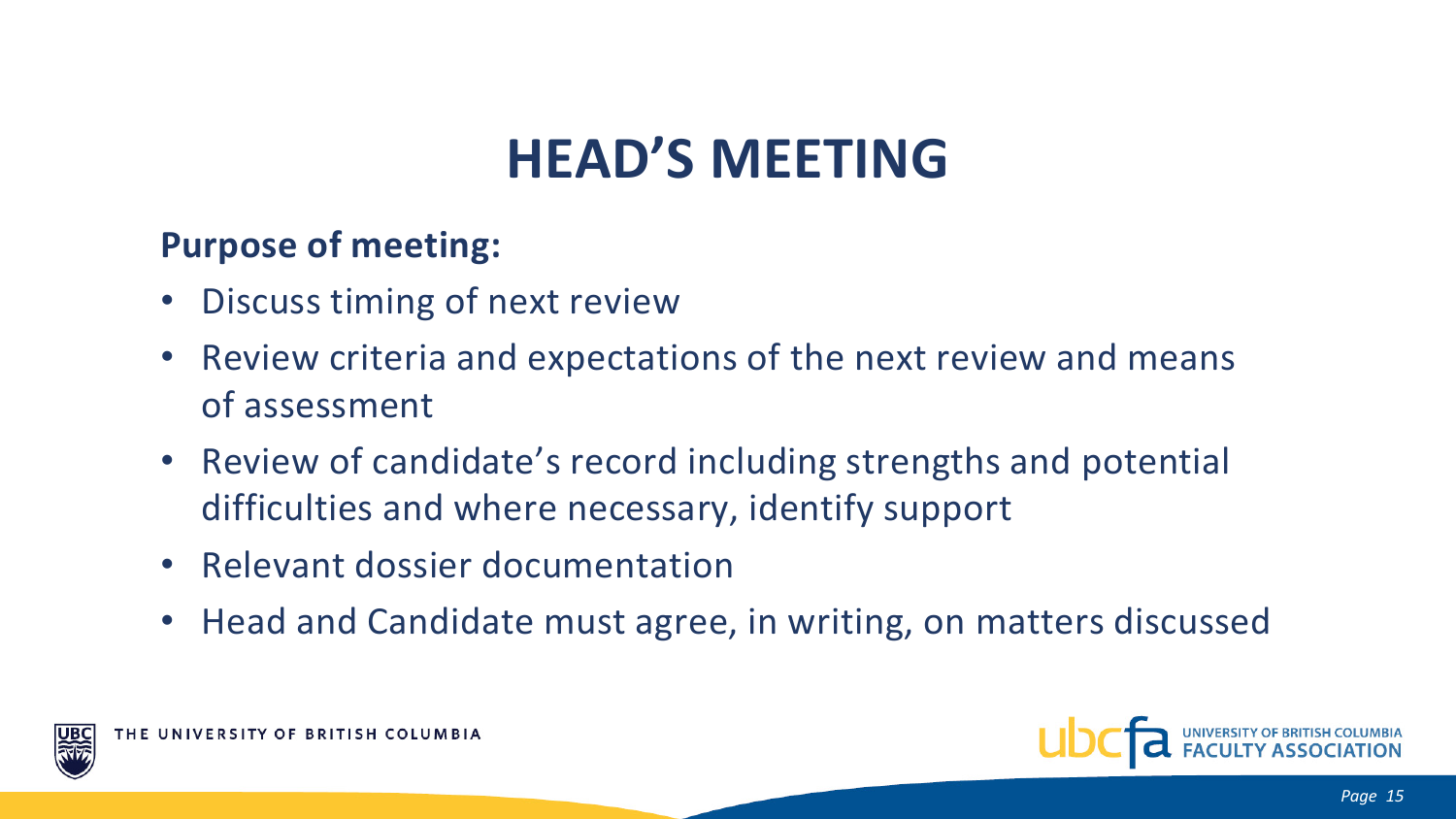## **THE INITIAL FILE**

• Unless otherwise agreed, the faculty member's dossier and all relevant documentation necessary for review must be submitted by September 15.



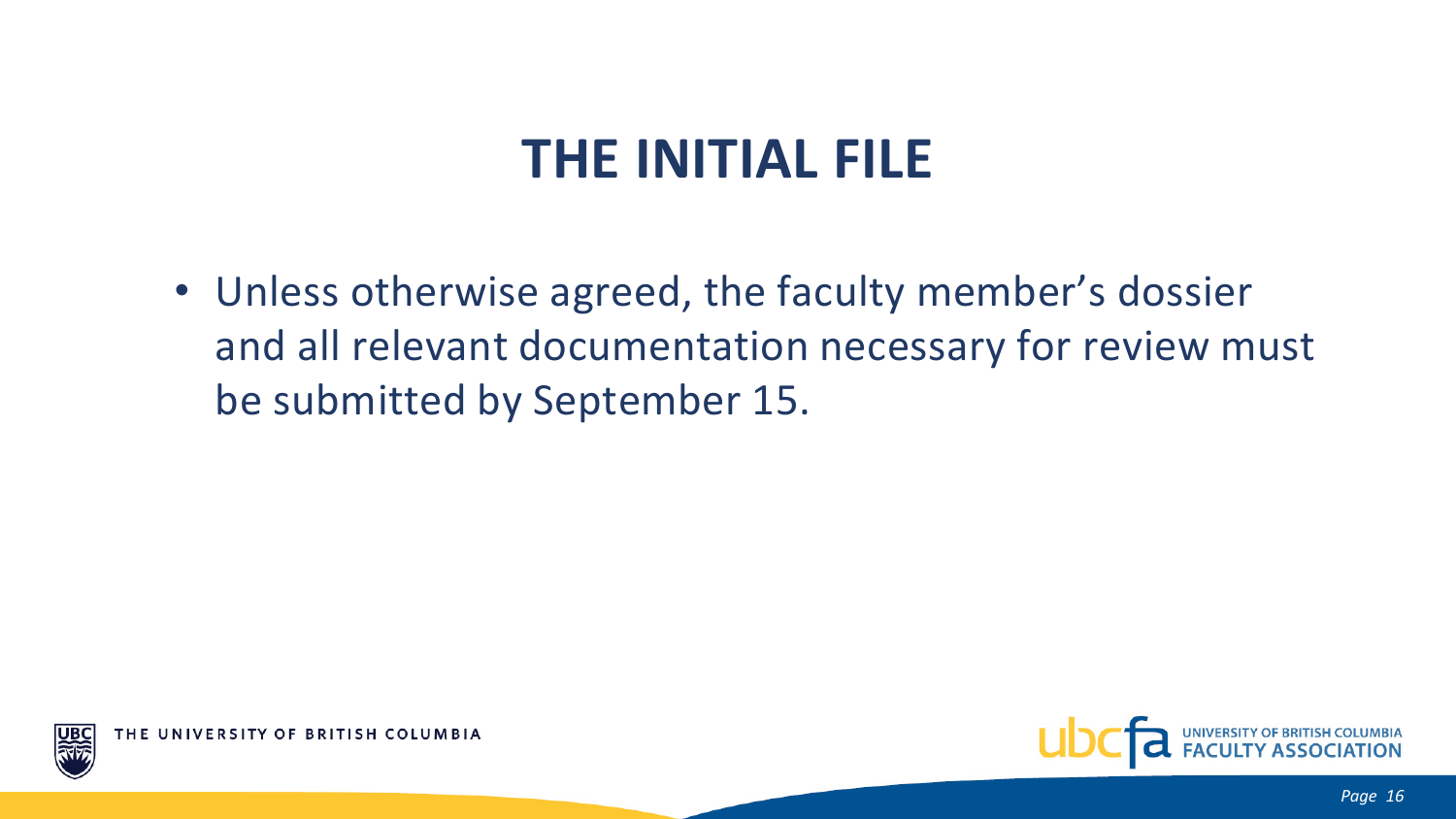# **ELIGIBILITY TO BE CONSULTED**

- The Head must consult with eligible members of the departmental standing committee on all reappointment, tenure and promotion cases.
- Each Academic Unit is required to have documented procedures regarding consultation with the departmental standing committee for all reappointment, tenure and promotion cases.



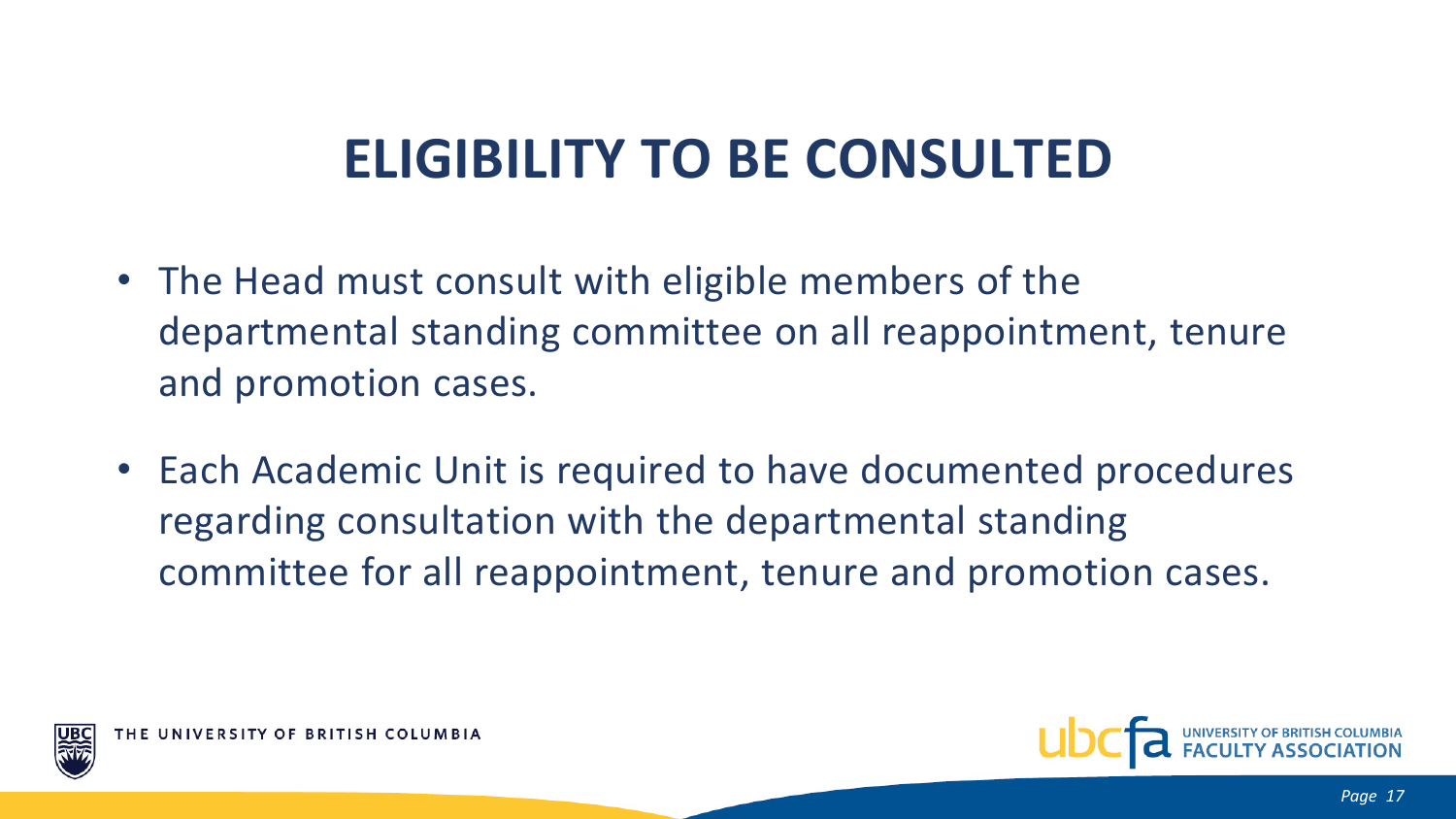# **LETTERS OF REFERENCE**

- All tenure and promotion cases require at least 4 letters of reference.
- The candidate provides 4 names, of which 2 must be solicited.
- The Head then consults with the departmental standing committee on choosing the final list of referees.



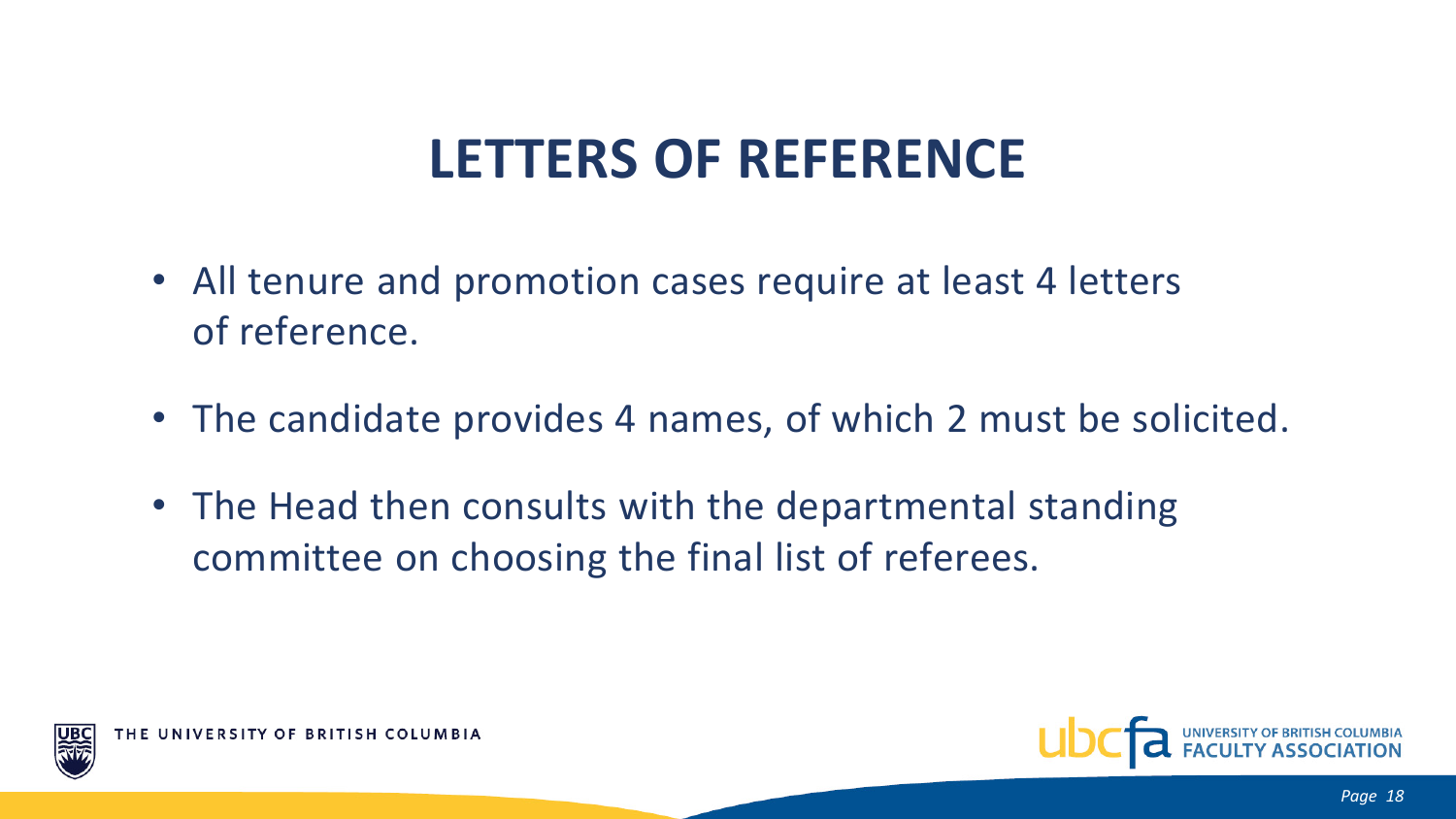# **WHAT REFEREES RECEIVE**

- The letter of request is only accompanied by the candidate's CV and selected materials relevant for the assessment of scholarly achievements.
- Teaching dossiers are usually only included for cases involving Senior Instructor & Professor of Teaching.



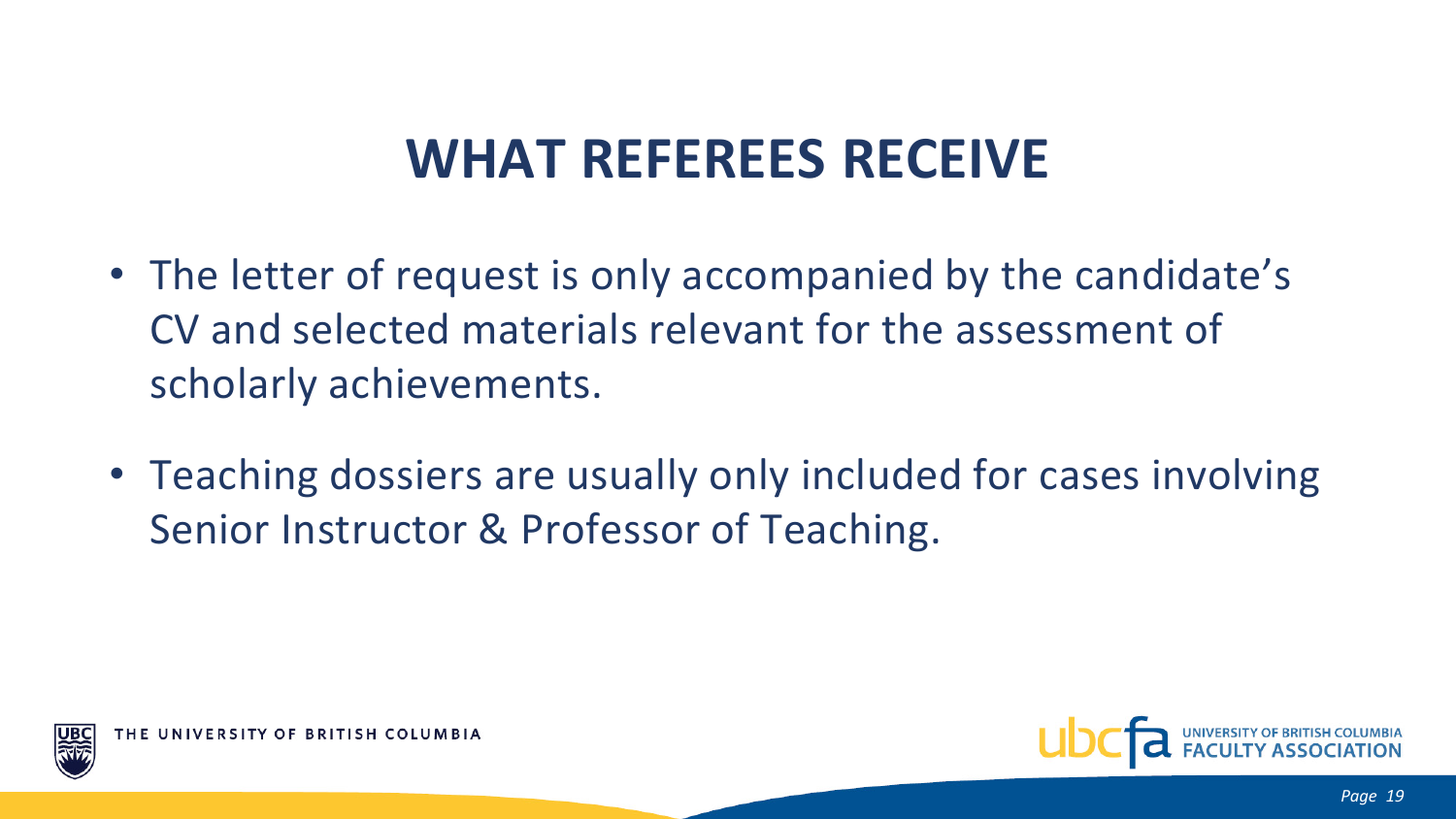



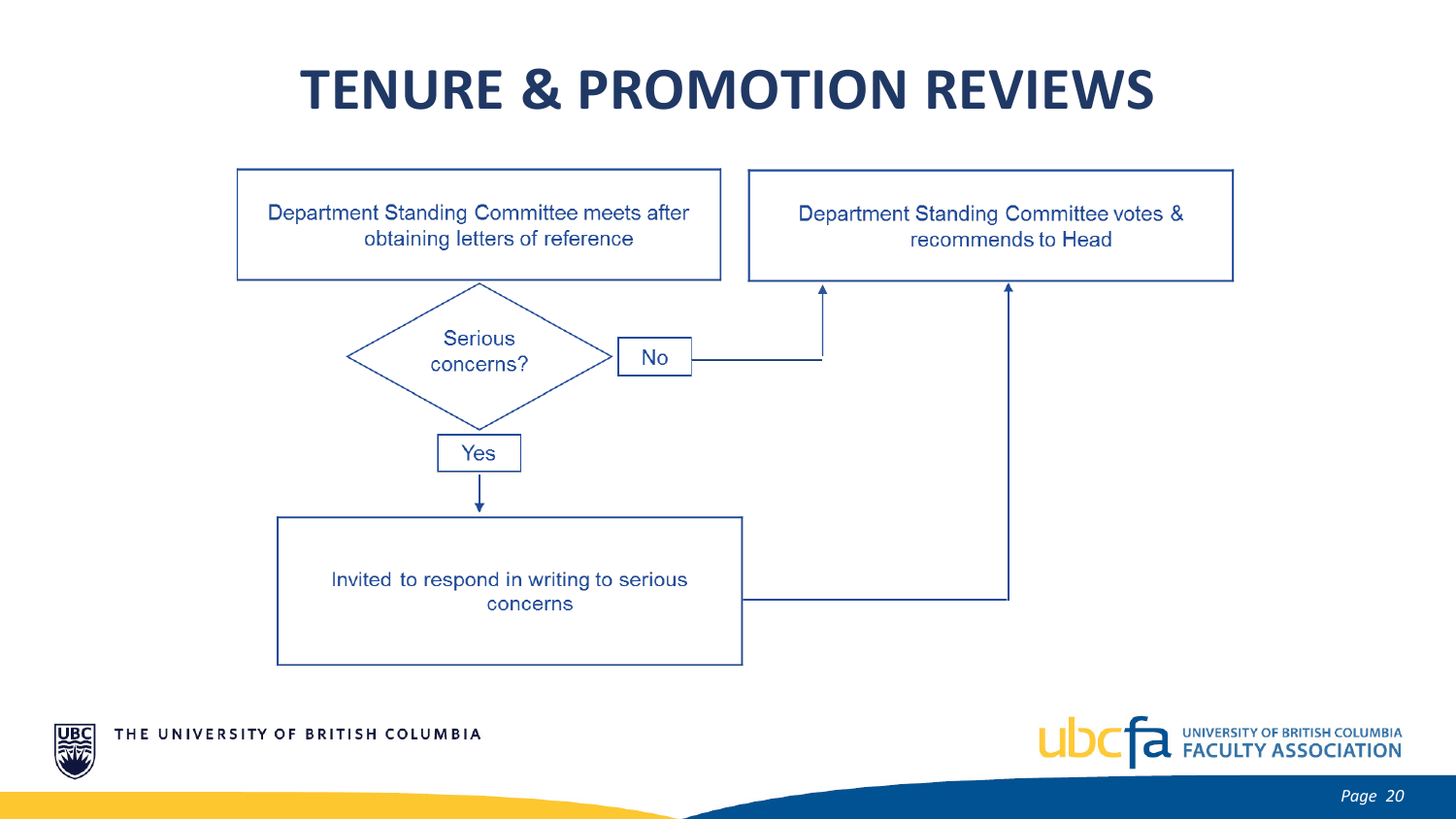



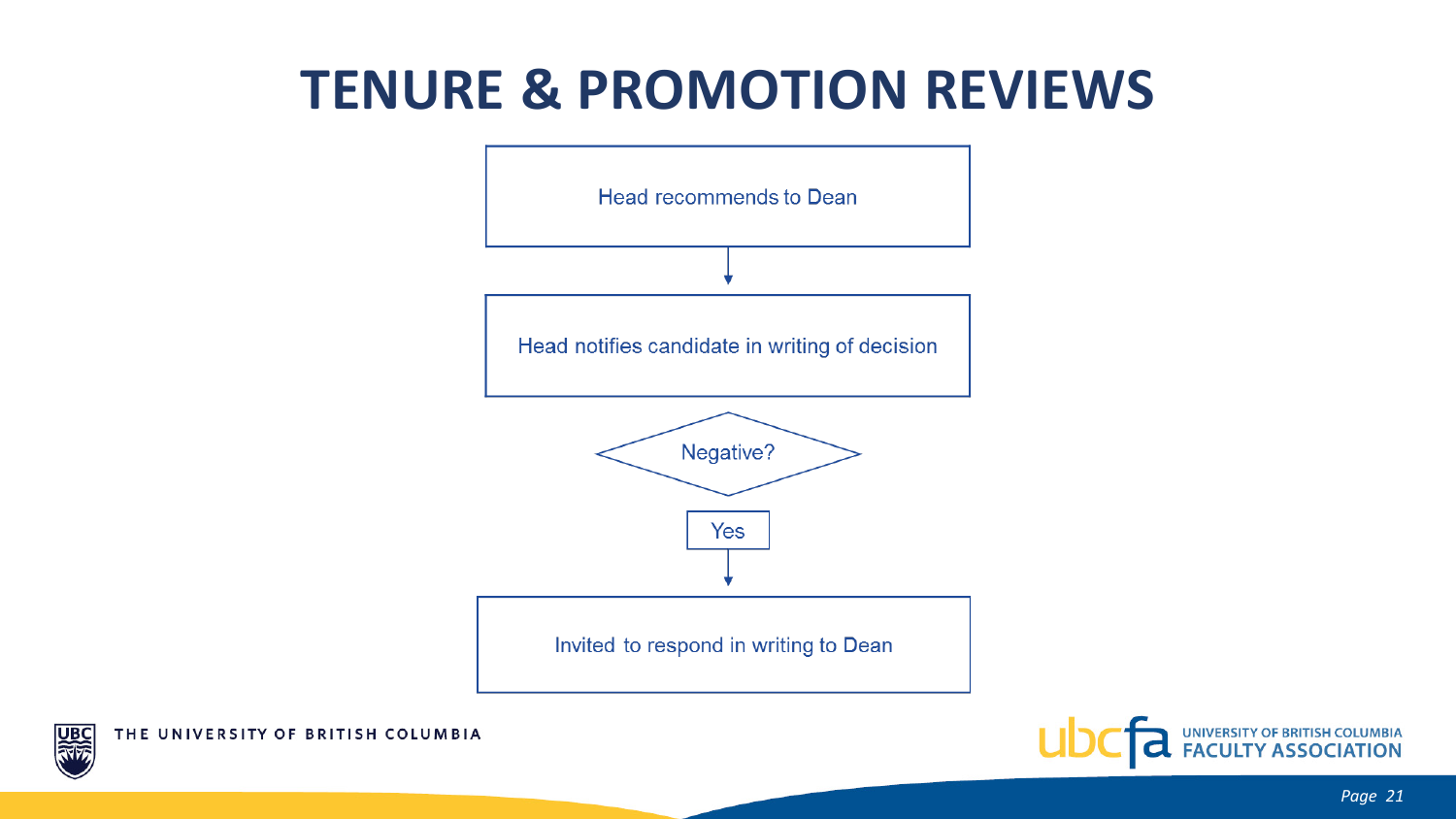



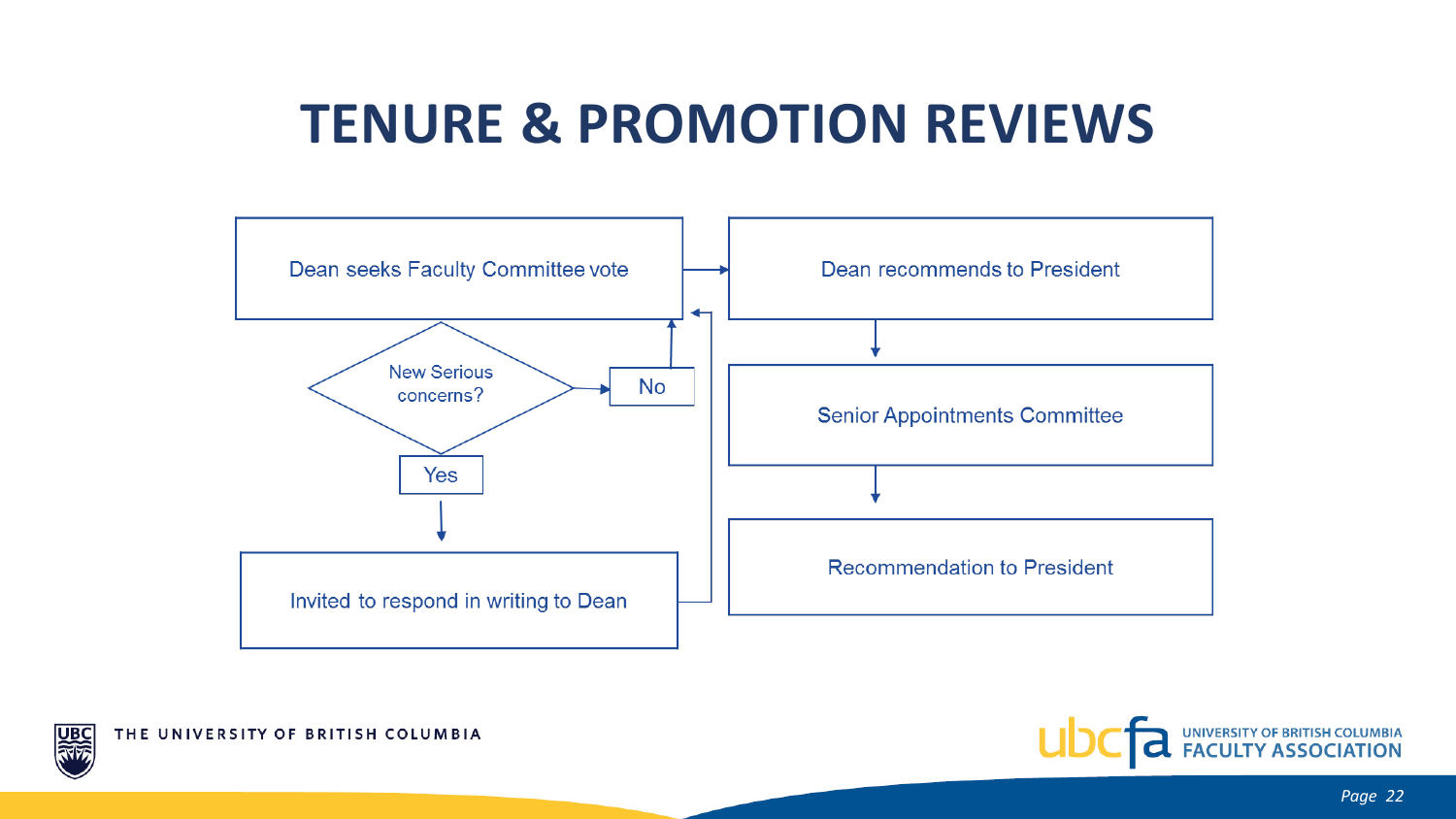

THE UNIVERSITY OF BRITISH COLUMBIA

JB

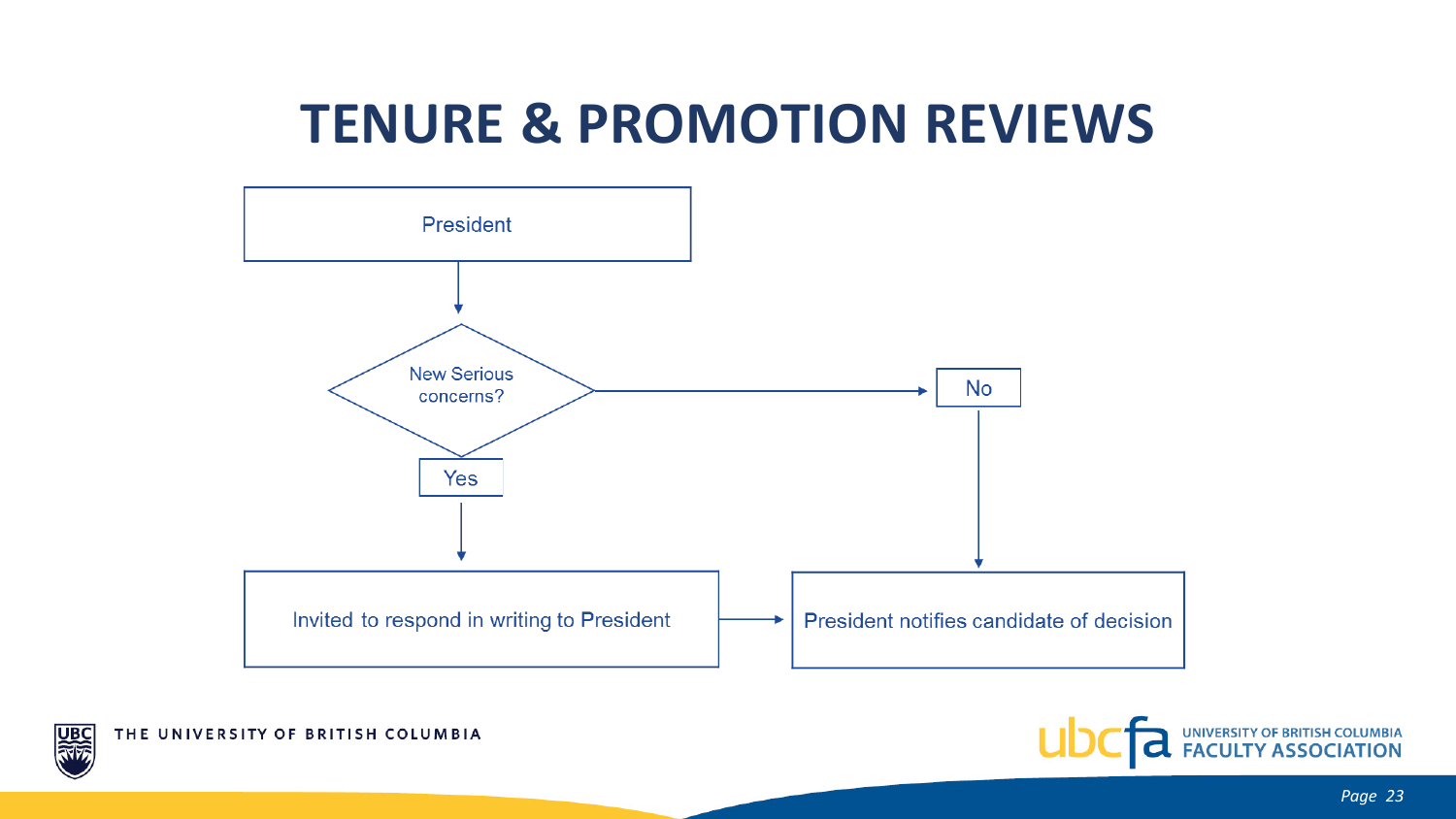# **SUPPLEMENTING THE FILE**

The University and the candidate have the right to supplement the file with new info at any stage prior to the President's decision.



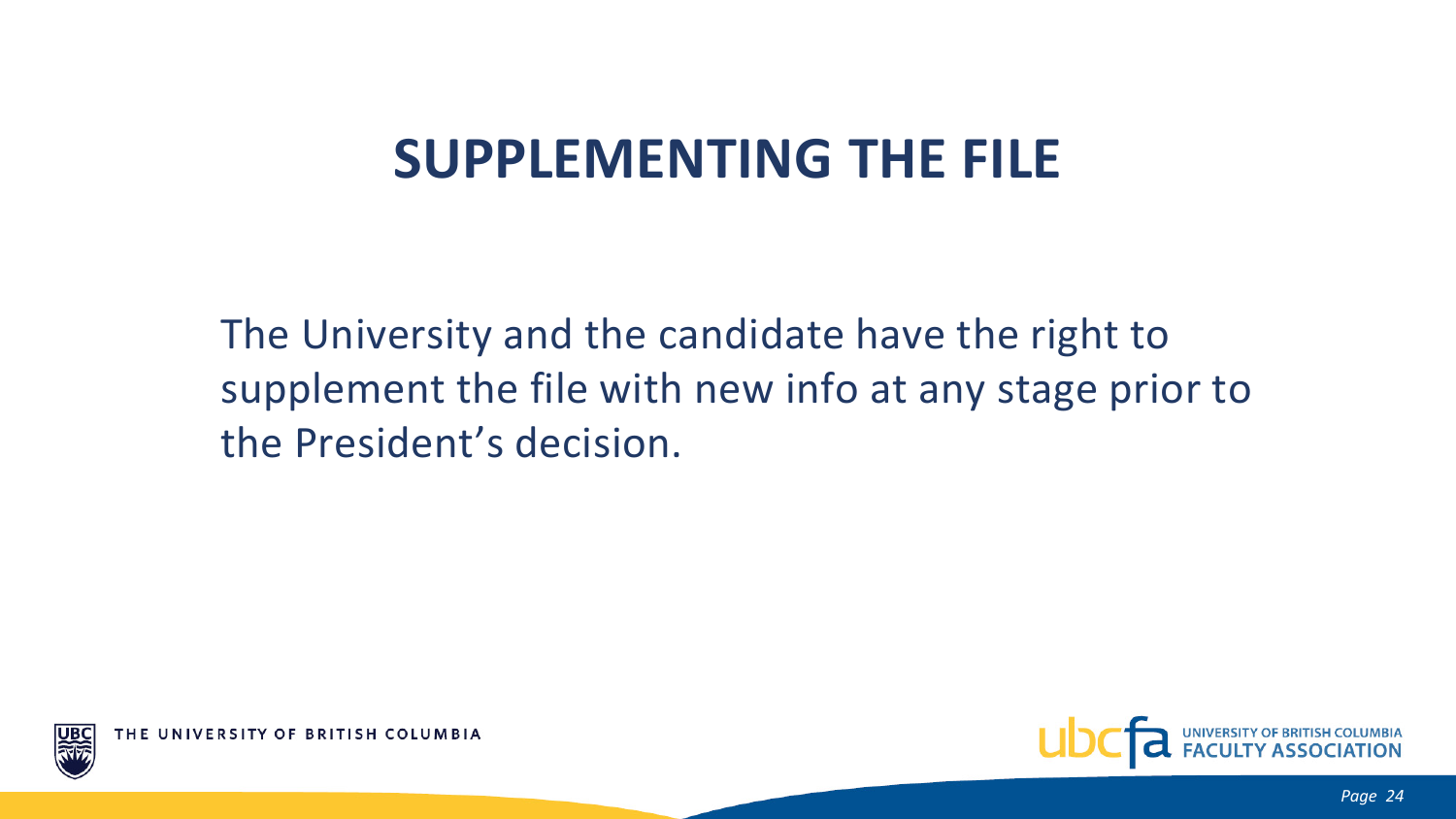# **FOR ASSISTANCE…**

- The Collective Agreement, in particular Articles 2 5 & 9 of Conditions of Appointment for Faculty
- Guide to Reappointment, Tenure and Promotion Procedures at UBC ([http://www.hr.ubc.ca/faculty-relations/files/SAC.Guide\\_.pdf](http://www.hr.ubc.ca/faculty-relations/files/SAC.Guide_.pdf))
- [Faculty Relations website: http://www.hr.ubc.ca/faculty-relations/tenure](http://www.hr.ubc.ca/faculty-relations/tenure-promotion-reappointment-confirmation/)promotion-reappointment-confirmation/
- Faculty Association website: <https://www.facultyassociation.ubc.ca/worklife/promotion-tenure-process/>
- Call us!



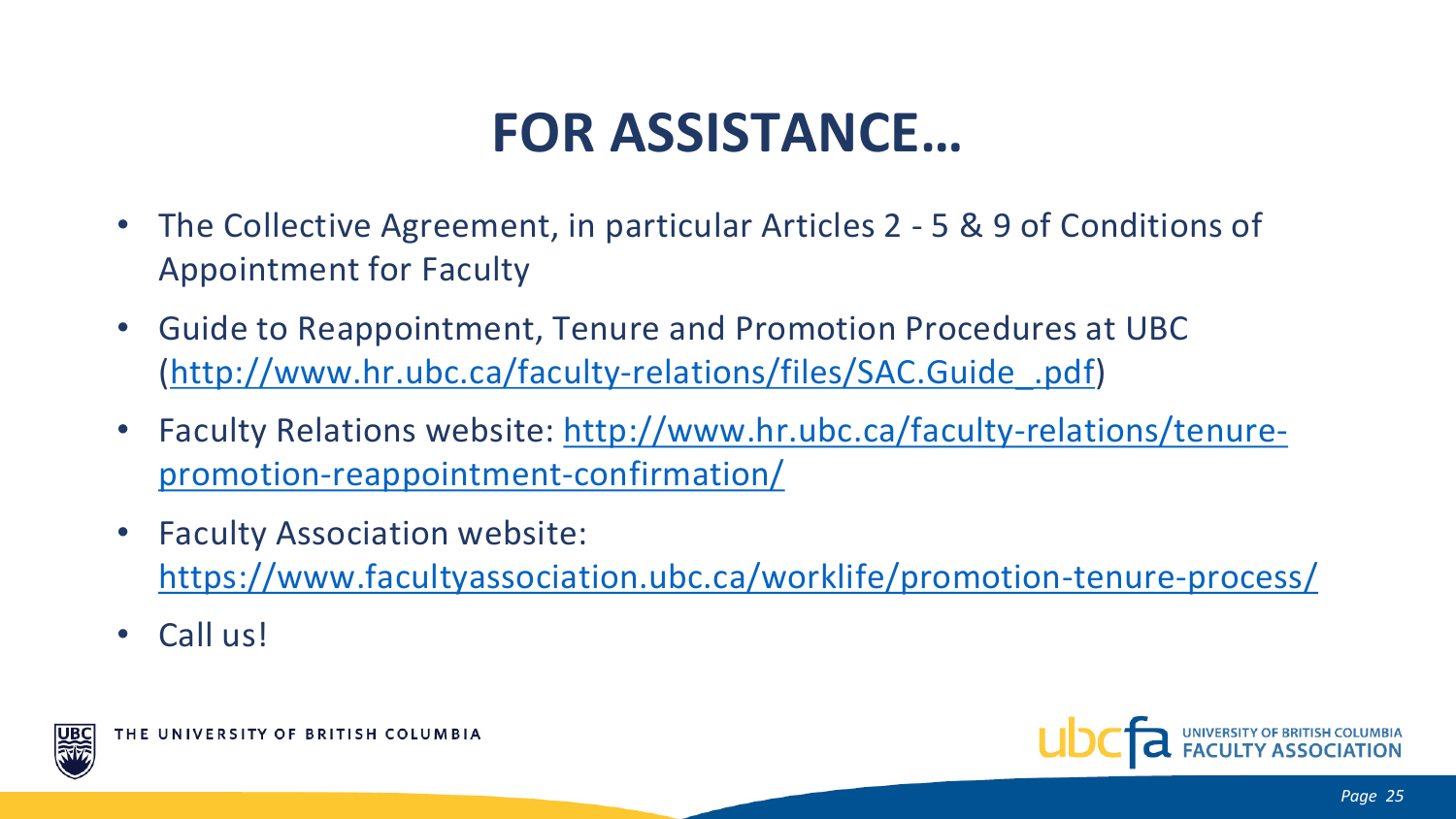# **THE PROMOTION AND TENURE PROCESS FROM THE PERSPECTIVE OF THE SENIOR APPOINTMENTS COMMITTEE (SAC)**



THE UNIVERSITY OF BRITISH COLUMBIA



*Page 26*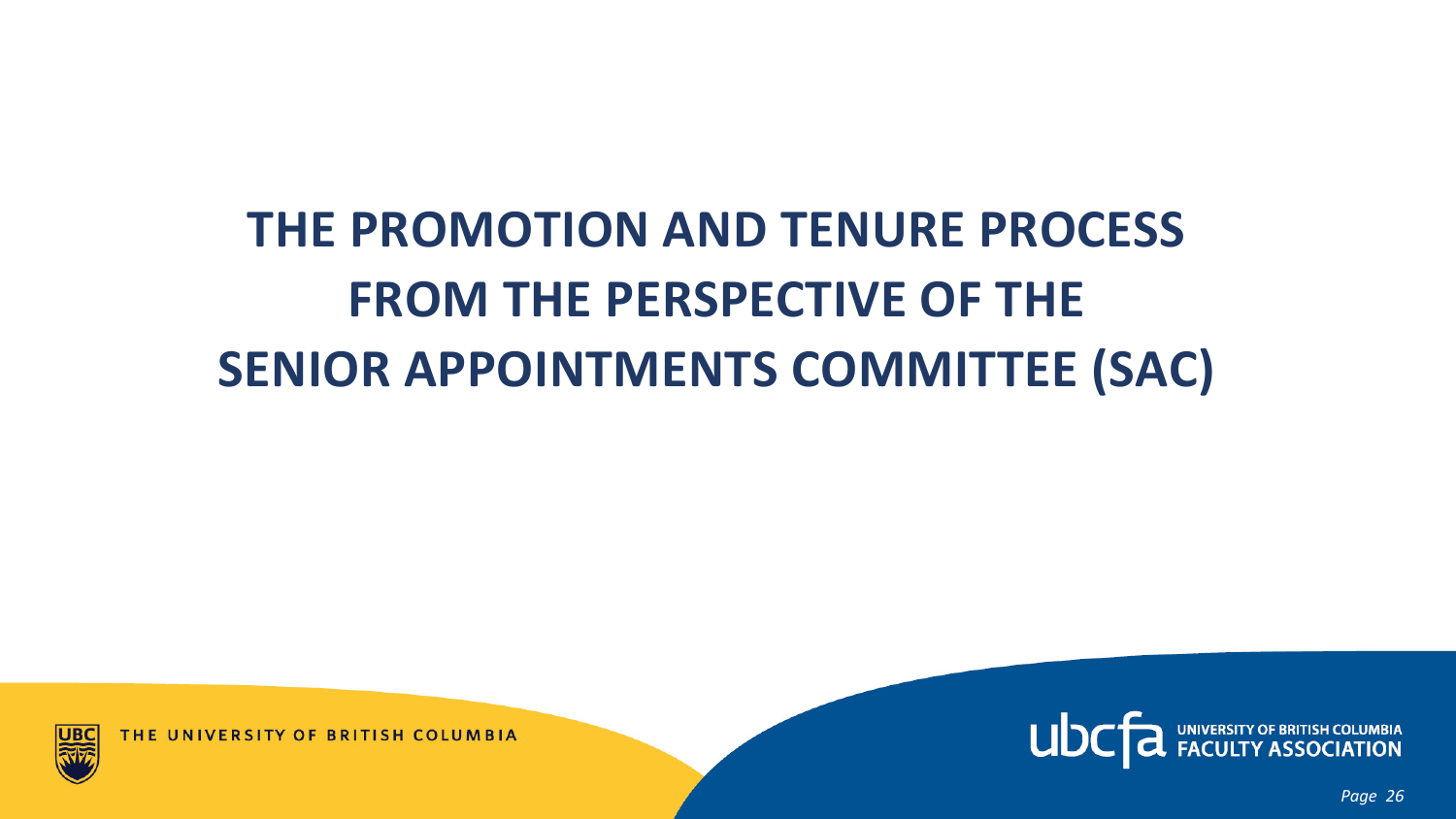# **OVERVIEW**

- What SAC is and what it does
- How SAC thinks
- Some practical advice
- Questions



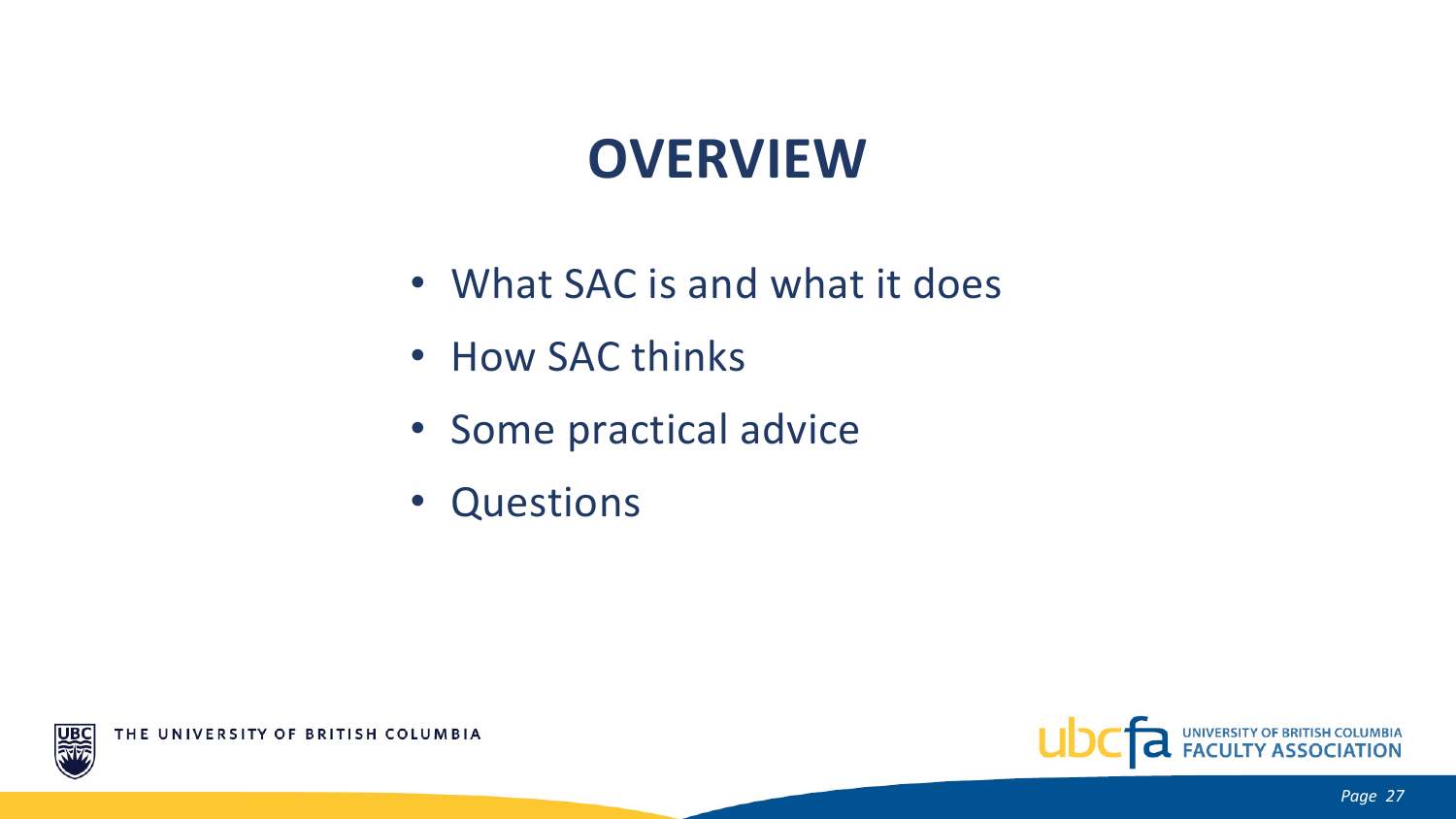#### **OVERVIEW**

- **What SAC is and what it does**
- How SAC thinks
- Some practical advice
- Questions



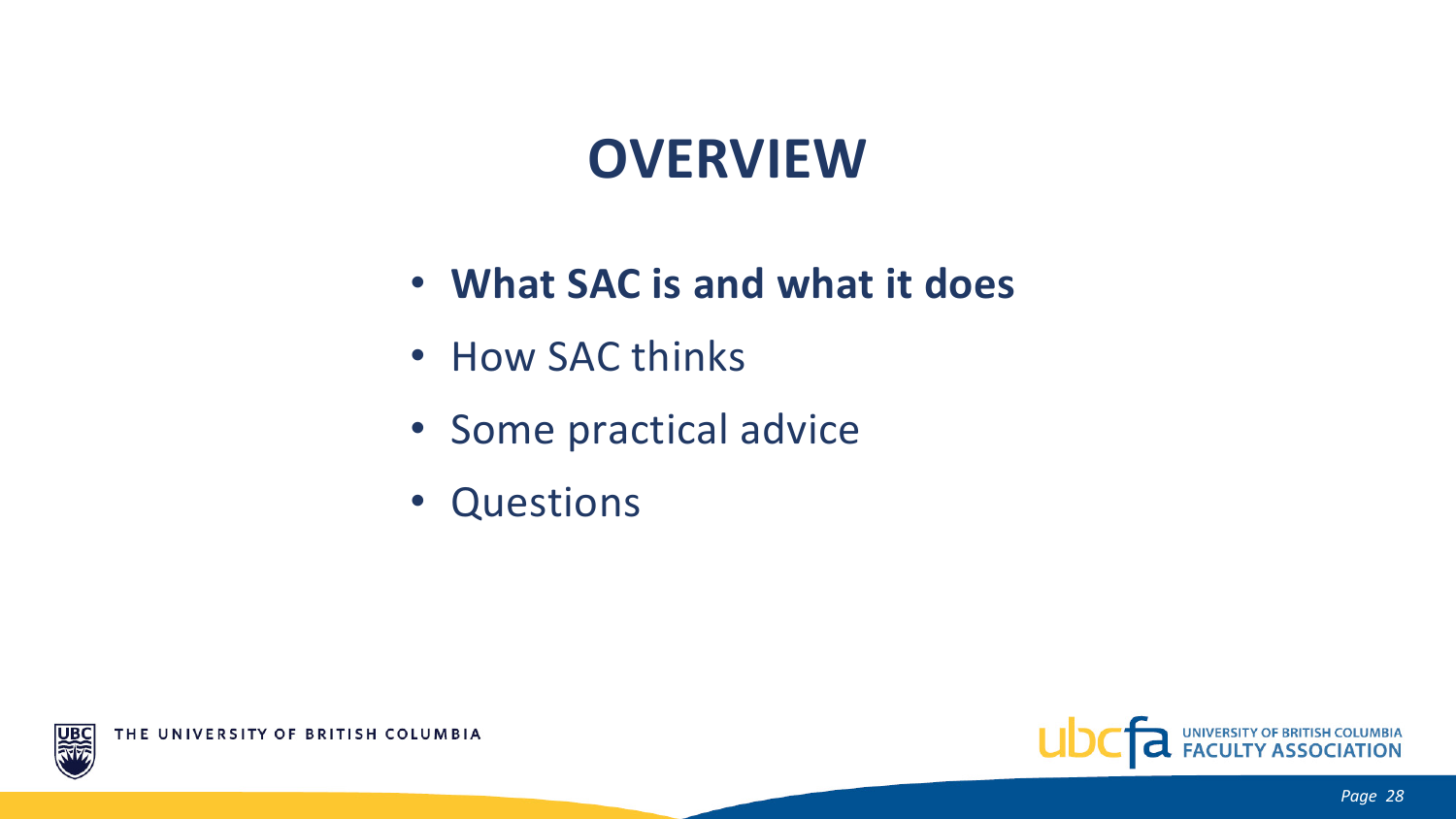# **WHAT IS SAC?**

- **Collective Agreement 5.14.(a):**
	- "All recommendations to the President concerning initial appointments at or promotions to the rank of Senior Instructor, Associate Professor, Professor, or Professor of Teaching, or concerning tenure decisions, shall be reviewed by the Senior Appointments Committee which is a standing advisory committee established by and making recommendations to the President."
- **Composition of SAC:**
	- 20 UBC Professors
	- Members from both Vancouver and Okanagan
	- At least one Professor of Teaching
	- Broad representation across Faculties & academic disciplines



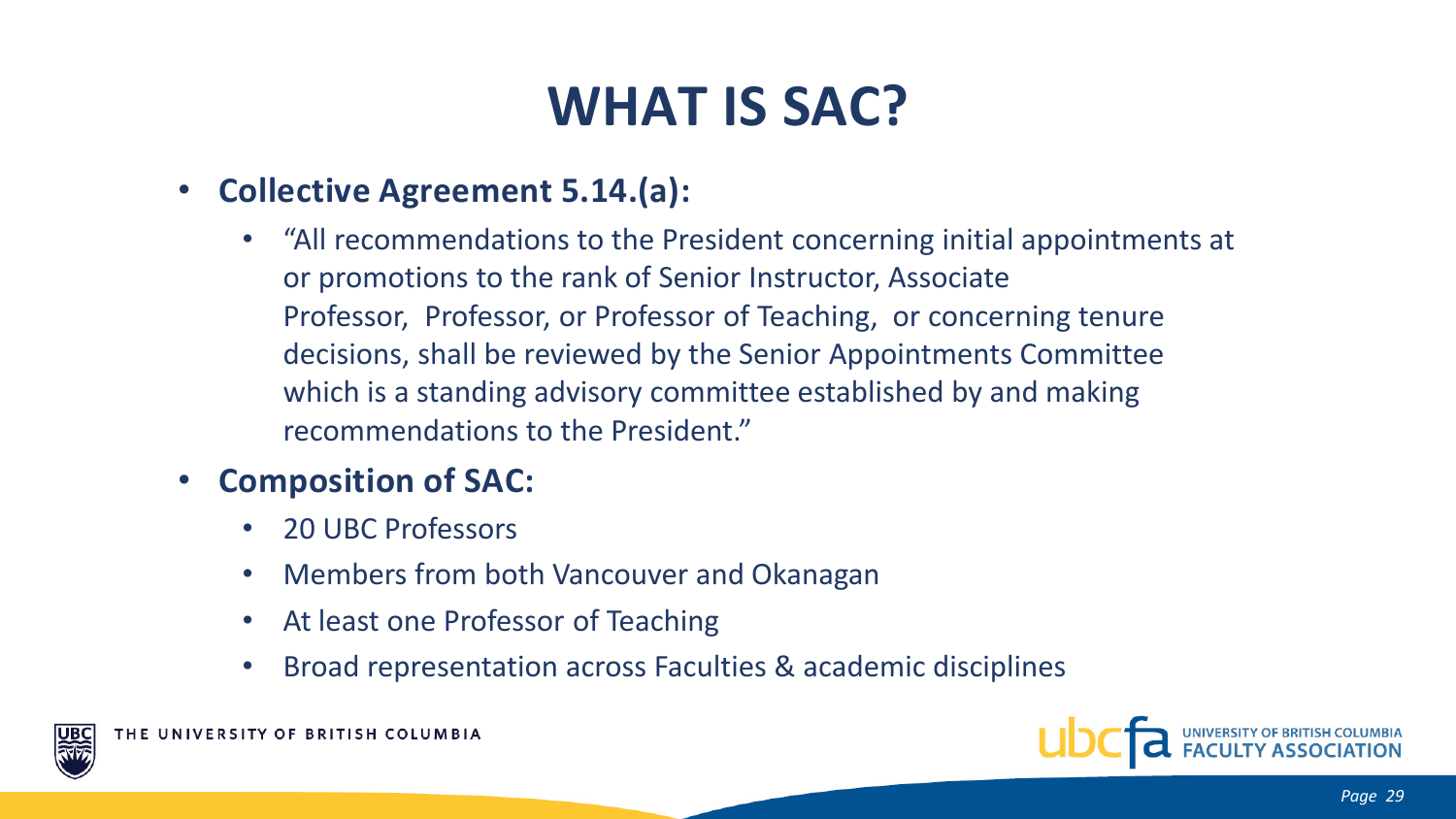#### **WHERE SAC FITS INTO THE WHOLE P&T PROCESS**

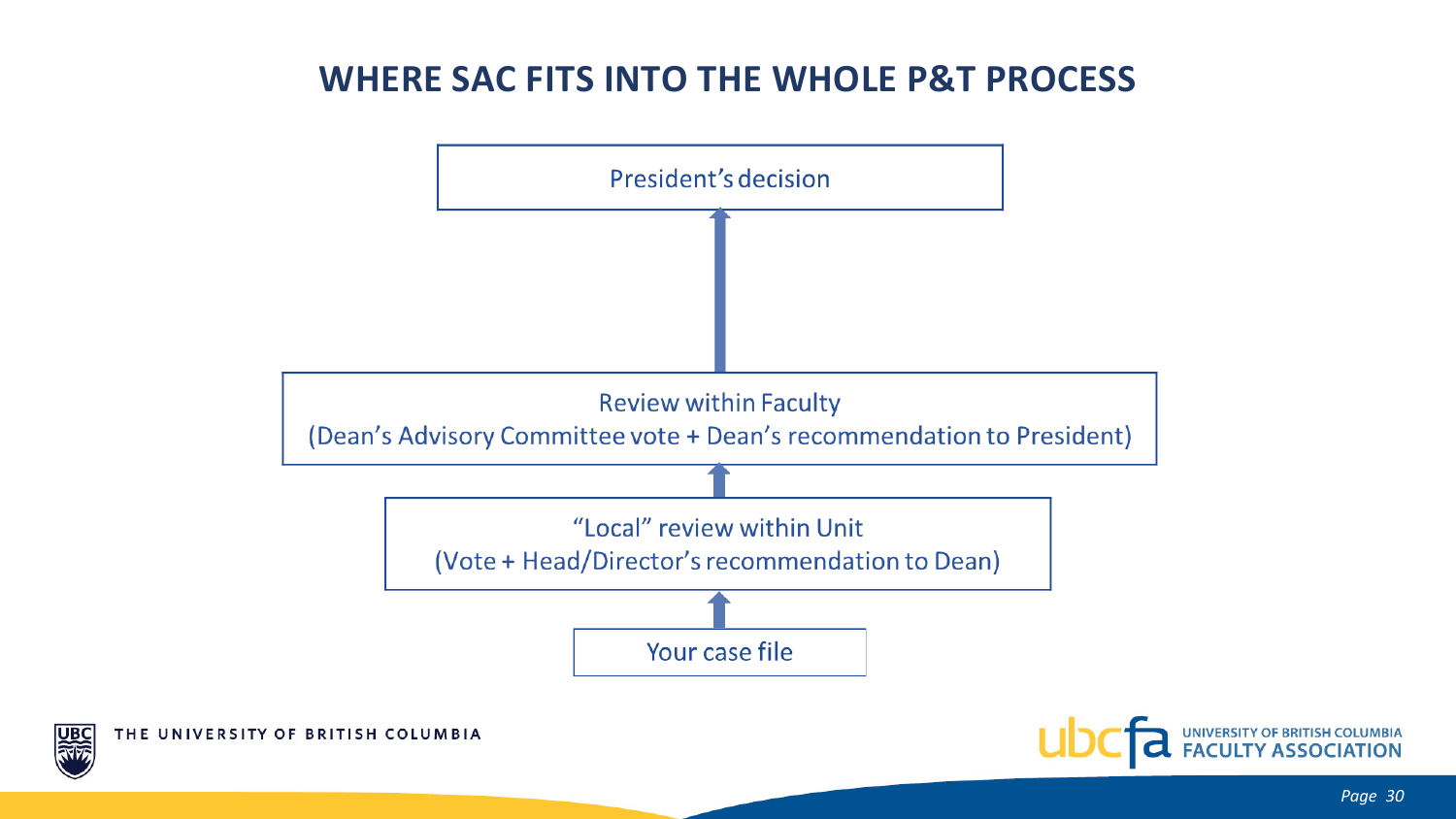#### **WHERE SAC FITS INTO THE WHOLE P&T PROCESS**

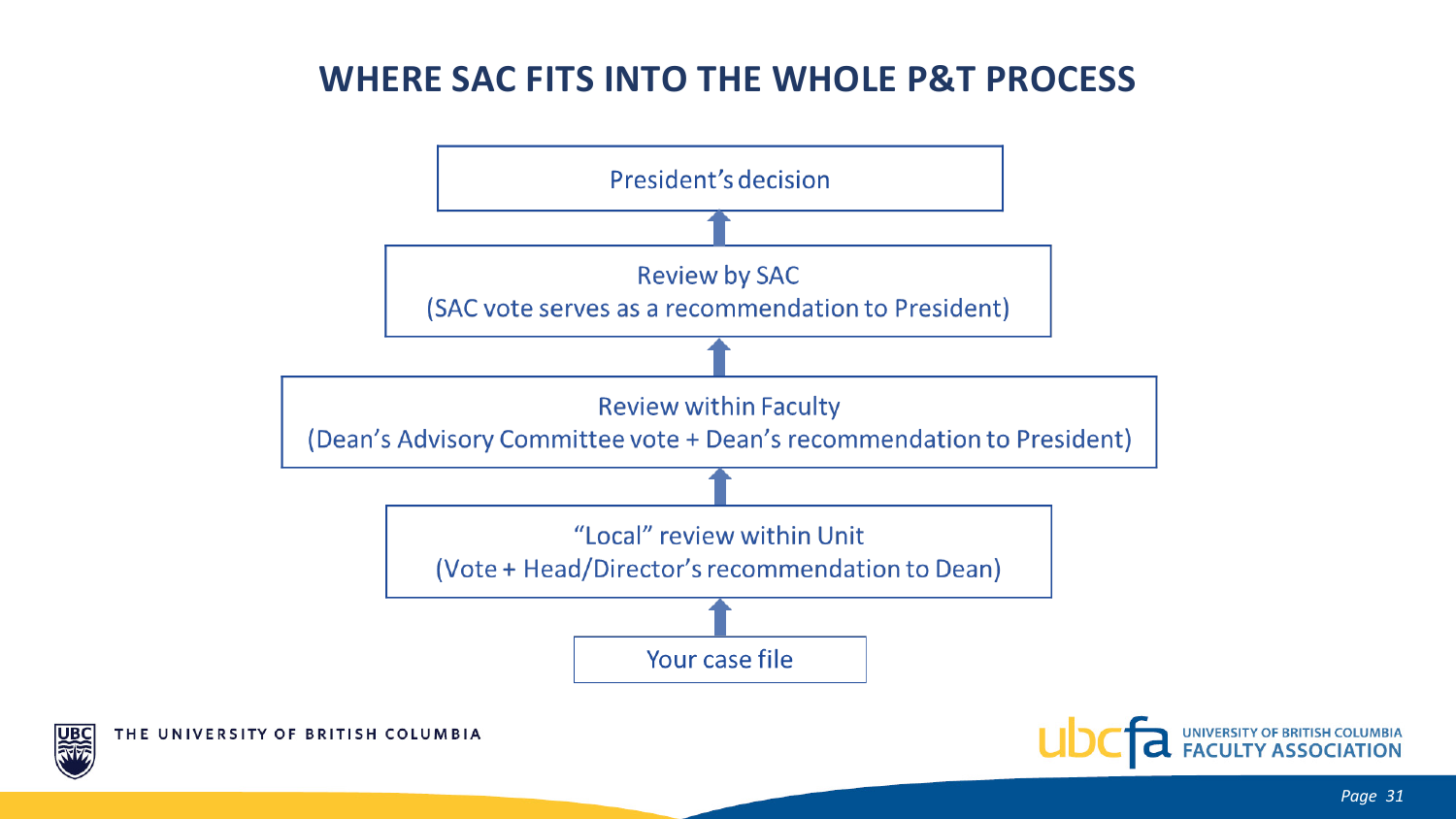# **SAC'S MANDATE**

- Advise UBC President on the merits of all applications for tenure and/or promotion, as judged against relevant criteria.
- In doing so...
	- Ensure that that each file is judged according to criteria specified in the Collective Agreement.
	- Ensure that each candidate's file is judged objectively and on its own merits.
	- Ensure that relevant contextual factors are taken into account.
	- Ensure consistent use of appropriate standards of excellence across all disciplines and all Faculties within the University.
	- Ensure procedural fairness.



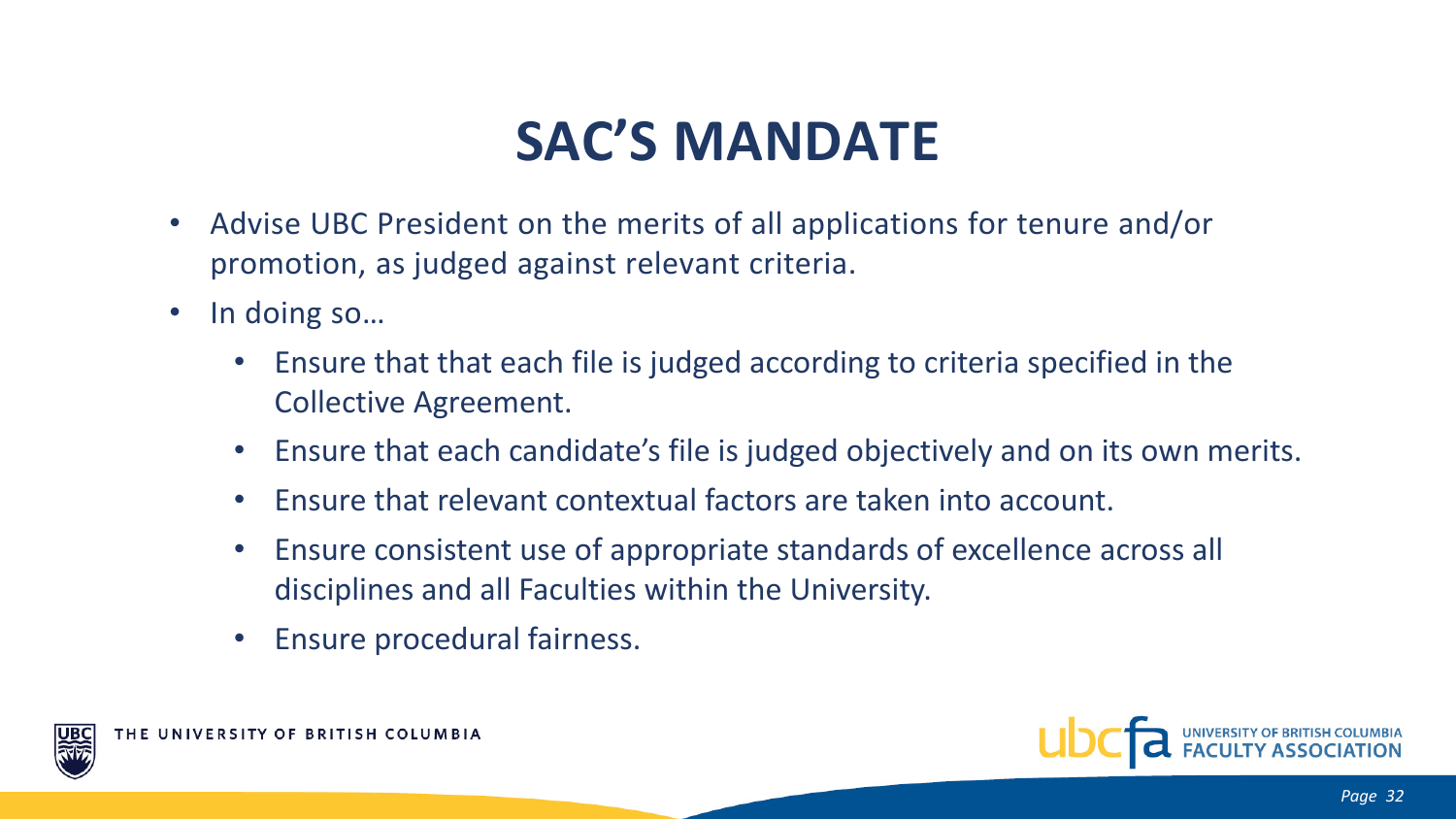# **SAC'S TYPICAL CASELOAD**

#### Cases considered by SAC during 2016-2017 Academic Year

| <b>Type of case</b>      | <b>Number of cases</b> |  |
|--------------------------|------------------------|--|
| Associate Professor      | 71                     |  |
| Professor                | 65                     |  |
| Senior Instructor        | 14                     |  |
| Professor of<br>Teaching | 7                      |  |
| Tenure only              | 2                      |  |
| TOTAL                    | 159                    |  |





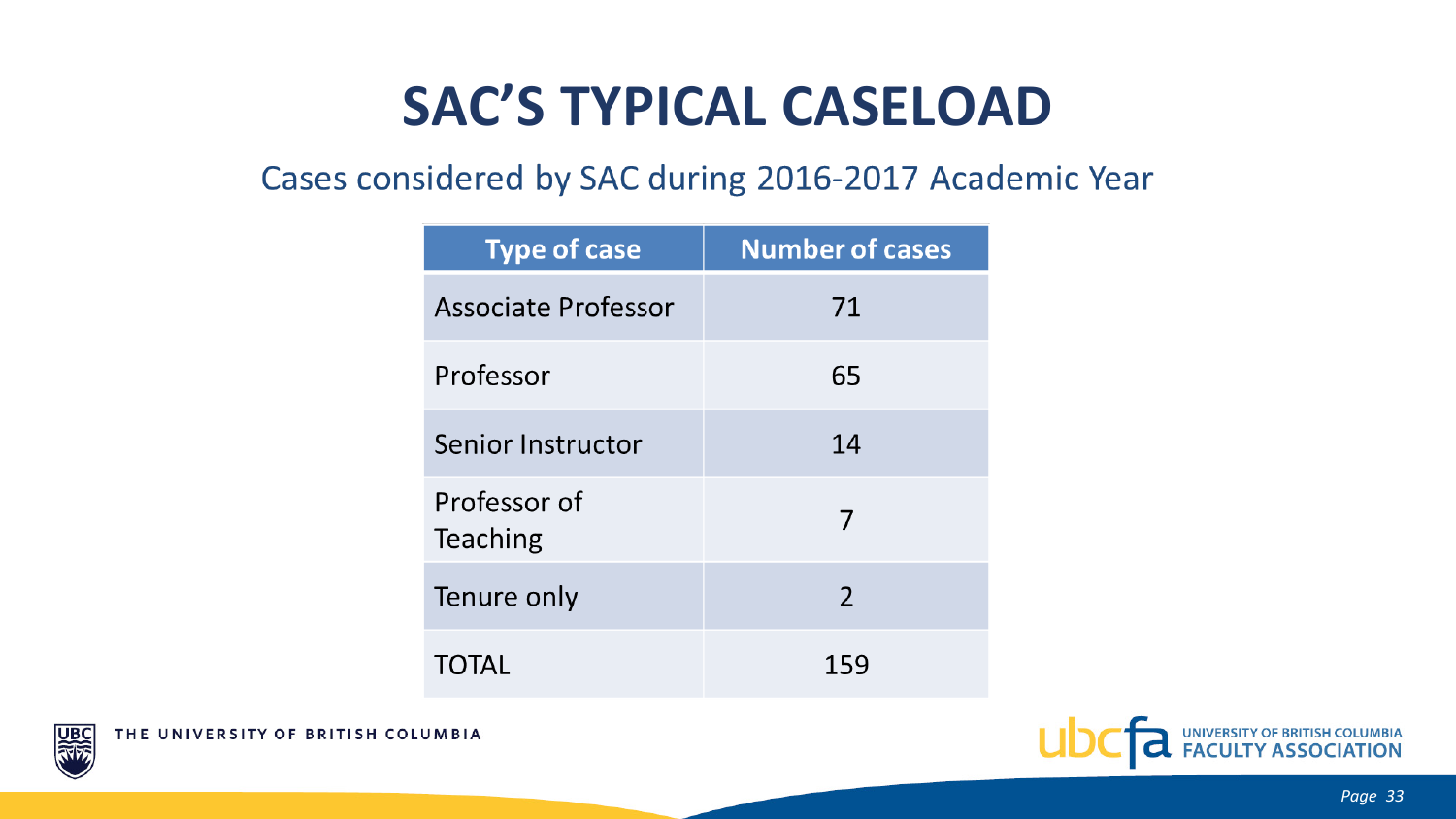# **SAC'S TYPICAL CASELOAD**

Cases Across the Academic Year (2016-2017)





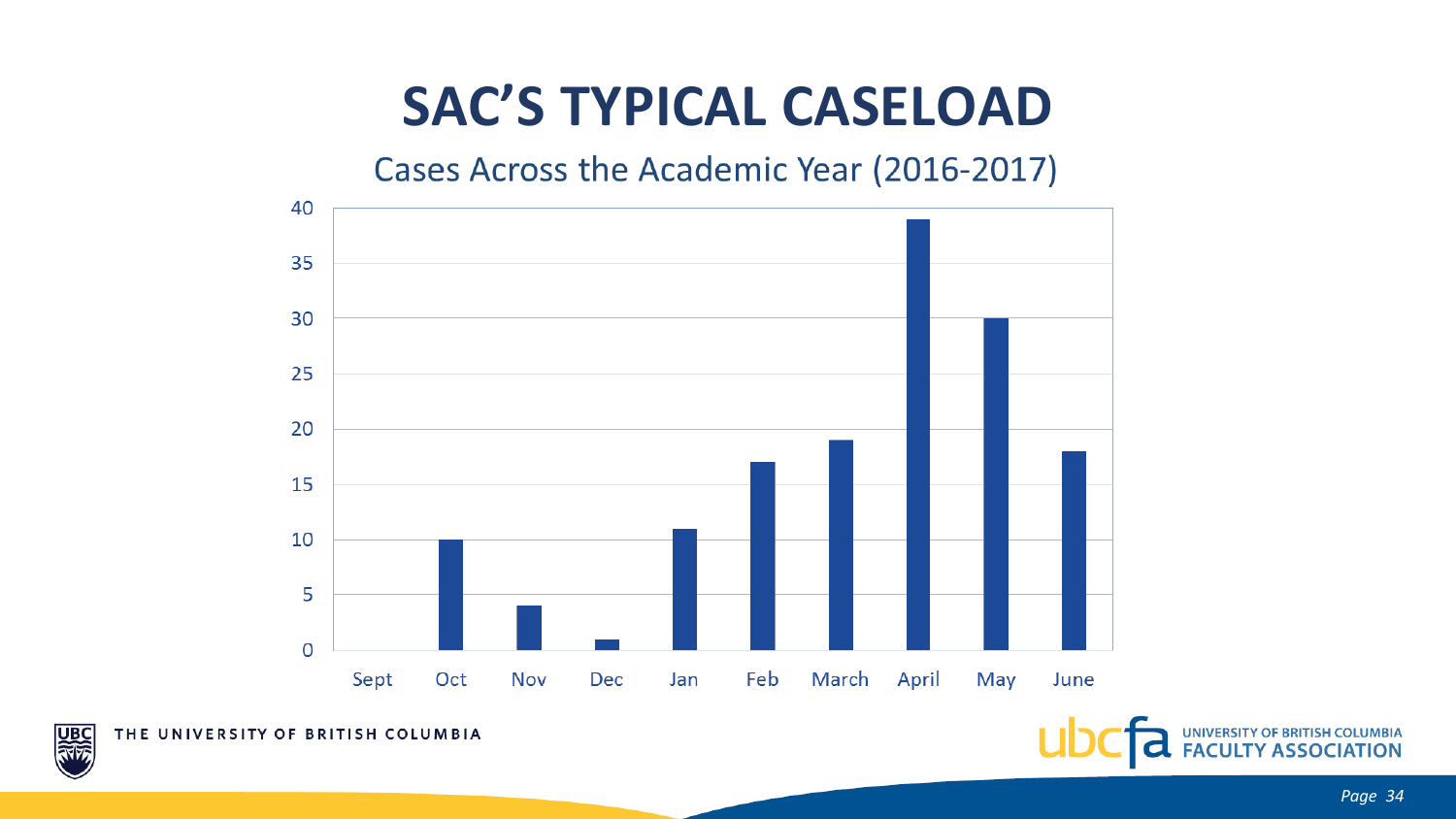# **EVALUATION OF CASES BY SAC**

- SAC subcommittees review cases thoroughly.
- Cases designated as either "A" or "B" case:
	- "A" Case: A relatively straightforward case. Case proceeds to a vote, without further discussion.
	- "B" Case: A more complicated case (for any of several reasons). Prior to SAC vote, the relevant Dean attends SAC meeting to address questions about the case.
	- (Sometimes SAC requests additional documentation to be added to case file prior to designation as "A" or "B".)



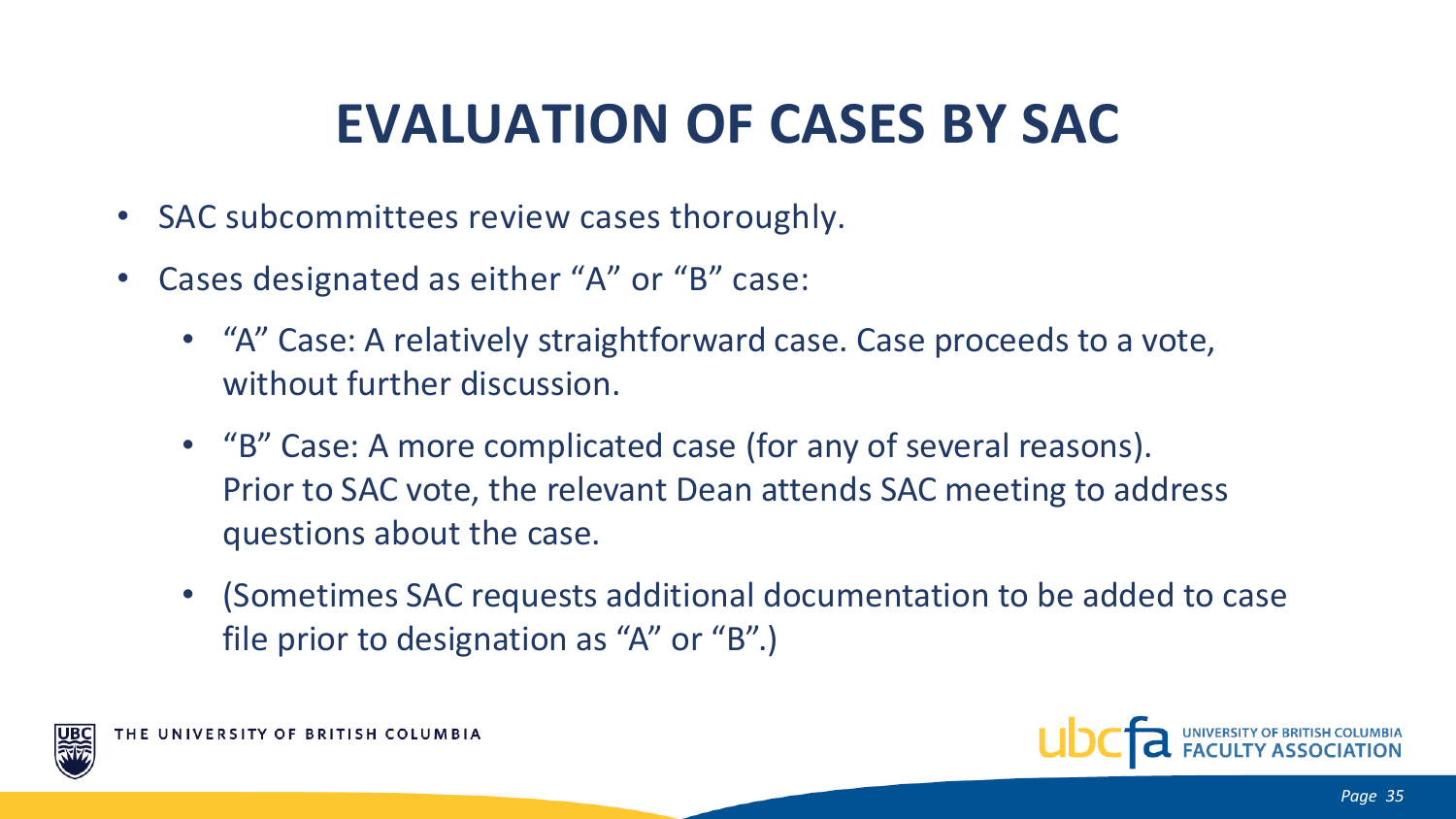#### **"B" CASES**

#### Cases considered by SAC during 2016-2017 Academic Year

|                            | <b>Total Cases</b> | 'B' cases |
|----------------------------|--------------------|-----------|
| <b>Associate Professor</b> | 71                 | 12        |
| Professor                  | 65                 | 15        |
| Senior Instructor          | 14                 | O         |
| Professor of Teaching      | 7                  | 1         |
| Tenure only                | 2                  |           |
| TOTAL                      | 159                | 28        |



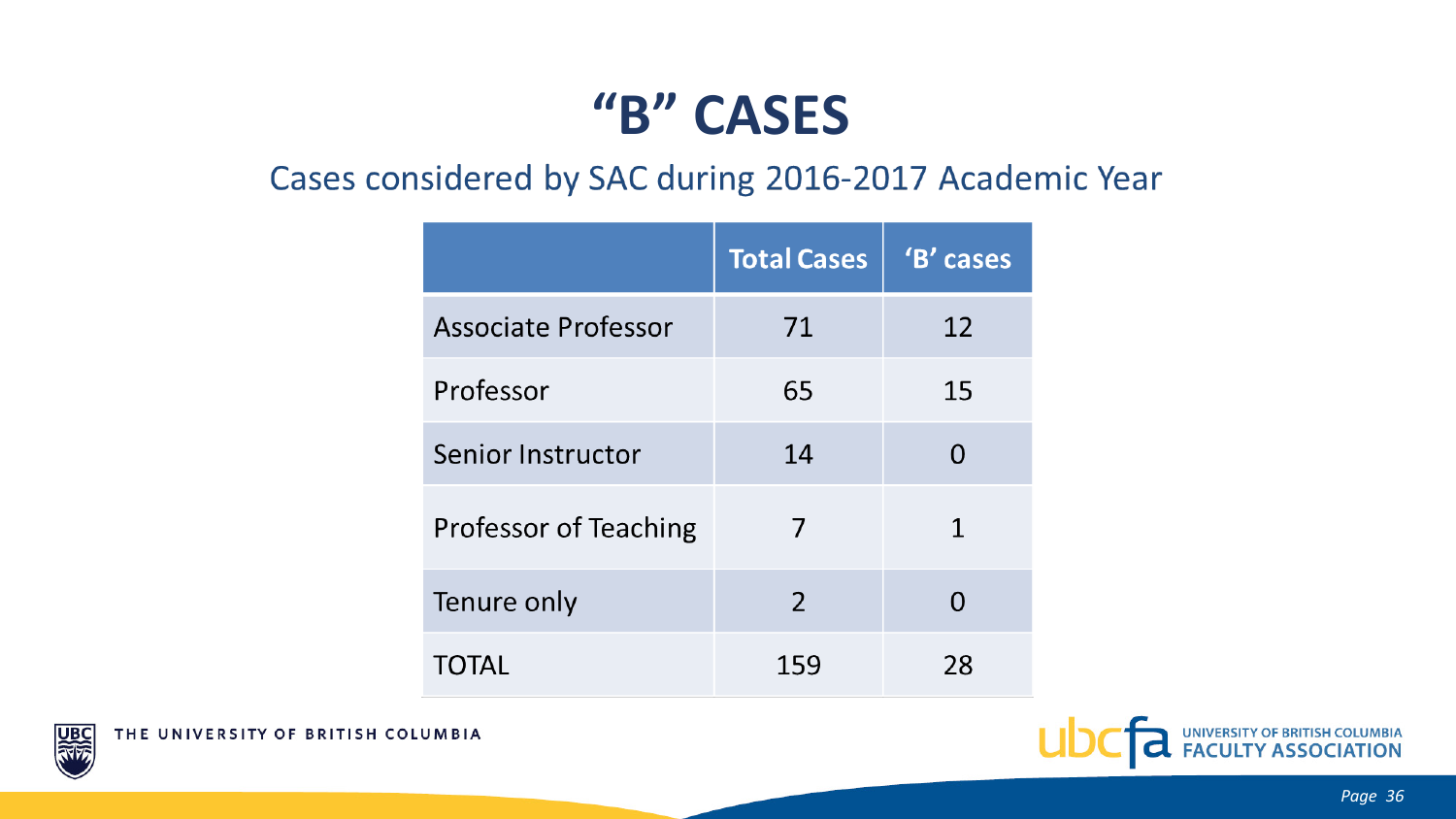# **SAC VOTING PROCEDURES**

- "A" cases: Voted on without discussion.
- "B" cases: Dean attends SAC meeting to address questions about the case. (SAC members role is to ask questions but not express opinions about the merits of the case.) When discussion is complete, Dean leaves and SAC votes.
- After the vote:
	- SAC provides President with summary of voting outcome, which represents SAC's recommendation.
	- For "B" cases, SAC also provides brief summary of Dean's answers to SAC's questions.
	- SAC vote is simply a recommendation to the President.



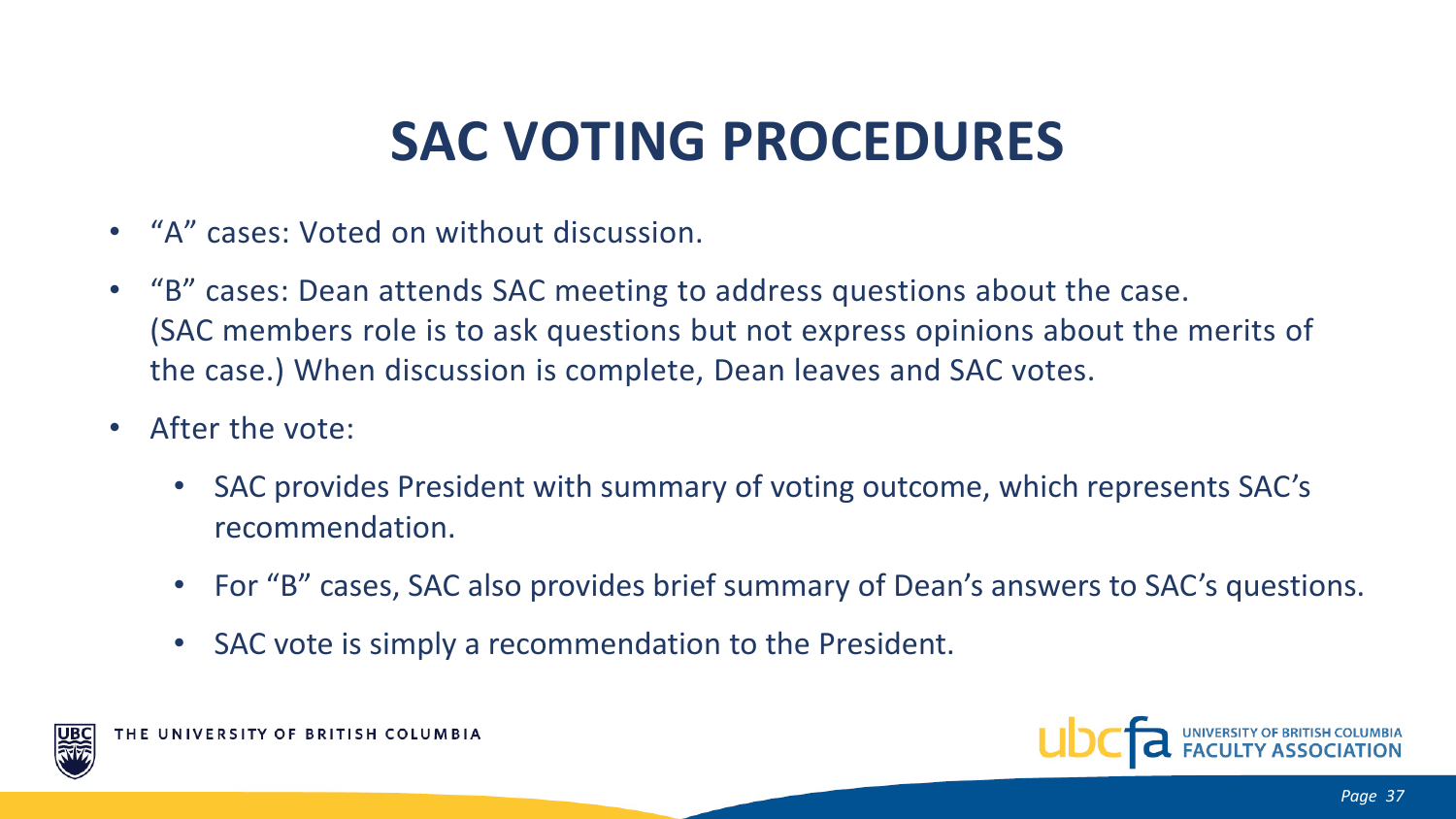### **OVERVIEW**

- **What SAC is and what it does**
- How SAC thinks
- Some practical advice
- Questions



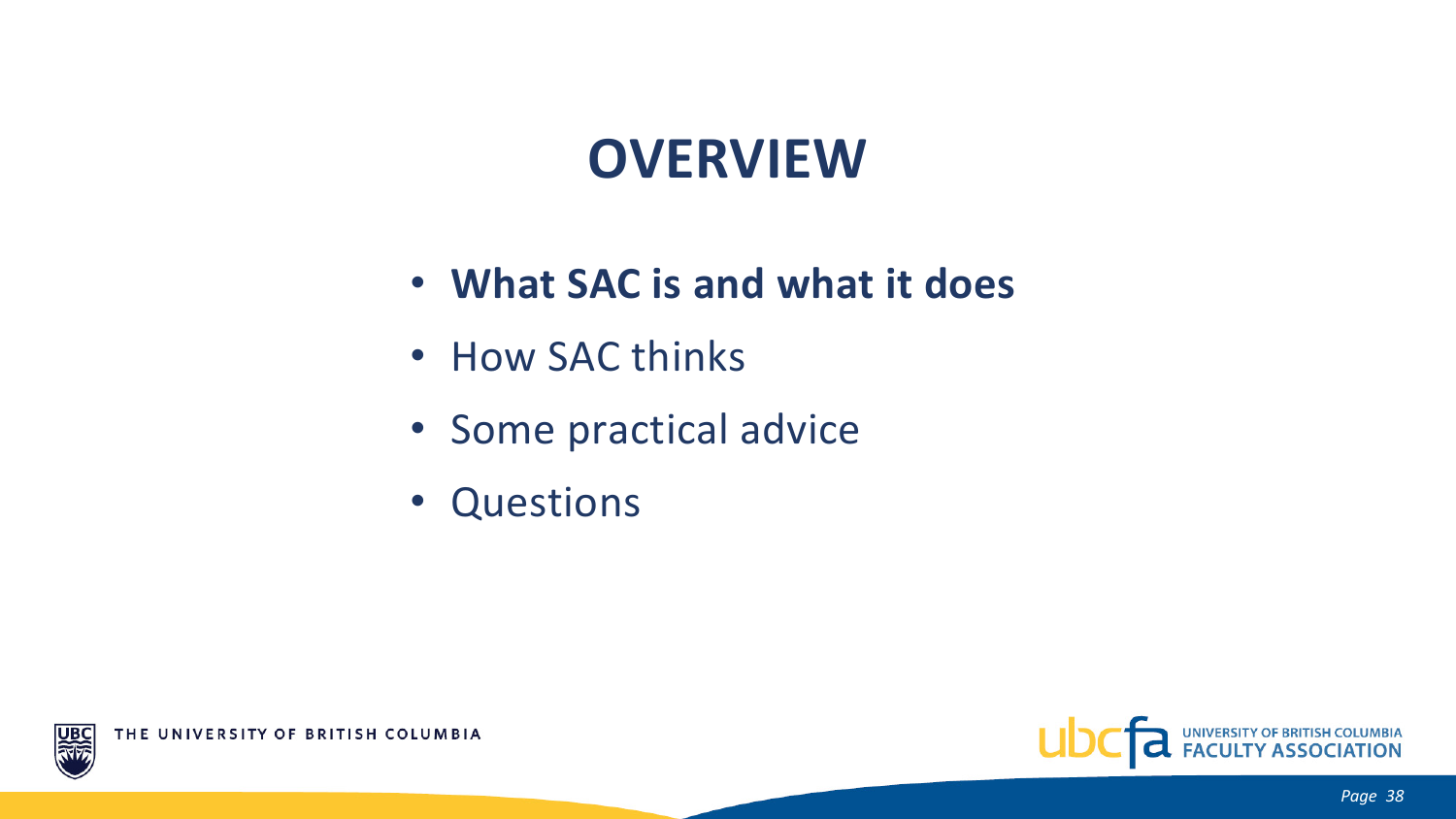# **OVERVIEW**

- What SAC is and what it does
- **How SAC thinks**
- Some practical advice
- Questions



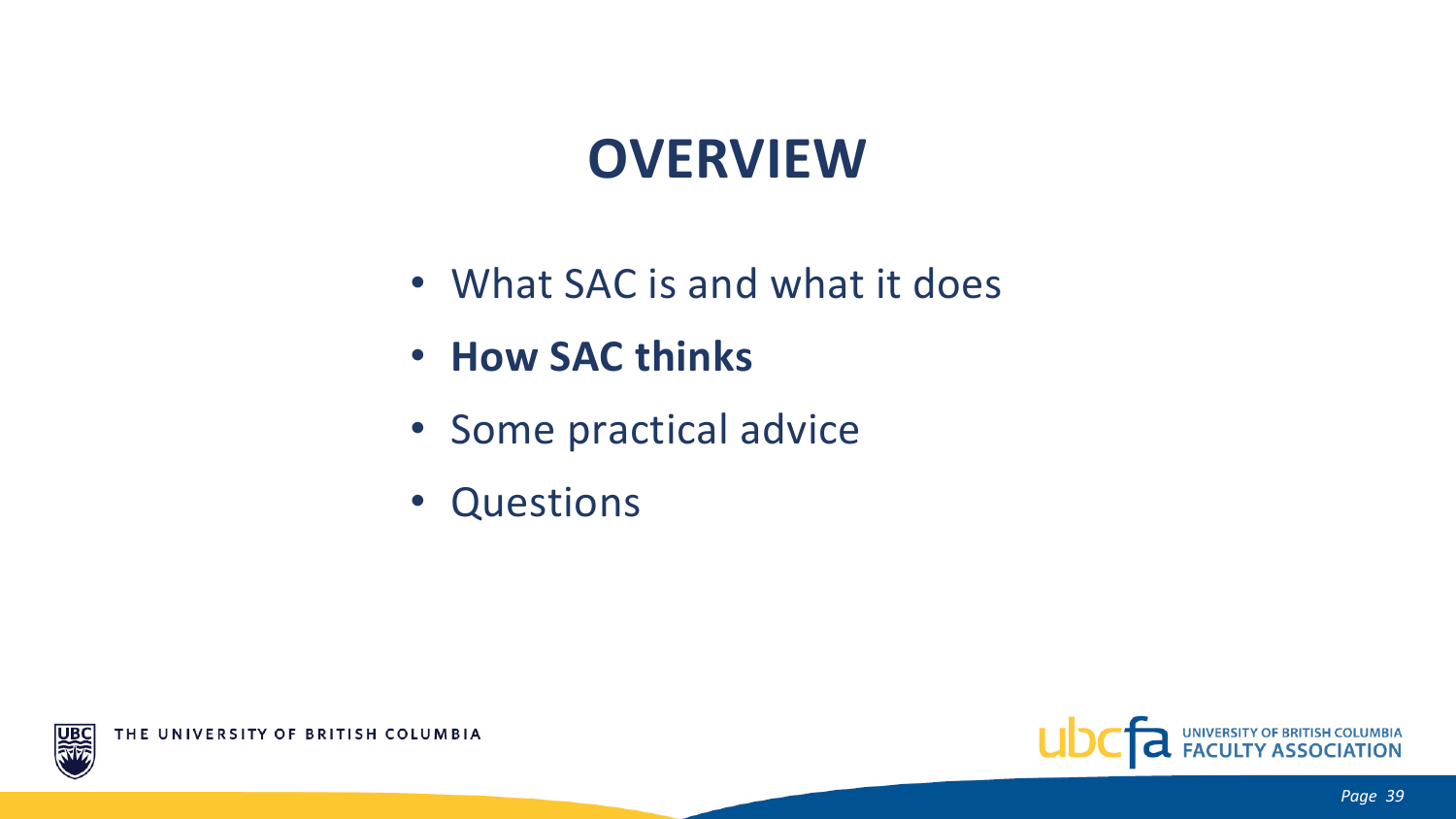## **THREE MAIN THINGS THAT SAC ATTENDS TO**

- **Criteria** (as stated in the Collective Agreement).
- **Evidence** (pertaining to the criteria).
- **Context** (within which to sensibly assess that evidence).



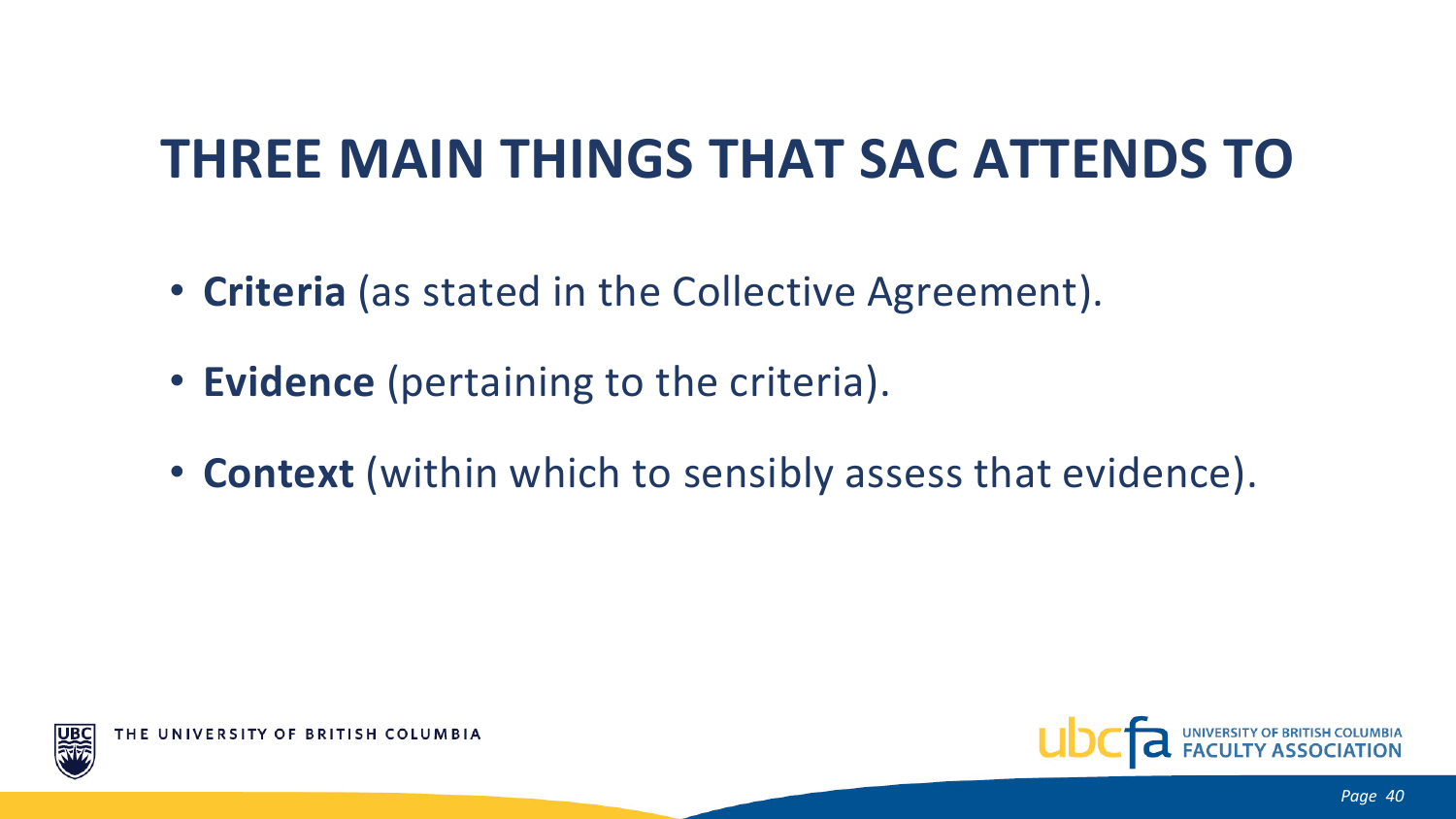# **KEY CRITERIA: RESEARCH STREAM**

#### • **Promotion to Associate Professor:**

- "evidence of successful teaching and of scholarly activity beyond that expected of an Assistant Professor"
- "sustained and productive scholarly activity"
- "ability to direct graduate students"
- "participation in the affairs of the Department and the University"
- **Tenure:** 
	- "high standard of performance in meeting [relevant criteria] and show promise of continuing to do so"
- **Promotion to Professor:** 
	- "reserved for those whose contributions…are considered outstanding"
	- "appropriate standards of excellence"
	- "sustained and productive scholarly activity"
	- "wide recognition…distinction in their discipline"
	- "high quality in teaching"
	- "participated significantly in academic and professional affairs"



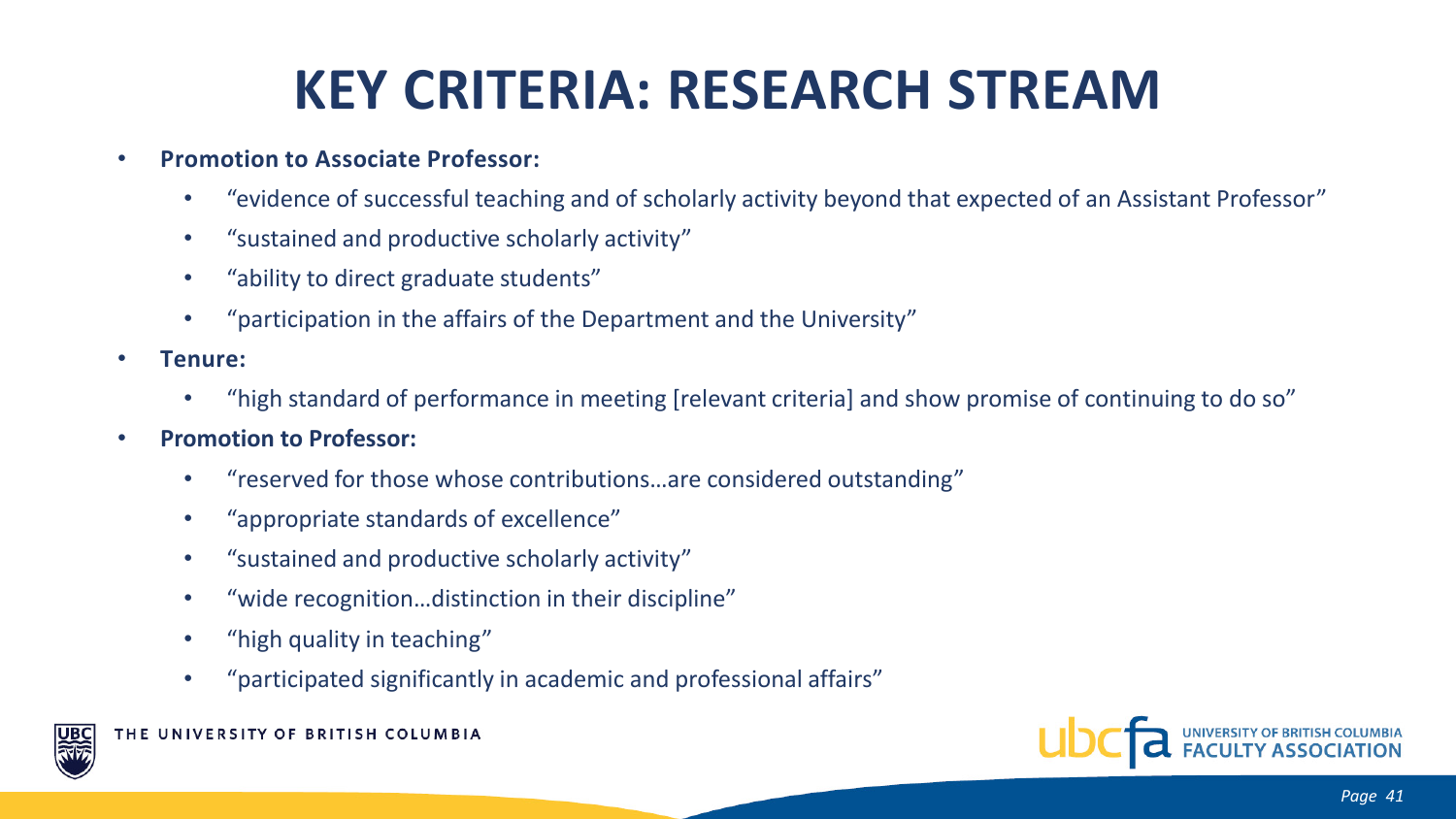# **KEY CRITERIA: EDUCATIONAL LEADERSHIP STREAM**

#### • **Promotion to Senior Instructor:**

- "evidence of excellence in teaching"
- "demonstrated educational leadership"
- "involvement in curriculum development and innovation, and other teaching and learning initiatives"
- "keep abreast of current developments in their respective disciplines, and in the field of teaching and learning"
- **Tenure:** 
	- "high standard of performance in meeting [relevant criteria] and show promise of continuing to do so"
- **Promotion to Professor of Teaching:** 
	- "evidence of outstanding achievement in teaching and educational leadership"
	- "distinction in the field of teaching and learning"
	- "sustained and innovative contributions to curriculum development, course design and other initiatives that advance the University's ability to excel in its teaching and learning mandate"



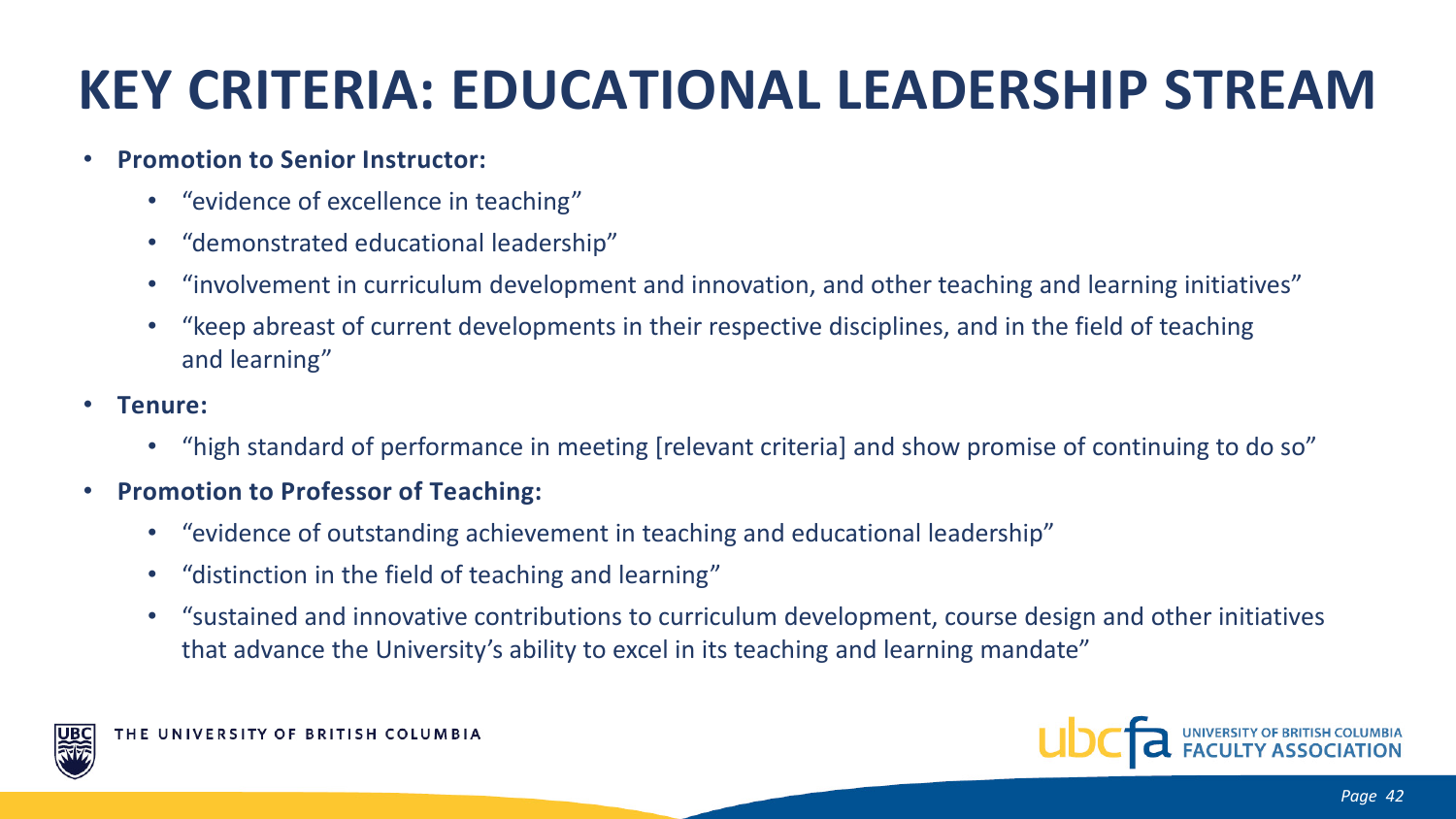#### **EVIDENCE OF SCHOLARLY ACTIVITY (RESEARCH STREAM)**

#### • **What the Collective Agreement says:**

• "Judgment of scholarly activity is based mainly on the quality and significance of an individual's contribution. Evidence of scholarly activity varies among the disciplines. Published work is, where appropriate, the primary evidence. Such evidence as distinguished architectural, artistic or engineering design, distinguished performance in the arts or professional fields, shall be considered in appropriate cases … consideration will be given to different pathways to academic and scholarly excellence…"

#### • **Different forms of scholarly activity:**

- *'Traditional' scholarship* (most cases fit in this category).
- *Alternatively, Scholarship of Teaching or Professional Contributions* may constitute all or part of the case for scholarly activity. Must be explicitly requested at the outset of the application for promotion.



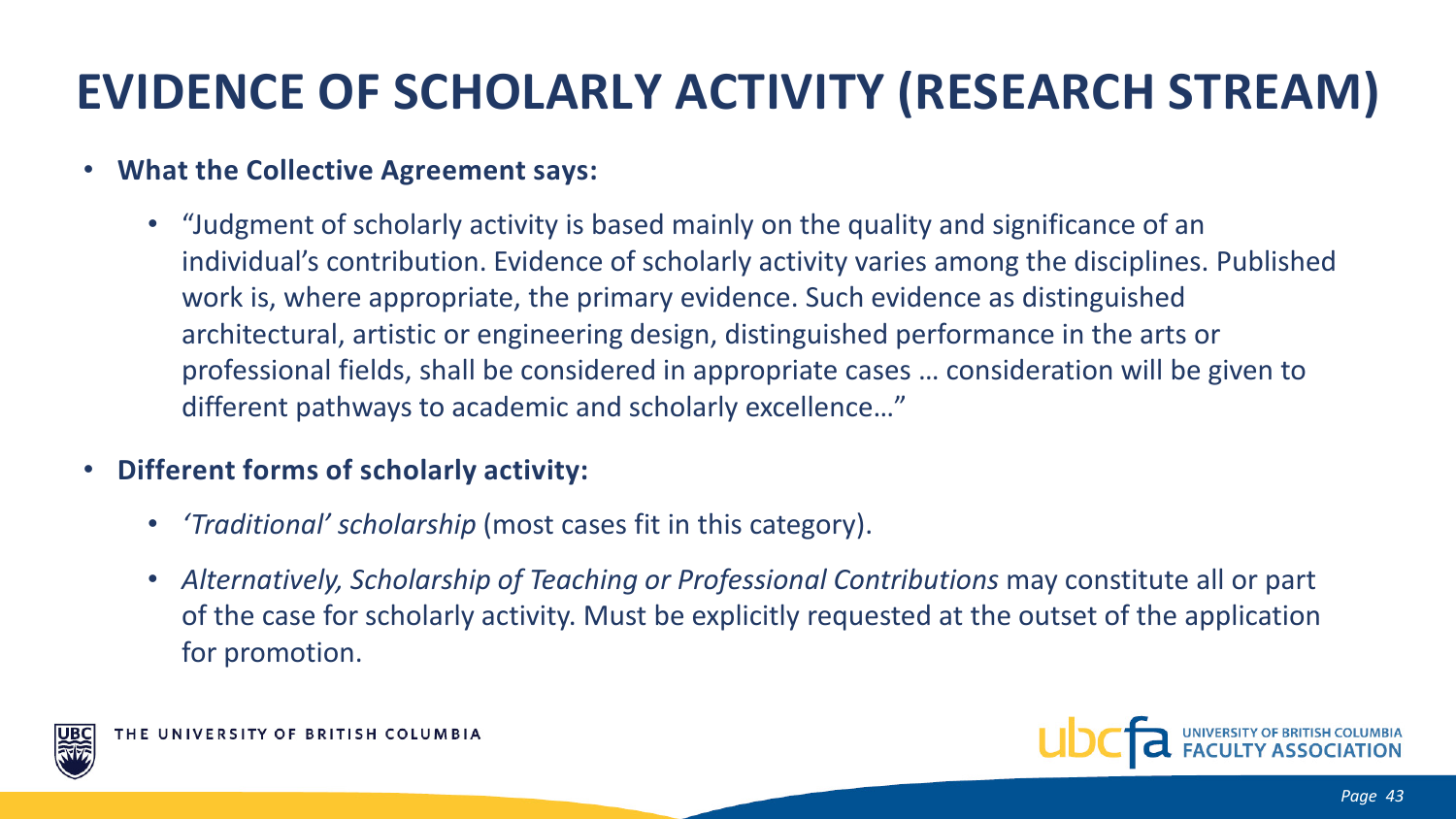#### **EVIDENCE OF SCHOLARLY ACTIVITY (RESEARCH STREAM)**

- **Primary sources of evidence:**
	- CV (e.g., publications, presentations, awards)
	- Referees' letters

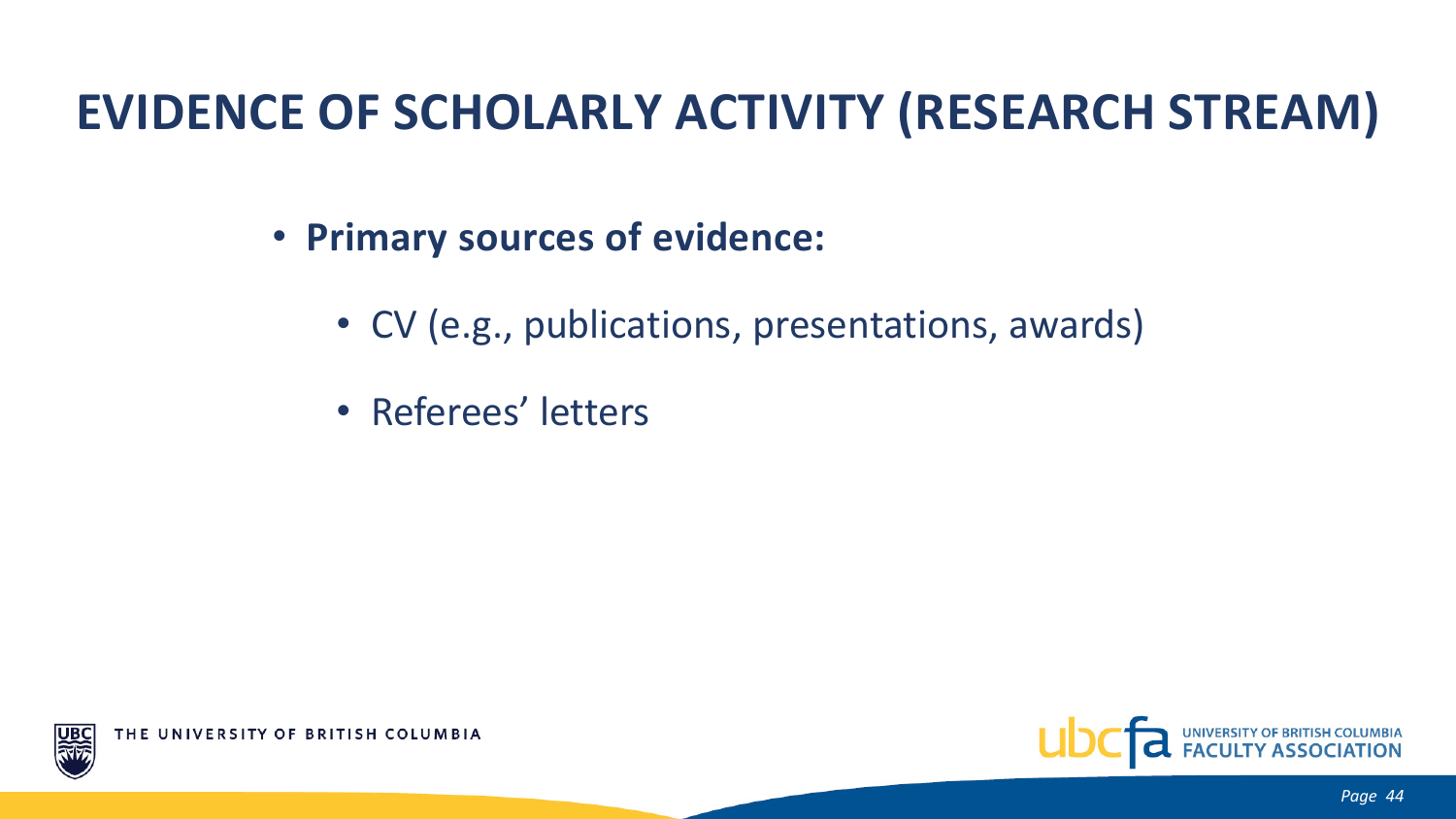# **EVIDENCE OF EDUCATIONAL LEADERSHIP**

#### **What the Collective Agreement says:**

*"Educational leadership is activity taken at UBC and elsewhere to advance innovation in teaching and learning with impact beyond one's classroom. Educational leadership includes but is not limited to such things as:*

- Application of and/or active engagement in the scholarship of teaching and learning;
- Significant contributions to curriculum development, curriculum renewal, course design, new assessment models, pedagogical innovation and other initiatives that extend beyond the member's classroom and advance the University's ability to excel in its teaching and learning mandates;
- Teaching, mentorship and inspiration of colleagues;
- Formal educational leadership responsibility within Department/Program/Faculty;
- Organization of and contributions to conferences, programs, symposia, workshops and other educational events on teaching and learning locally, nationally and internationally;
- Contributions to the theory and practice of teaching and learning, including publications, book chapters, articles in peerreviewed and professional journals, conference proceedings, software, training guidelines, instructional manuals or other resources; and
- Other activities that support evidence-based educational excellence, leadership and impact within and beyond the University.
- Judgement of educational leadership is based mainly on the quality and significance of the individual's contributions."



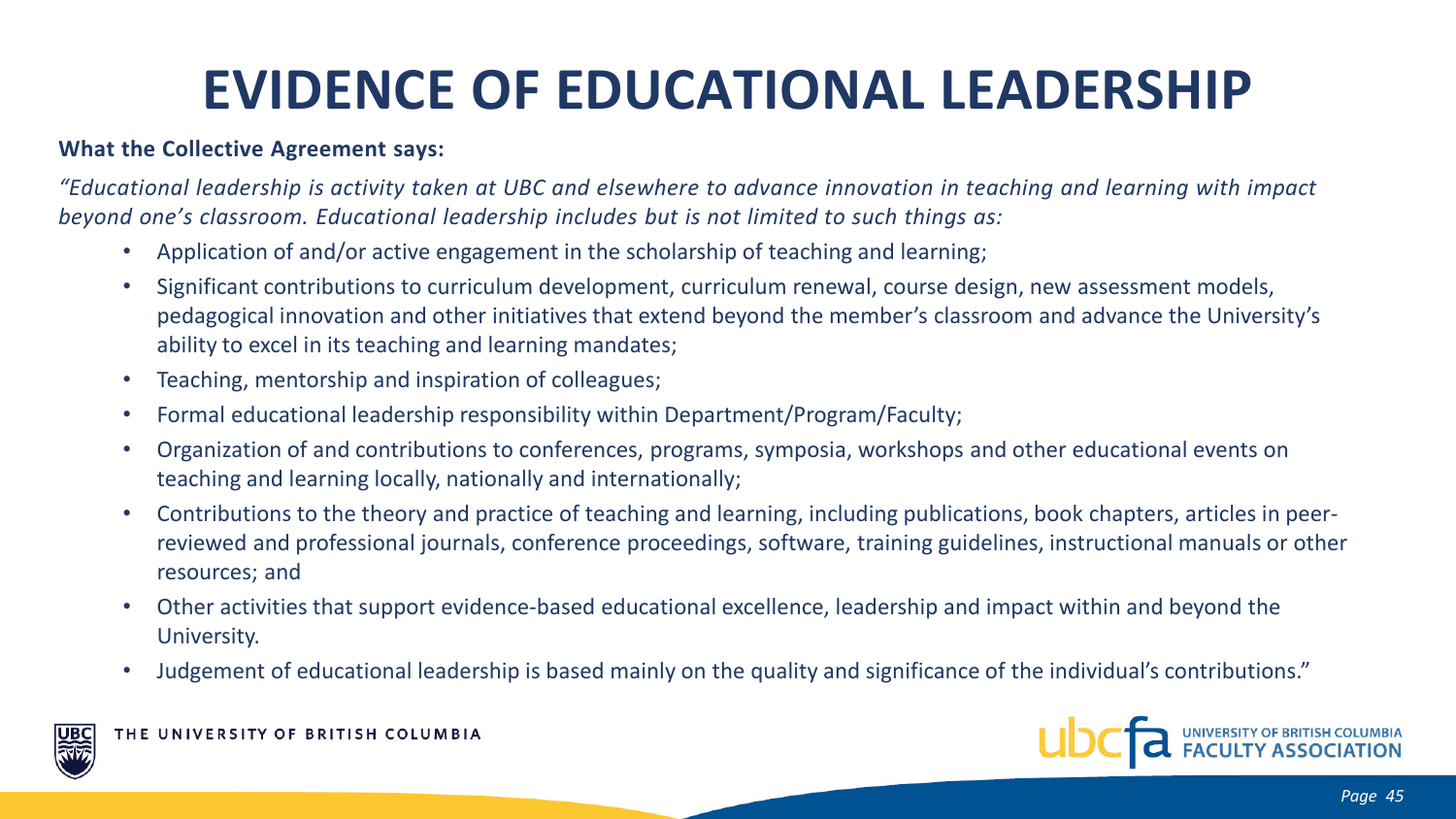# **EVIDENCE OF EDUCATIONAL LEADERSHIP**

#### **Additional advice in SAC Guide, Appendix 1: "The following list… includes points that candidates may develop, where applicable, to document educational leadership:**

- Innovation and enhancements to teaching, learning and assessment that has impact beyond the candidate's classroom, department, discipline and / or institution as appropriate.
- Significant contributions to curriculum development and renewal
- Activities to advance interdisciplinary, inter-professional and inter-institutional collaborations in teaching and learning.
- Application of / engagement with the Scholarship of Teaching and Learning
- Contributions to the practice and theory of teaching and learning literature, including publications in peer-reviewed and professional journals, conference publications, book chapters, textbooks and open education repositories / resources
- Organization of, and contributions to conferences, programs, symposia, colloquia, workshop and other teaching and learning events, to a local, provincial, national and international audience, as appropriate.
- Securing funding / additional resources for teaching and learning innovation or enhancements, and leading the implementation of funded initiatives or activities.
- Recognition and distinction in the form of awards, fellowships and other recognition for teaching and learning related activities (internal to UBC and beyond).
- Capacity building for excellence in education, including mentoring and inspiration of colleagues, supervision of undergraduate research projects in discipline-based pedagogies.
- Activities undertaken as part of formal educational leadership responsibilities within the candidate's Department / School / Program area / Faculty / UBC."



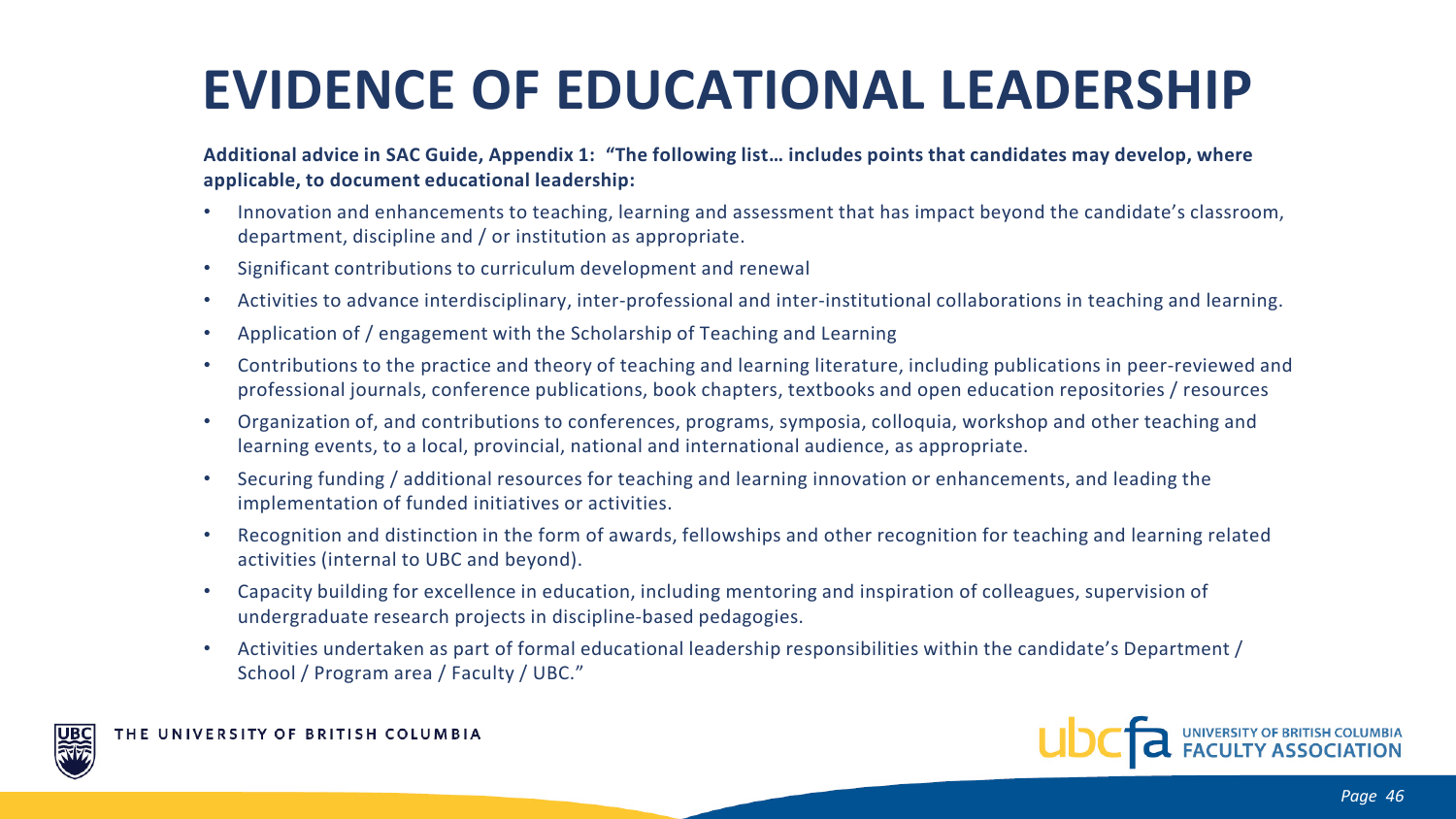# **EVIDENCE OF EDUCATIONAL LEADERSHIP**

- **Primary sources of evidence:**
	- CV (e.g., curriculum development, pedagogical innovation)
	- Dossier prepared by candidate
	- Referees' letters



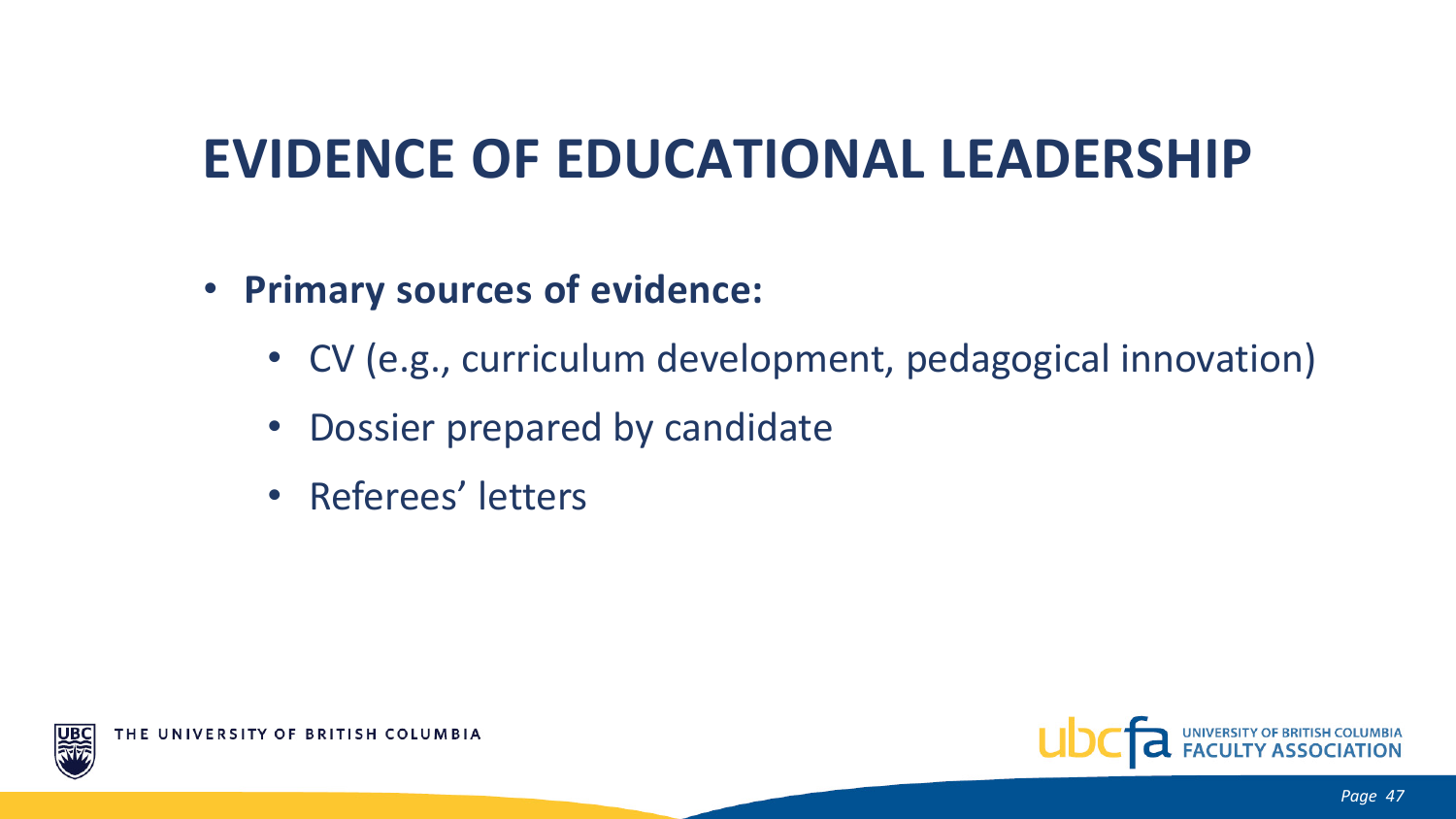#### **EVIDENCE PERTAINING TO TEACHING (BOTH STREAMS)**

- **What the Collective Agreement says:** 
	- "Teaching includes all presentation whether through lectures, seminars and tutorials, individual and group discussion, supervision of individual students' work, or other means by which students…derive educational benefit. An individual's entire teaching contribution shall be assessed. Evaluation of teaching shall be based on the effectiveness rather than the popularity of the instructors, as indicated by command over subject matter, familiarity with recent developments in the field, preparedness, presentation, accessibility to students and influence on the intellectual and scholarly development of students. The methods of teaching evaluation may vary … Consideration shall be given to the ability and willingness of the candidate to teach a range of subject matter and at various levels of instruction."
- **Different forms of teaching are relevant to criteria:**
	- Effectiveness in teaching scheduled courses.
	- Supervision / training of graduate students.





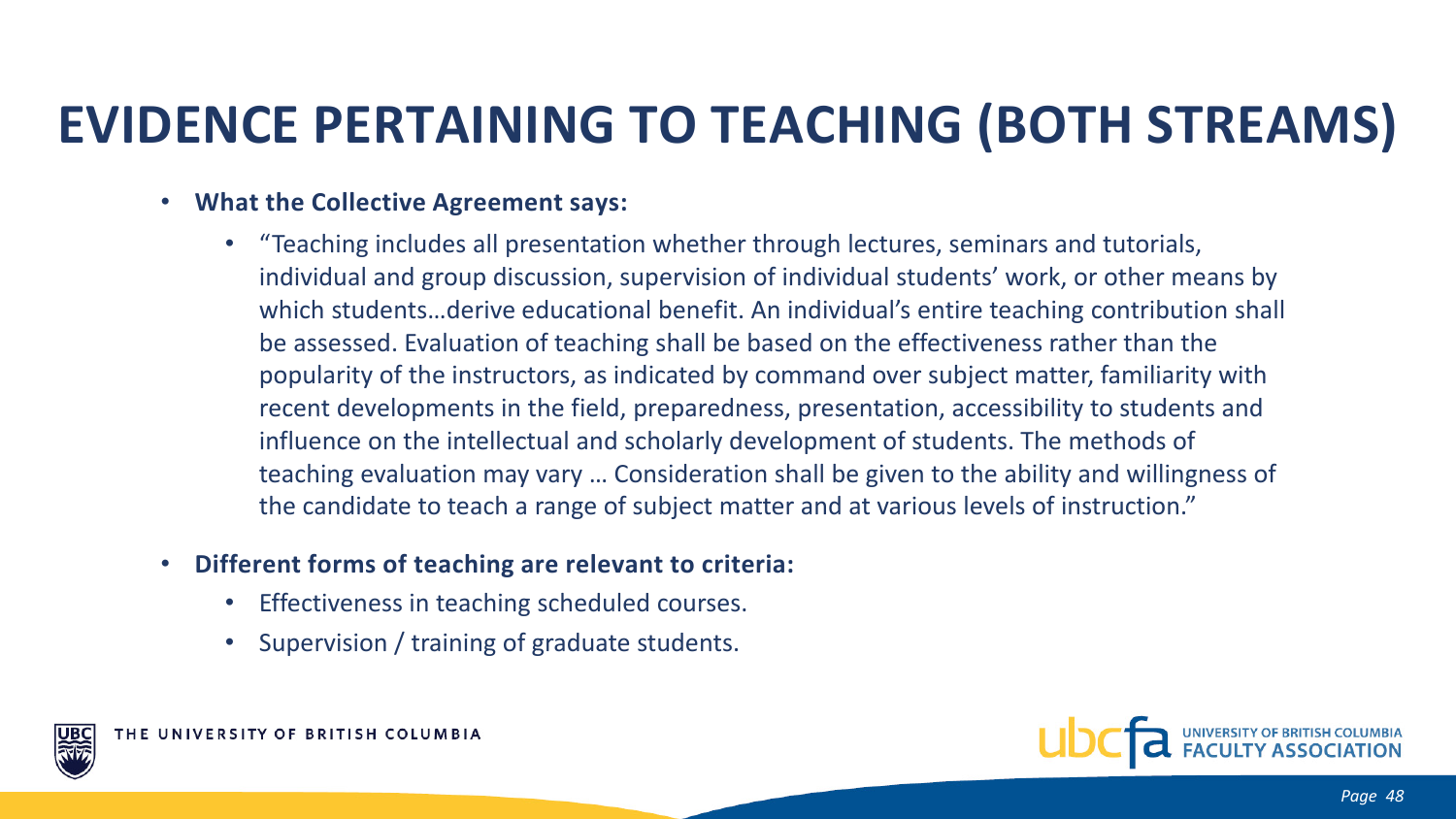#### **EVIDENCE PERTAINING TO TEACHING (BOTH STREAMS)**

- **Primary sources of evidence:**
	- CV (e.g., courses taught, students supervised, awards)
	- Peer reviews of teaching
	- Student evaluations of teaching
	- Dossier prepared by candidate \*

*\* SAC reviews teaching dossiers only for Educational Leadership cases*



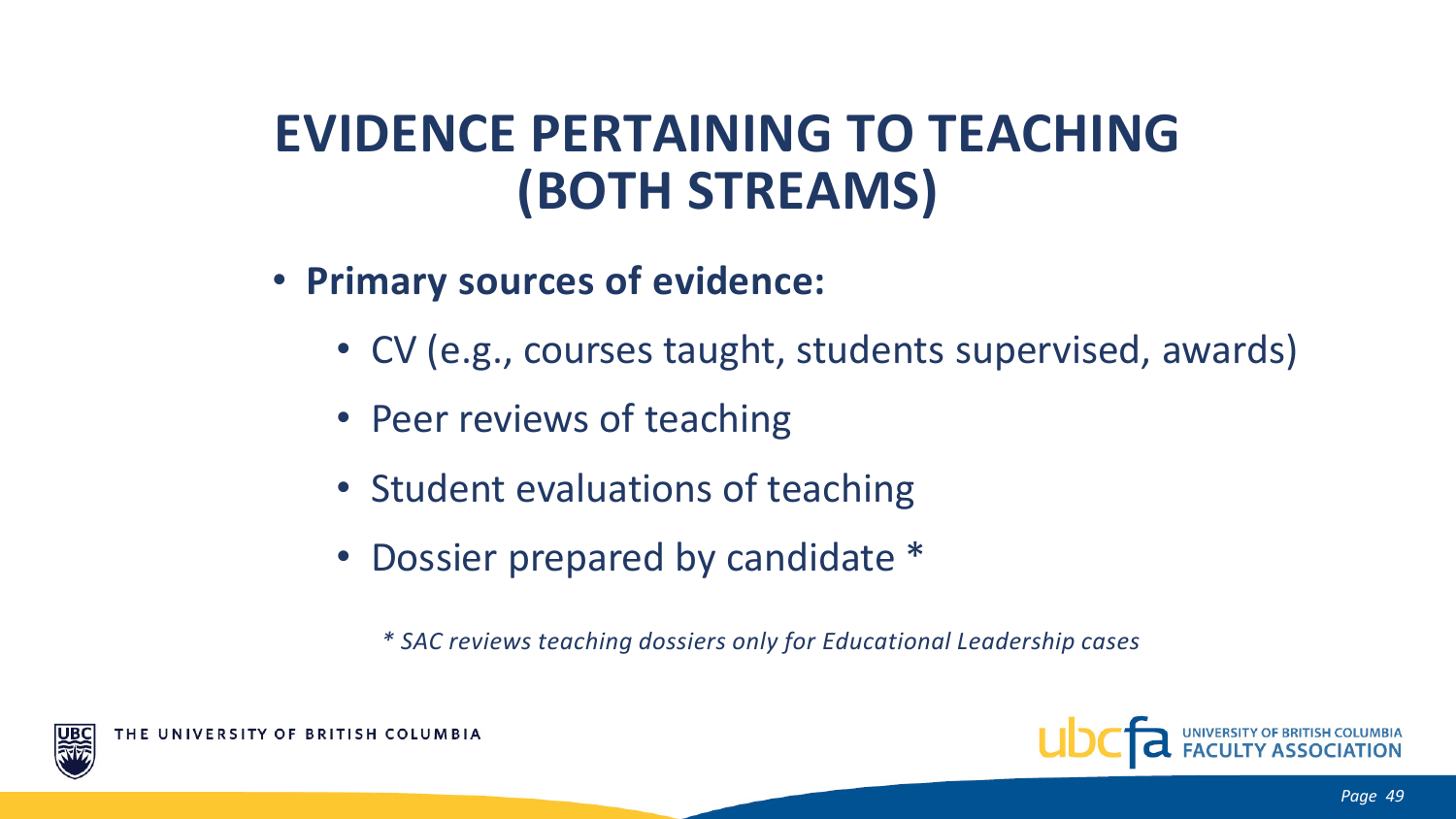#### **EVIDENCE PERTAINING TO TEACHING (BOTH STREAMS)**

- **Primary source of evidence:**
	- CV (committees, editorial work, etc.)



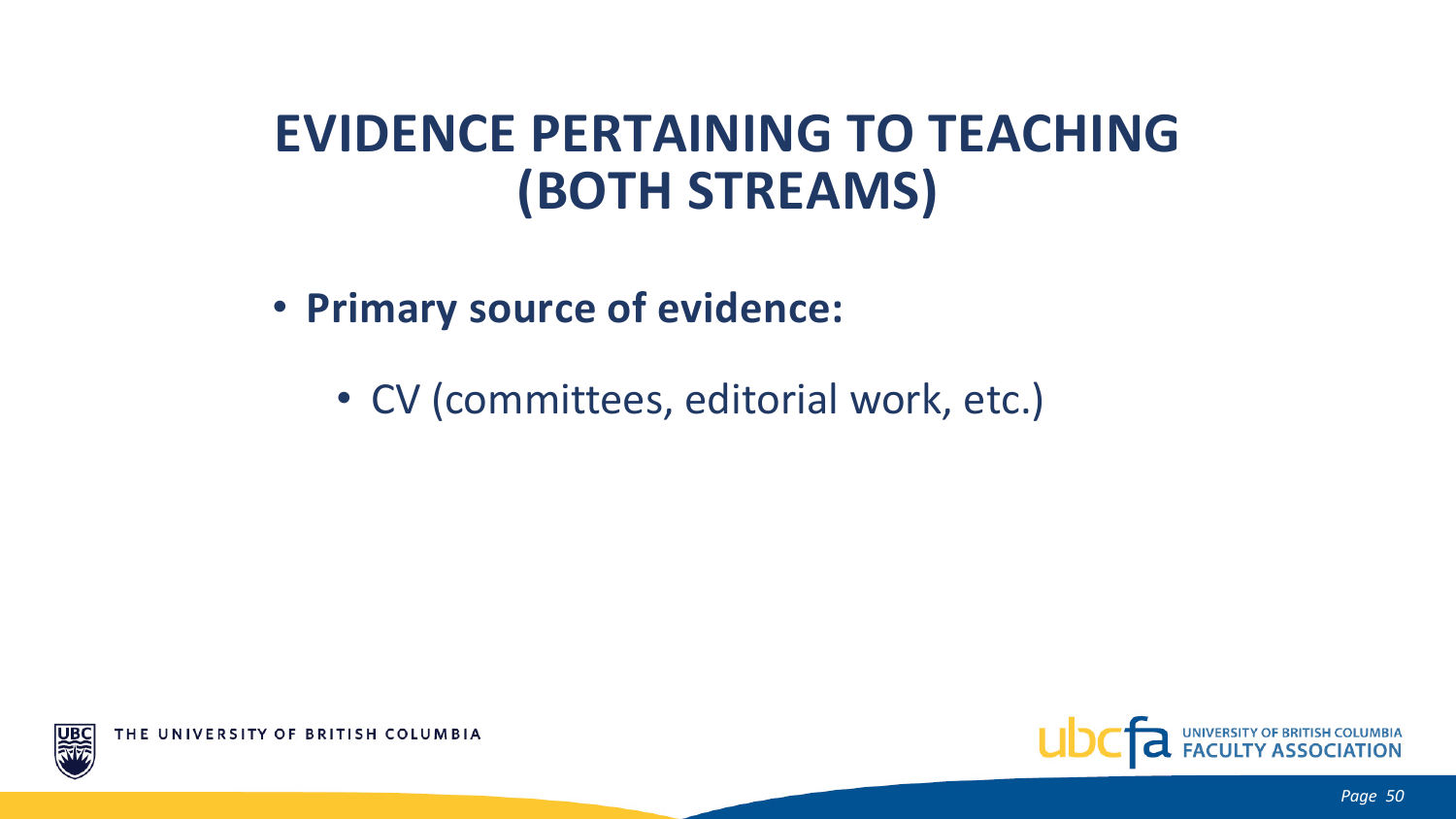## **PRIMARY SOURCES OF EVIDENCE (Some Practical Implications)**

- Prepare your CV conscientiously.
- Prepare your Dossier (if relevant) conscientiously.
- Be thoughtful when nominating potential referees.
- Be attentive to the kinds of things that influence peer and student evaluations of teaching. (And seek expert advice / assistance to improve areas of apparent weakness.)





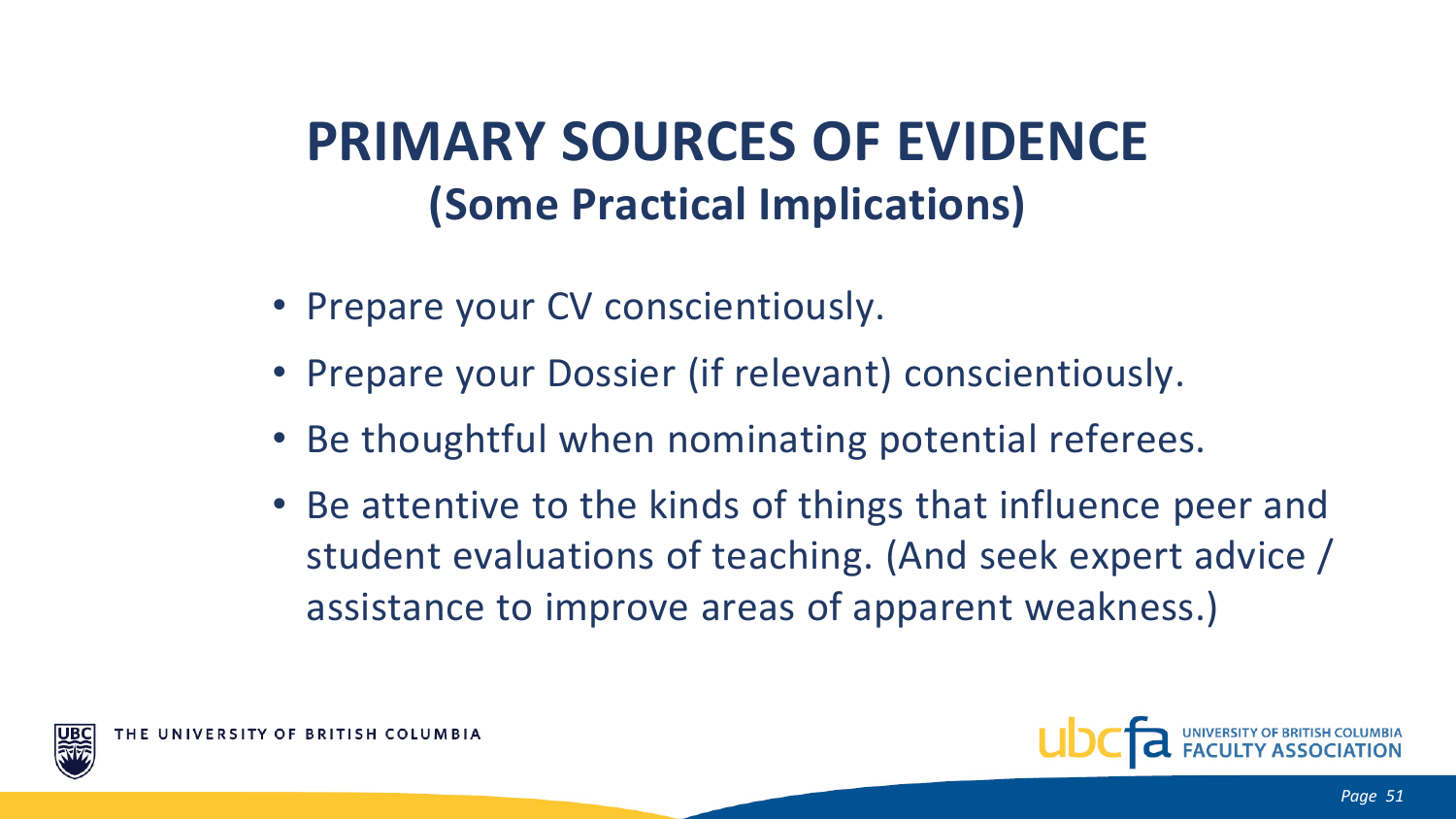# **CONTEXTS THAT SAC CONSIDERS CAREFULLY**

- **Discipline-specific norms of various kinds:**
	- Value placed on different kinds of scholarly products.
	- Value placed on specific publication outlets/venues.
	- Norms pertaining to authorship and authorship order.
	- Norms pertaining to quantity of publications.
	- Extent to which grant funding is relevant.
	- Norms pertaining to teaching and student supervision.
	- Norms and expectations regarding styles of teaching.
	- Extent to which specific pedagogical innovations already exist.



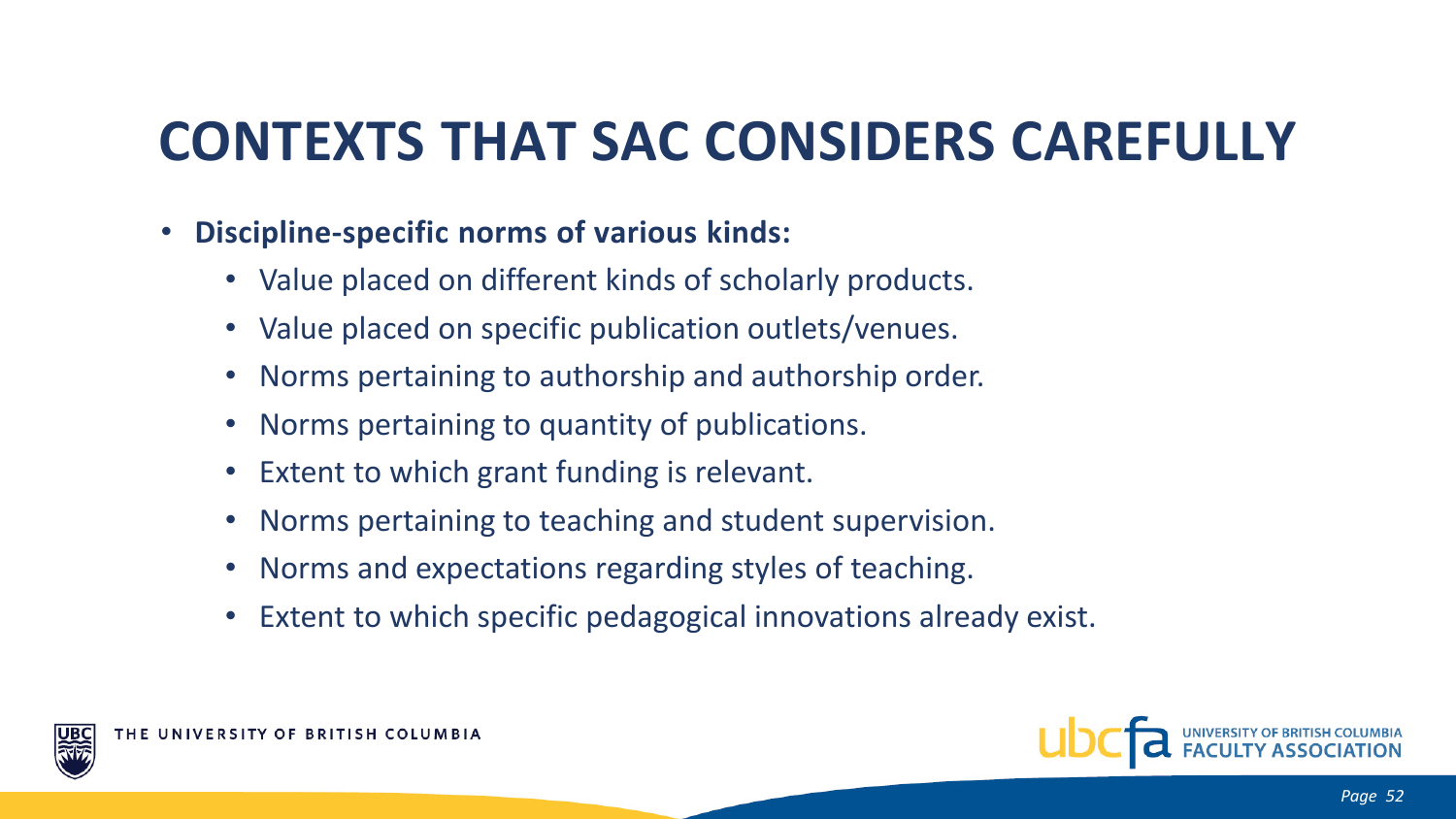# **CONTEXTS THAT SAC CONSIDERS CAREFULLY**

- **Situation-specific challenges and obstacles.**
	- Challenges associated with specific kinds of research.
	- Challenges associated with resources / infrastructure.
	- Challenges associated with specific teaching assignments.
	- Idiosyncratic personal circumstances (possibly, if relevant).



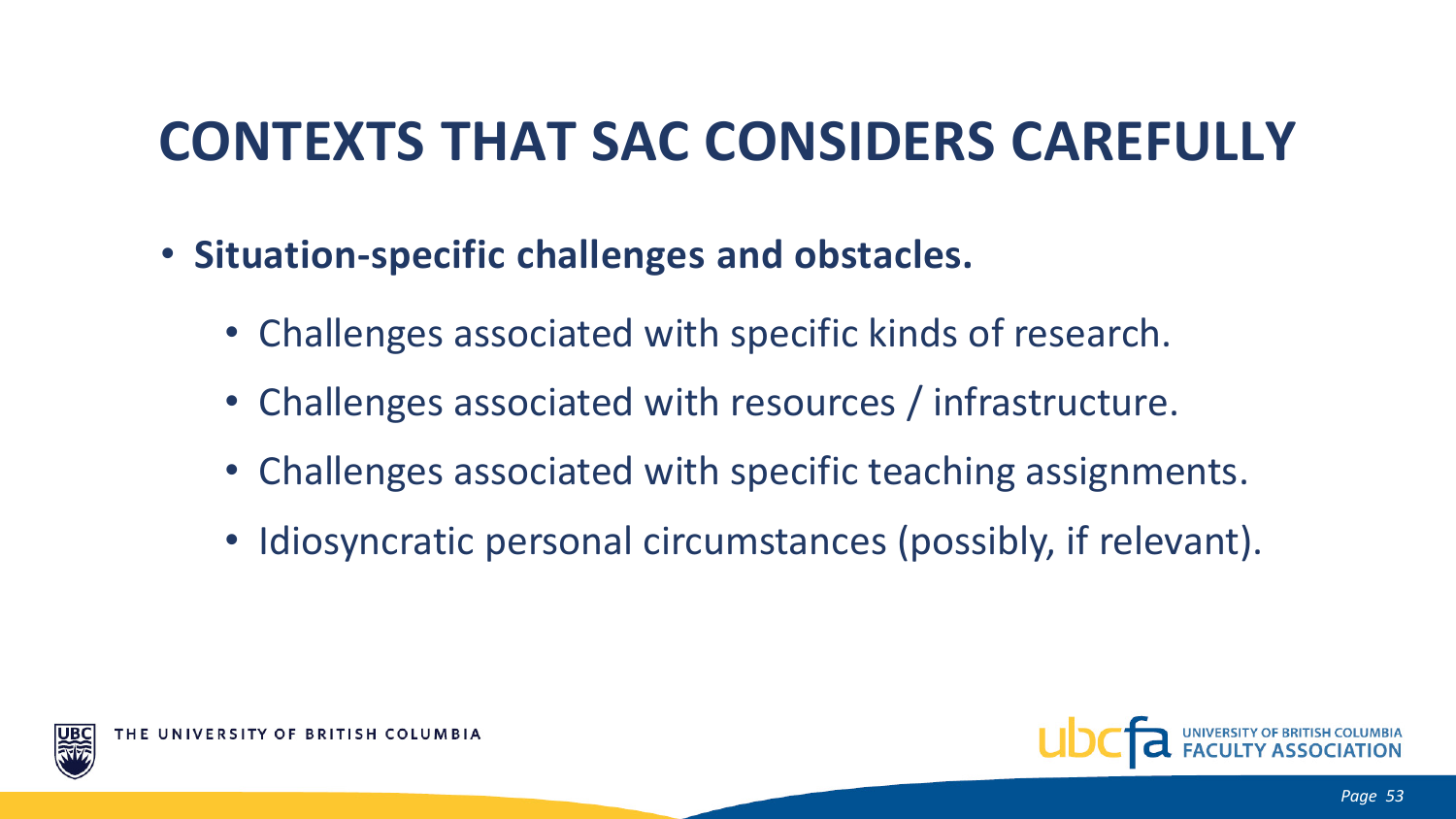# **CONTEXTS THAT SAC CONSIDERS CAREFULLY**

- **Primary sources of information about context:**
	- Recommendation letters from Head/Director or Dean.
	- Referees' letters.
	- Dossier prepared by candidate. (Sometimes.)



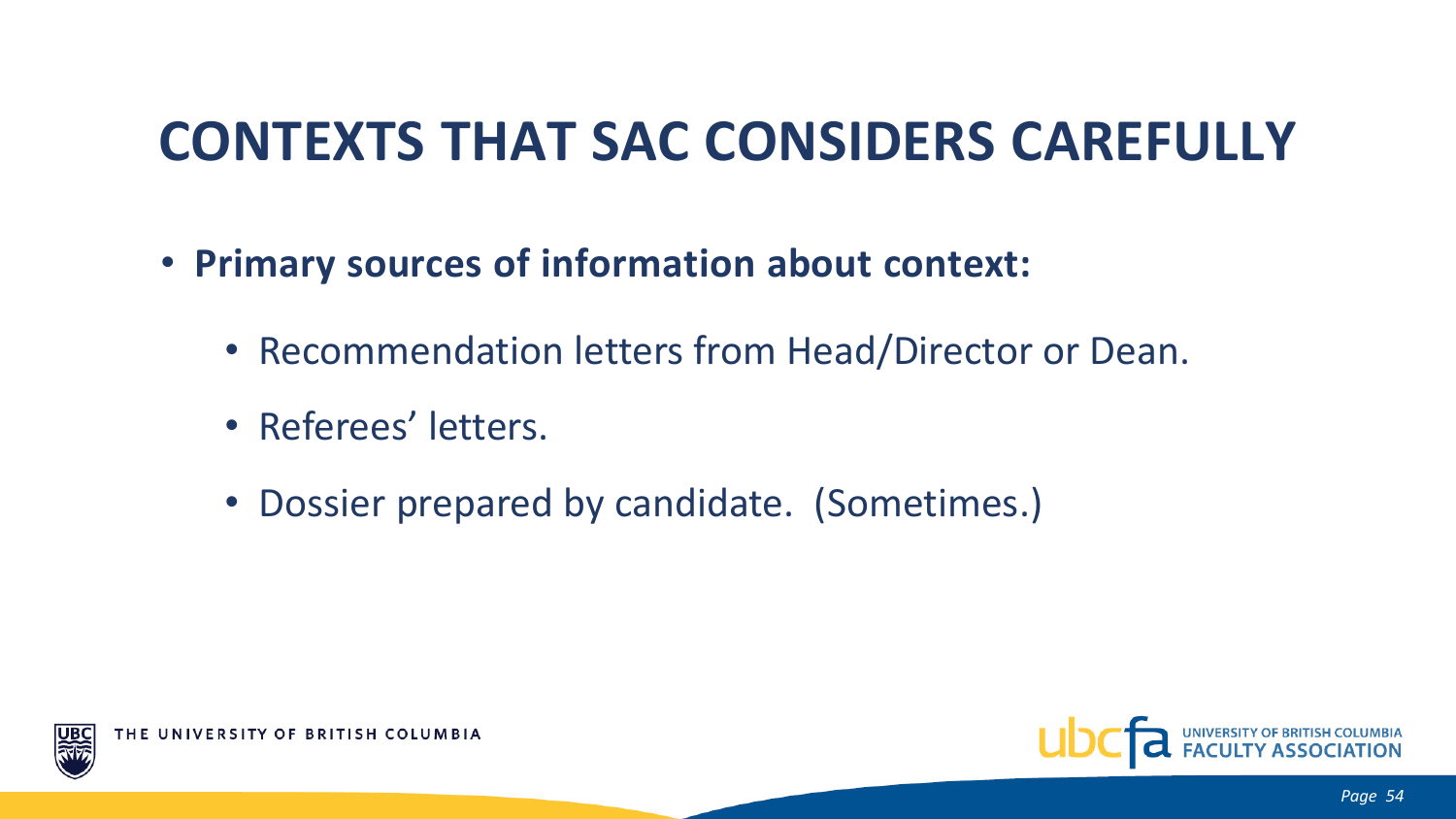# **CONTEXTS THAT SAC CONSIDERS CAREFULLY (Some Practical Implications)**

- Be attentive to disciplinary norms and expectations.
- Communicate with Head/Director/Dean about challenges and obstacles.
- Provide appropriate contextual information on CV, when possible (e.g., class size, brief narrative sections).
- Be informative when preparing Dossier (if relevant).
- Be thoughtful when nominating potential referees.





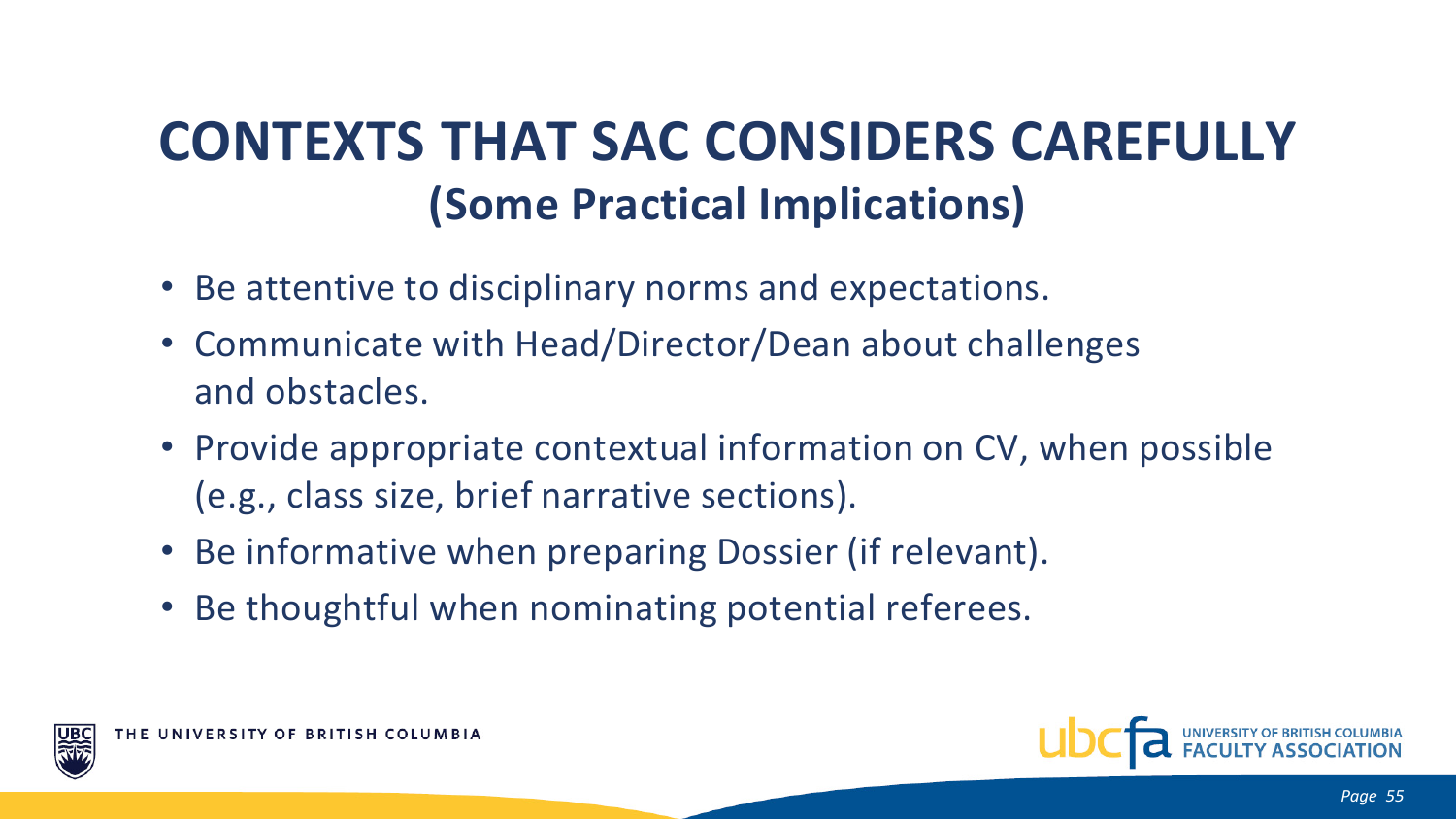# **OVERVIEW**

- What SAC is and what it does
- **How SAC thinks**
- Some practical advice
- Questions



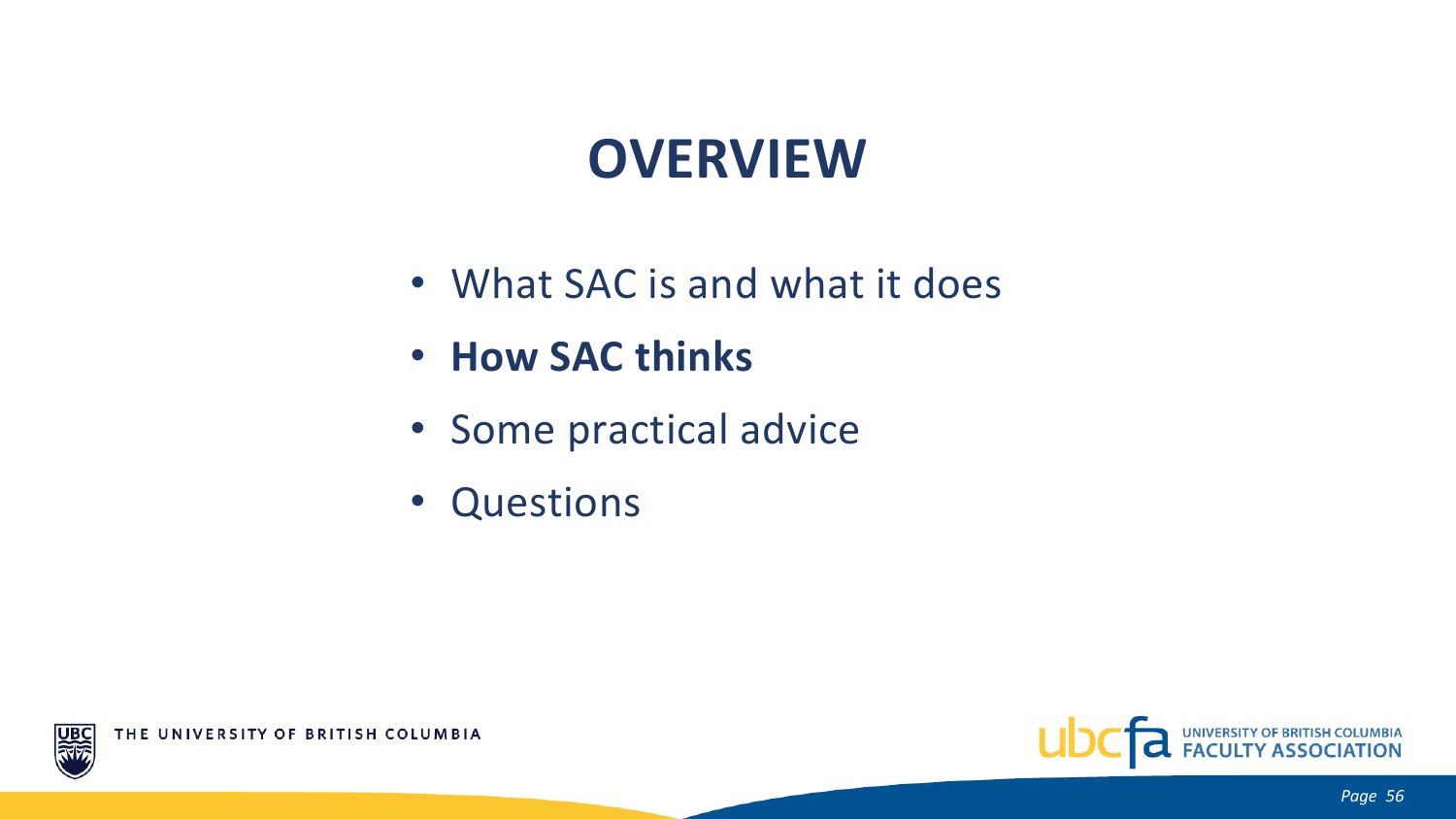# **OVERVIEW**

- What SAC is and what it does
- How SAC thinks
- **Some practical advice**
- Questions



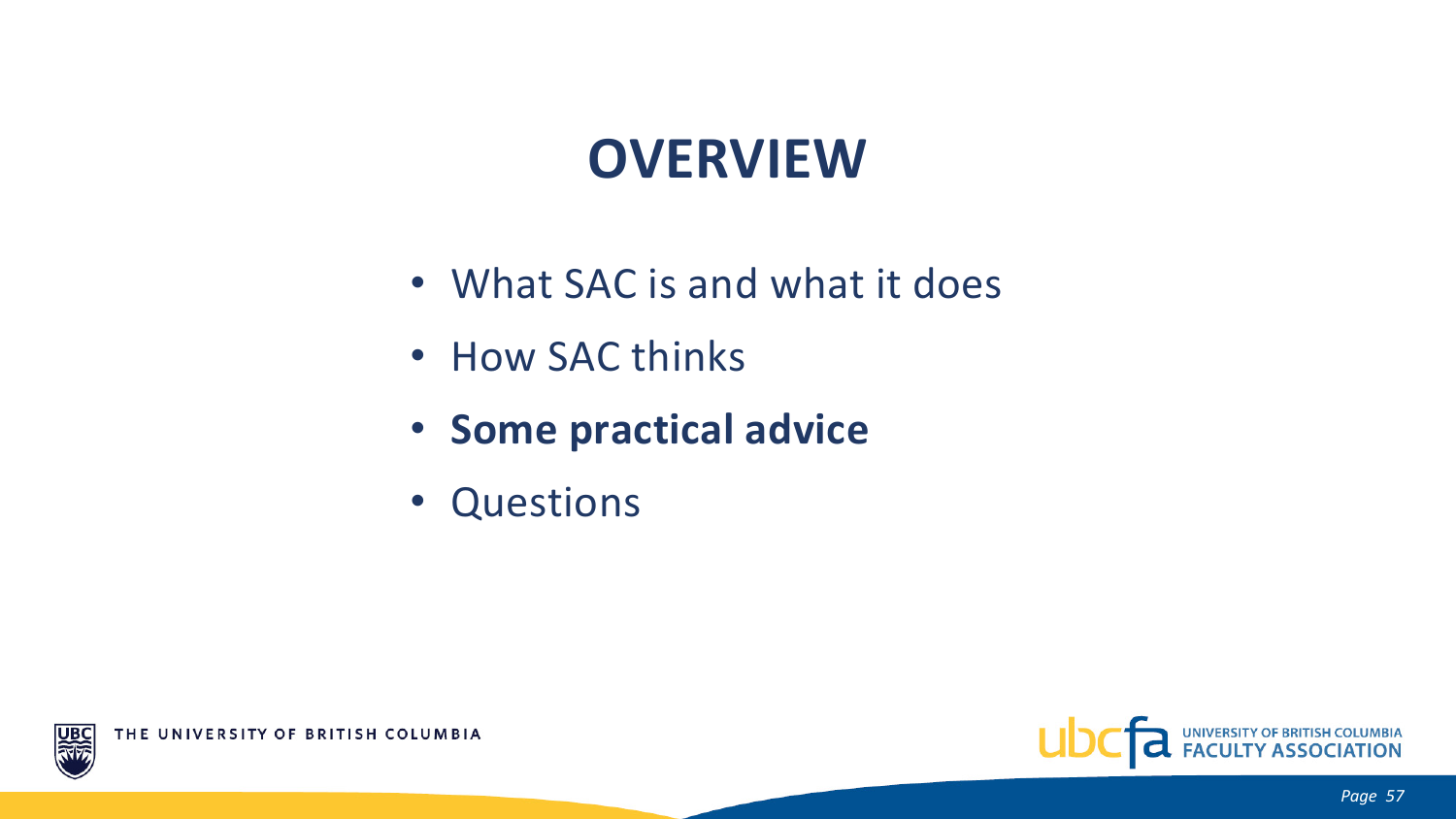# **PRACTICAL ADVICE: CV PREPARATION**

- Use standard UBC CV format. (Follow advice in "SAC Guide"; see annotated CV's in Appendices 3 & 4).
- Make sure CV is complete, accurate, and up to date.
- Provide information in appropriate sections (and don't duplicate).
- Provide appropriate details (on publications, grants, courses, etc.)
- Clearly distinguish between meaningfully different things (e.g., different kinds of publications, supervisees, supervisory roles, etc.)
- If possible, provide information conveying your contribution to "collaborative" projects (e.g., team-taught courses, multi-authored publications; committee work)—especially if your contribution was substantial and/or distinctive.



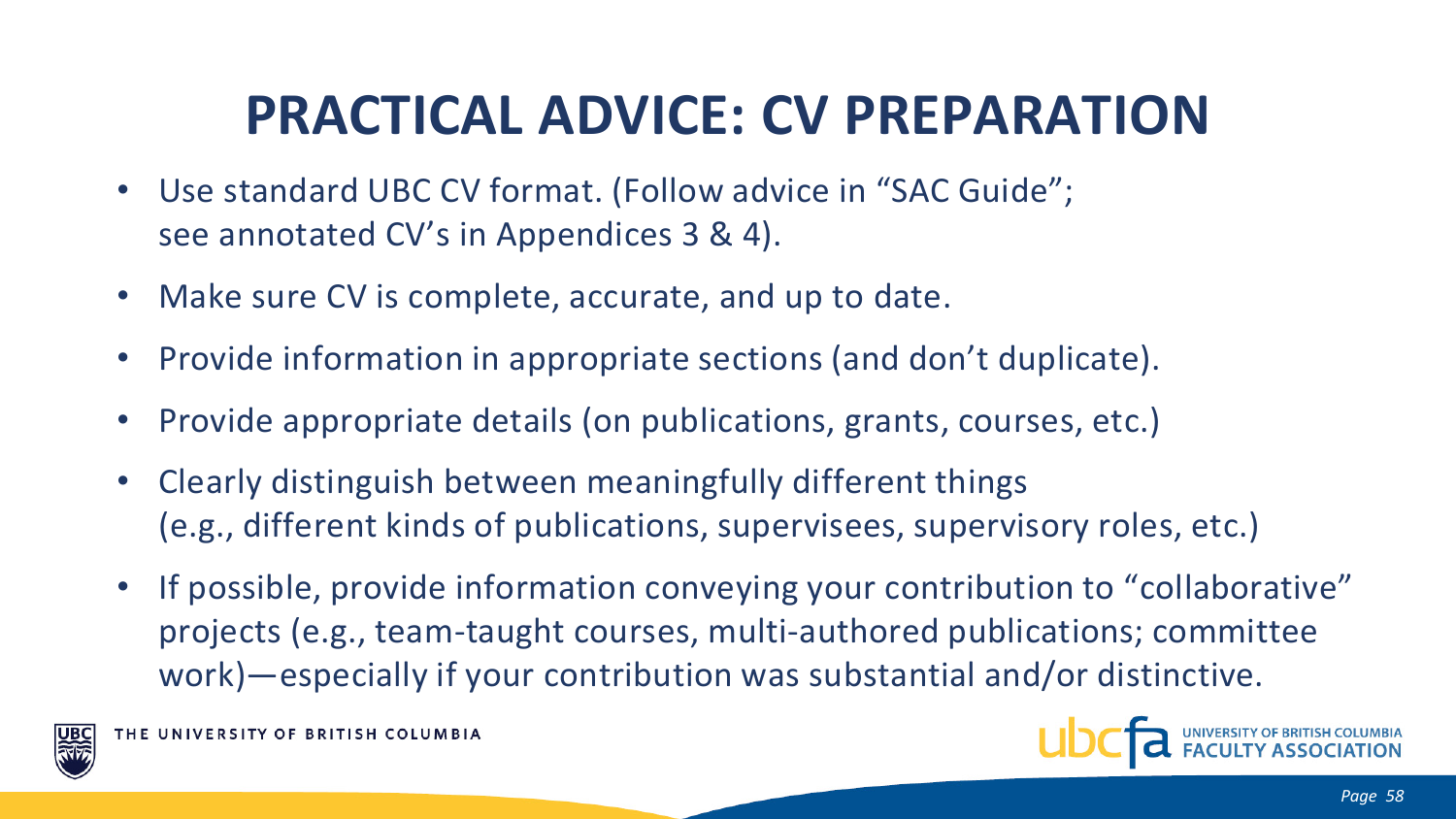## **PRACTICAL ADVICE: CV PREPARATION** *(continued)*

- Use (but do not abuse) opportunities to provide potentially useful details that might not otherwise to evident in the case file.
	- E.g., student co-authors on publications.
	- E.g., awards, honors, and other indicators of distinction.
- Use (but do not abuse) opportunities to provide narrative context.
- Use (but do not abuse) opportunities to identify works in progress.
- Consider opportunity to submit CV updates while the case is working its way through the process.
- Bottom line: Be inclusive, and be judicious too.



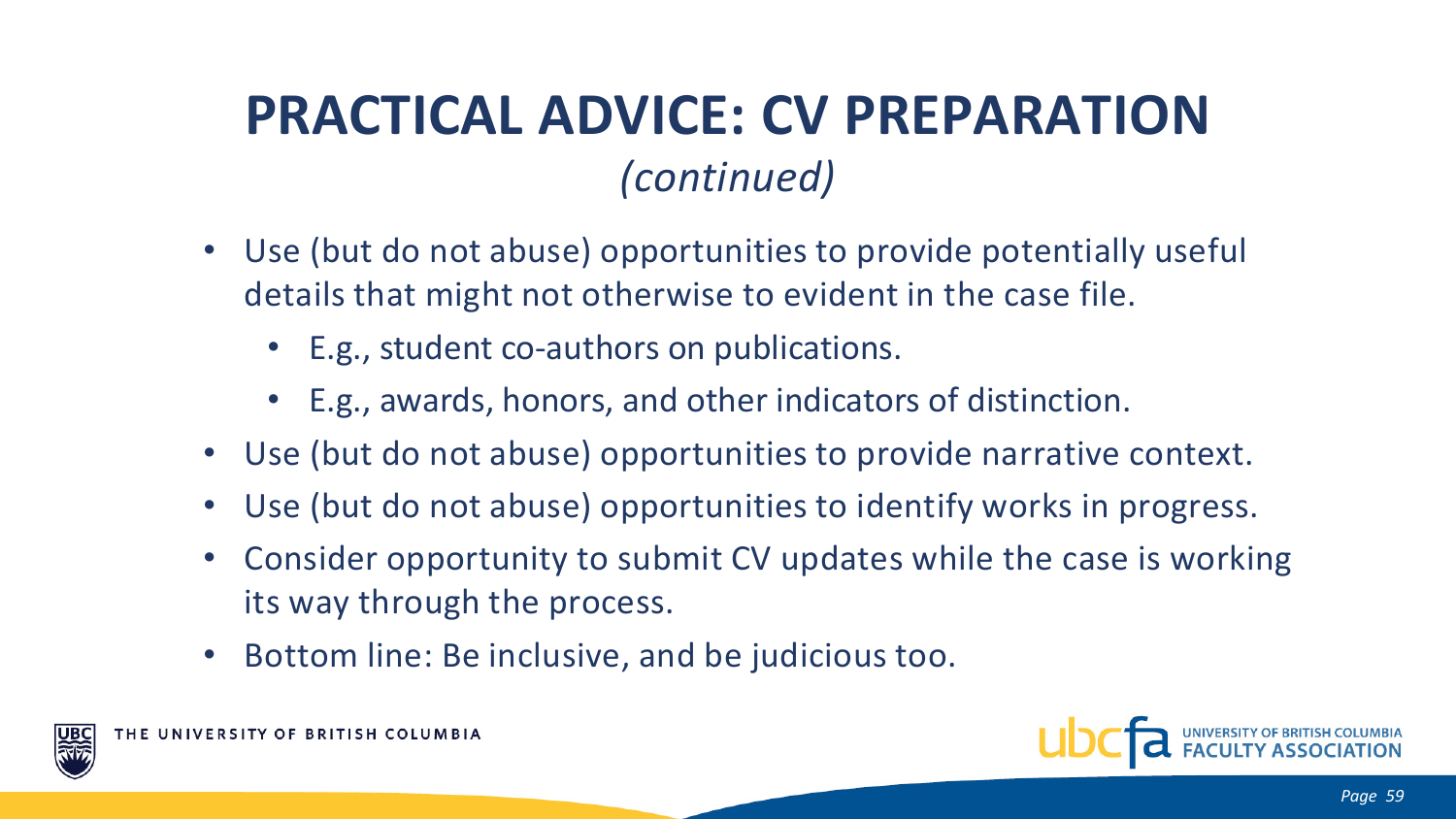# **PRACTICAL ADVICE: DOSSIER PREPARATION** *(if relevant)*

- Be mindful of the criteria pertaining to the specific promotion that you are applying for, and include material accordingly.
- Follow any relevant guidance provided in "SAC Guide."
	- For Educational Leadership stream: See Appendix 1.
- Whenever possible, highlight evidence attesting to broader impact.
- Be aware that material may be removed before it reaches SAC and the President. Organize accordingly.
- Construct dossier so that the information that matters most is readily findable and eye-catching.



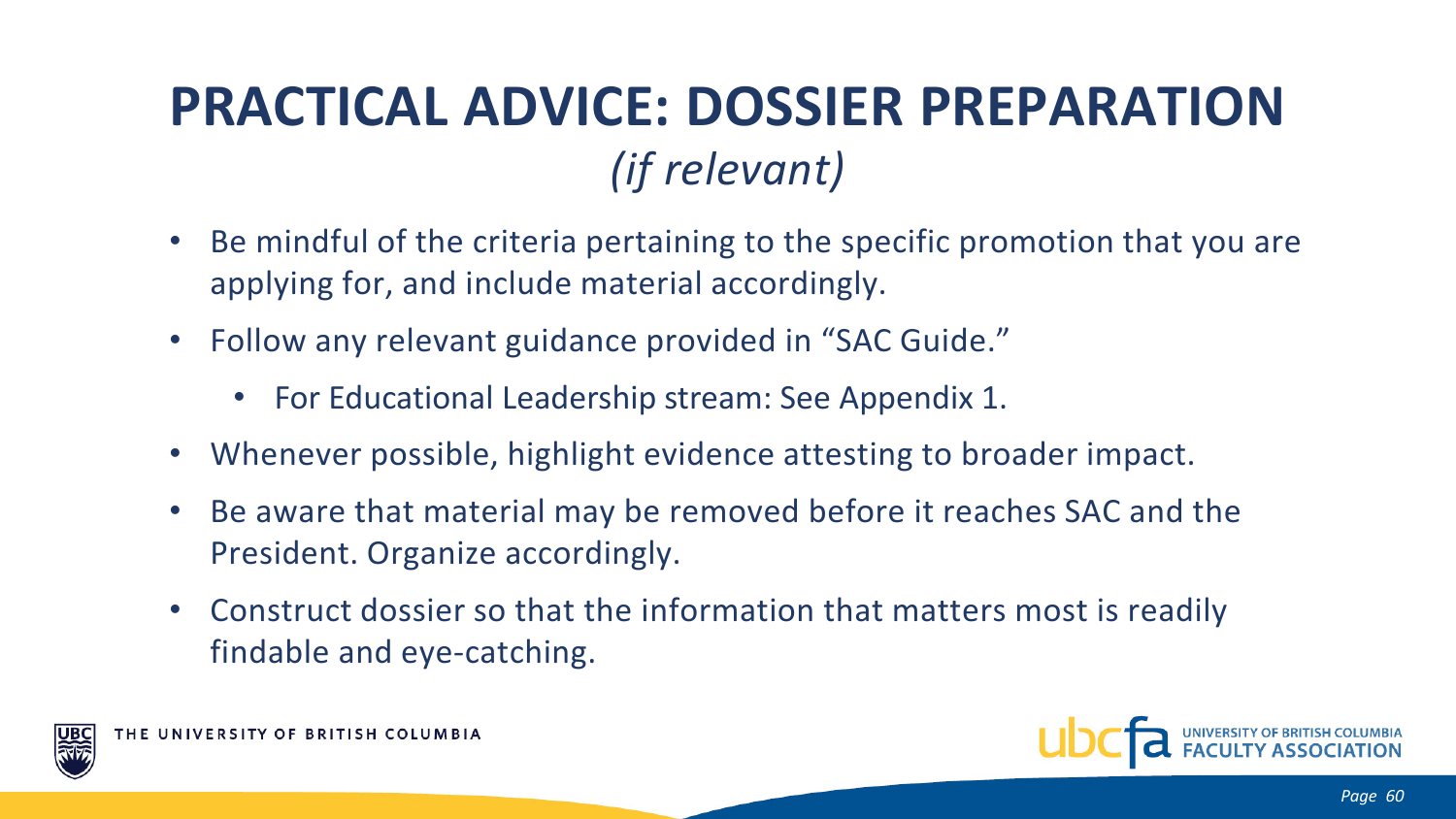# **PRACTICAL ADVICE: NOMINATING REFEREES**

- Nominate referees who are likely to be familiar with relevant disciplinary norms and expectations.
- Nominate referees who are likely to understand the nature of your work and appreciate your achievements.
- Nominate referees whose credibility is unassailable.
	- Transparently arms-length.
	- Well-qualified; relevant expertise; intellectual leaders.
- If possible, nominate referees affiliated with institutions of stature comparable to (or greater than) UBC.
- If possible, nominate referees whose affiliations may help to convey broad impact of your work.
- Provide Head/Director with detailed information on referees.



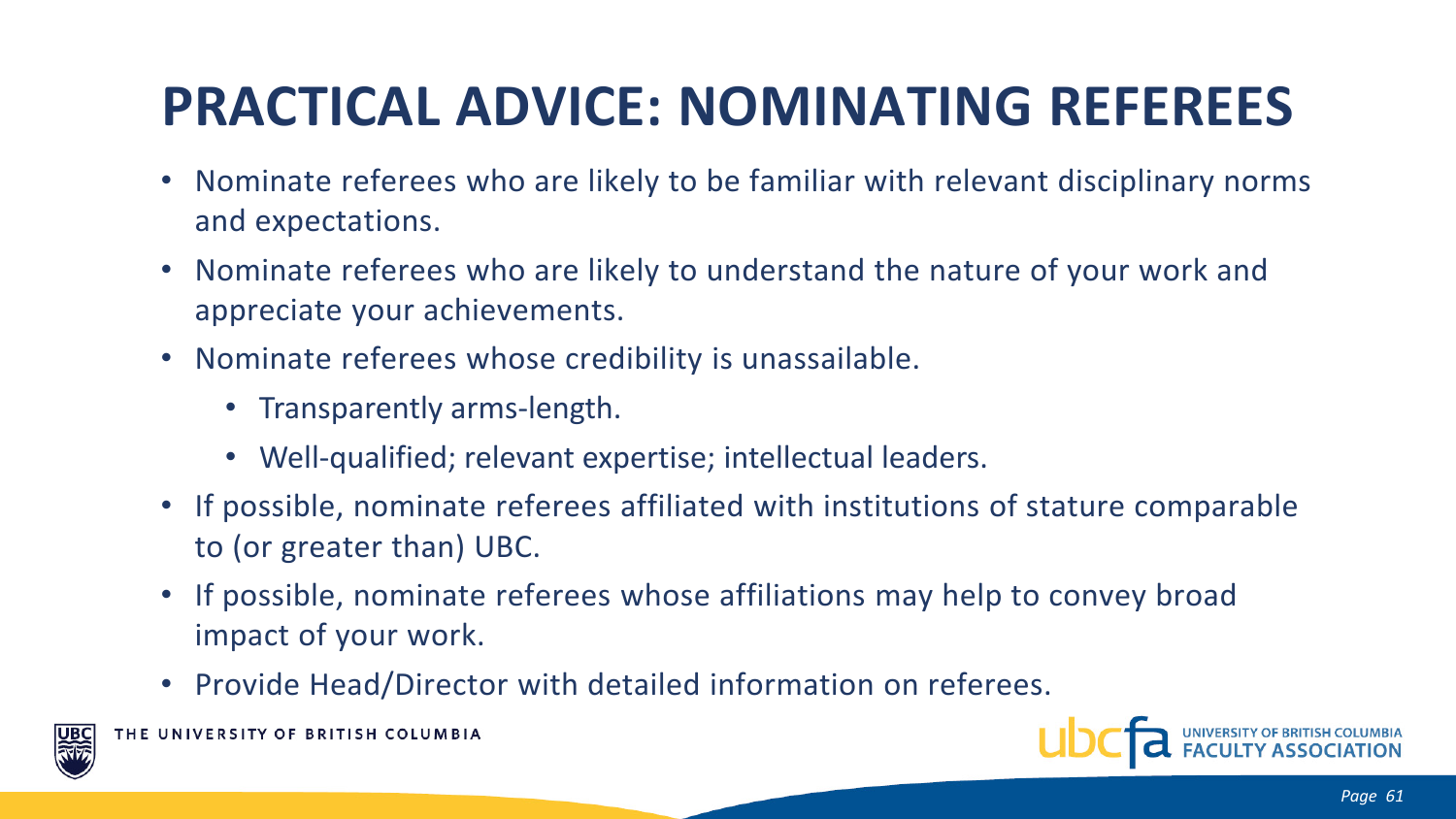# **PRACTICAL ADVICE (IN GENERAL)**

- Be attentive to relevant norms and expectations.
- Talk to your Head, Director and/or Dean.
- Seek advice from senior colleagues.
- Read relevant sections of the Collective Agreement.
- Read relevant sections of the "Guide to Reappointment, Tenure and Promotion Procedures at UBC" (a.k.a. the "SAC Guide").
- Allocate time wisely, so as to maximize opportunities to exhibit excellence and produce accomplishments in domains that are weighed most heavily in promotion and/or tenure decisions.
- Aim high.





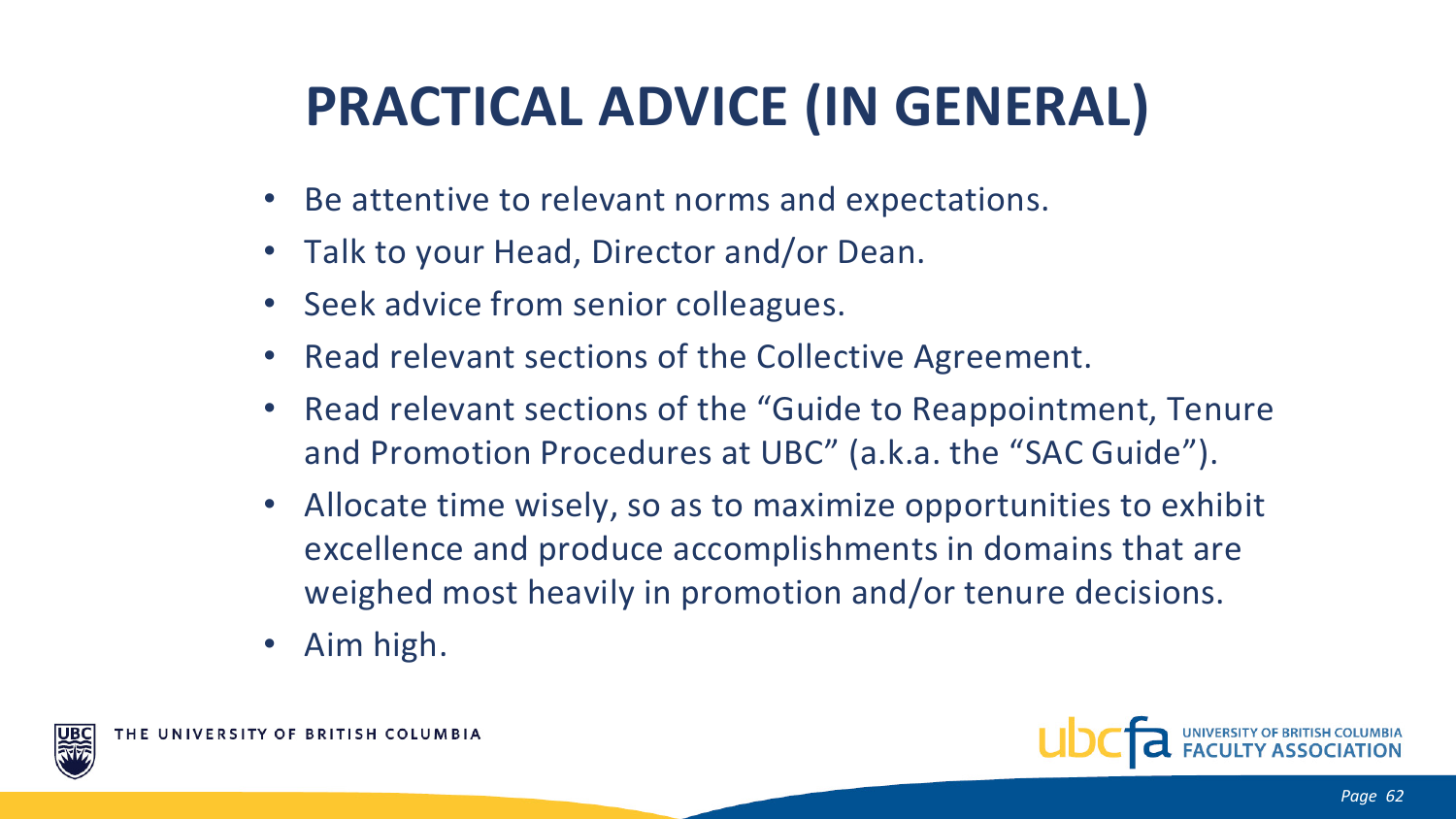# **OVERVIEW**

- What SAC is and what it does
- How SAC thinks
- **Some practical advice**
- Questions



UB